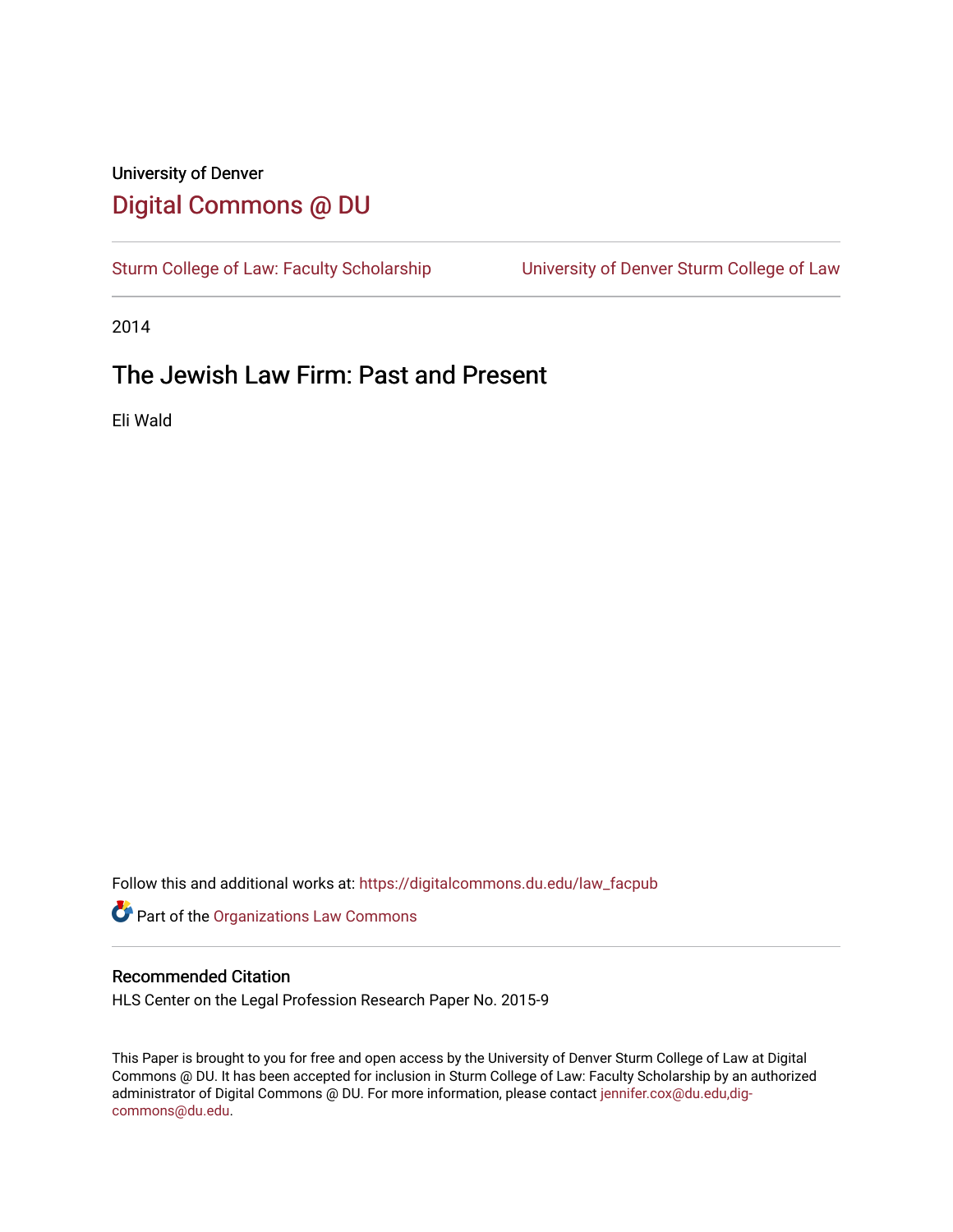# The Jewish Law Firm: Past and Present

# Publication Statement

Copyright held by the author. User is responsible for all copyright compliance.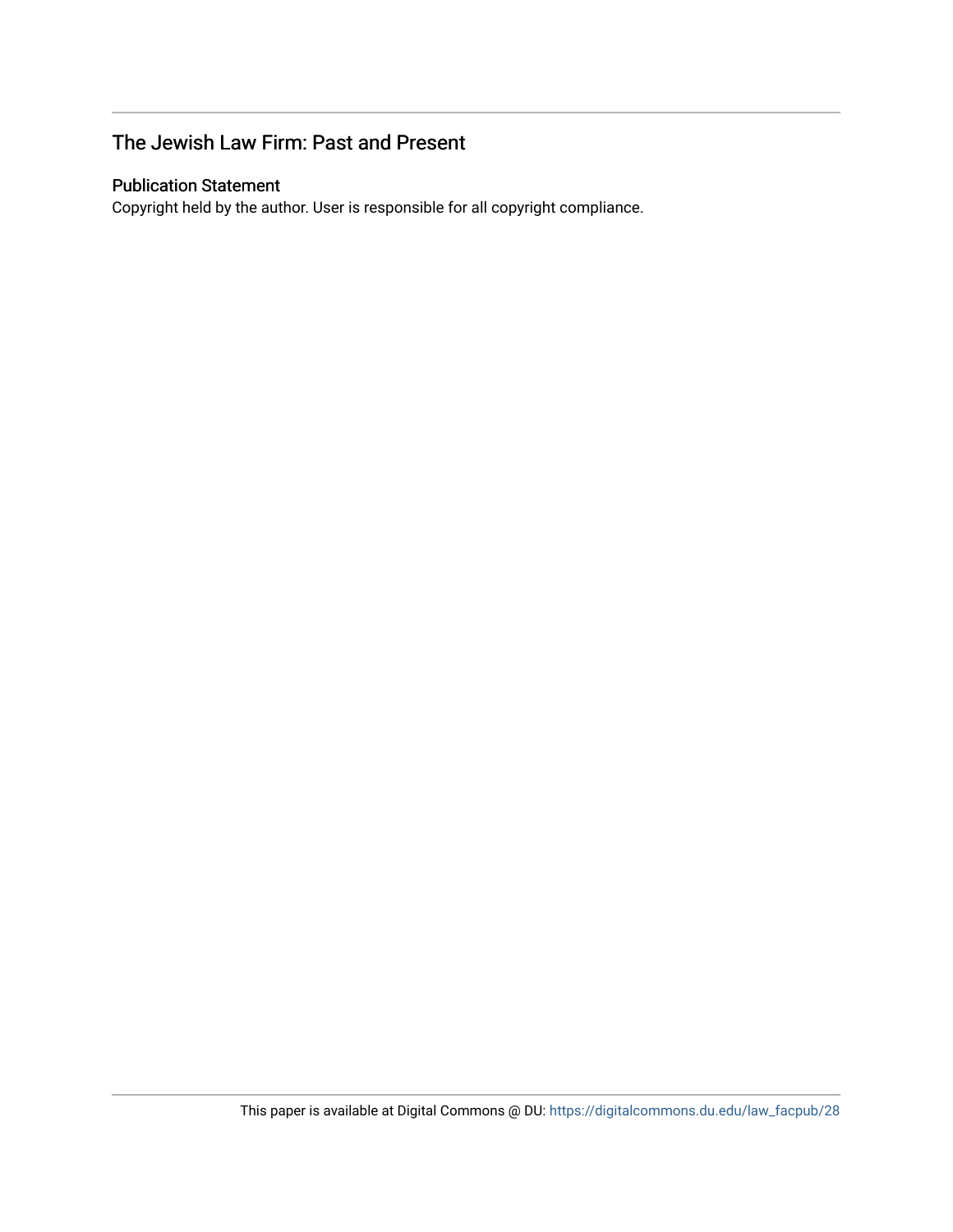#### THE JEWISH LAW FIRM: PAST AND PRESENT

# Eli Wald $^1$

#### I. Introduction

 The rise and growth of large Jewish law firms in New York City during the second half of the twentieth century is nothing short of an astounding success story.<sup>2</sup> As late as 1950, there was not a single large Jewish law firm in town. By the mid-1960s, six of the largest twenty law firms were Jewish, and by 1980, four of the largest ten law firms were Jewish firms.<sup>3</sup> Moreover, the accomplishment of these Jewish firms is especially striking because, while the traditional large White Anglo-Saxon Protestant ("WASP") law firms also grew at a fast rate during this period, the Jewish firms grew twice as fast, and they did so in spite of explicit discrimination.

 What happened? This chapter studies the rise and growth of large New York City Jewish law firms. It does so on the basis of the public record, with respect to both the law firms themselves and trends in the legal profession generally, and through more than twenty in-depth interviews with lawyers who either founded and practiced at these successful Jewish firms, attempted and failed to establish such firms, or were in a position to join these firms but decided instead to join WASP firms.<sup>4</sup>

One generic<sup>5</sup> explanation is that Jewish law firms rose as the result of changes in

<sup>&</sup>lt;sup>1</sup> Charles W. Delaney Jr. Professor of Law, University of Denver Sturm College of Law; B.A., Tel-Aviv University; L.L.B., Tel-Aviv University; L.L.M., Harvard Law School (waived); S.J.D., Harvard Law School. This chapter is based on an article previously published in Eli Wald, "The Rise of the Jewish Law Firm or Is the Jewish Law Firm Generic?" *UMKC Law Review* 76 (2008): 885–938.

 $2$  See Part III.A below for a definition of a Jewish law firm.

<sup>&</sup>lt;sup>3</sup> See Tables 1 and 2 below, Part III.C.

 $4$  These interviews were conducted on the condition of anonymity; thus, any identifying information is excluded, with interviewees referred to as "informants" and each assigned a number for the purposes of this chapter. The transcripts of the interviews are on file with the author. 5 The term "generic" here borrows from Thomas Sowell, "Are Jews Generic?" in *Black Rednecks and* 

*White Liberals* (New York: Encounter Books, 2005), 76–122. In his usual provocative style, Sowell argues that hatred and persecution of Jews are generic in the sense that they have nothing to do with Jews per se. Rather, Jews are the classic "middleman minorities," despised and discriminated against on account of the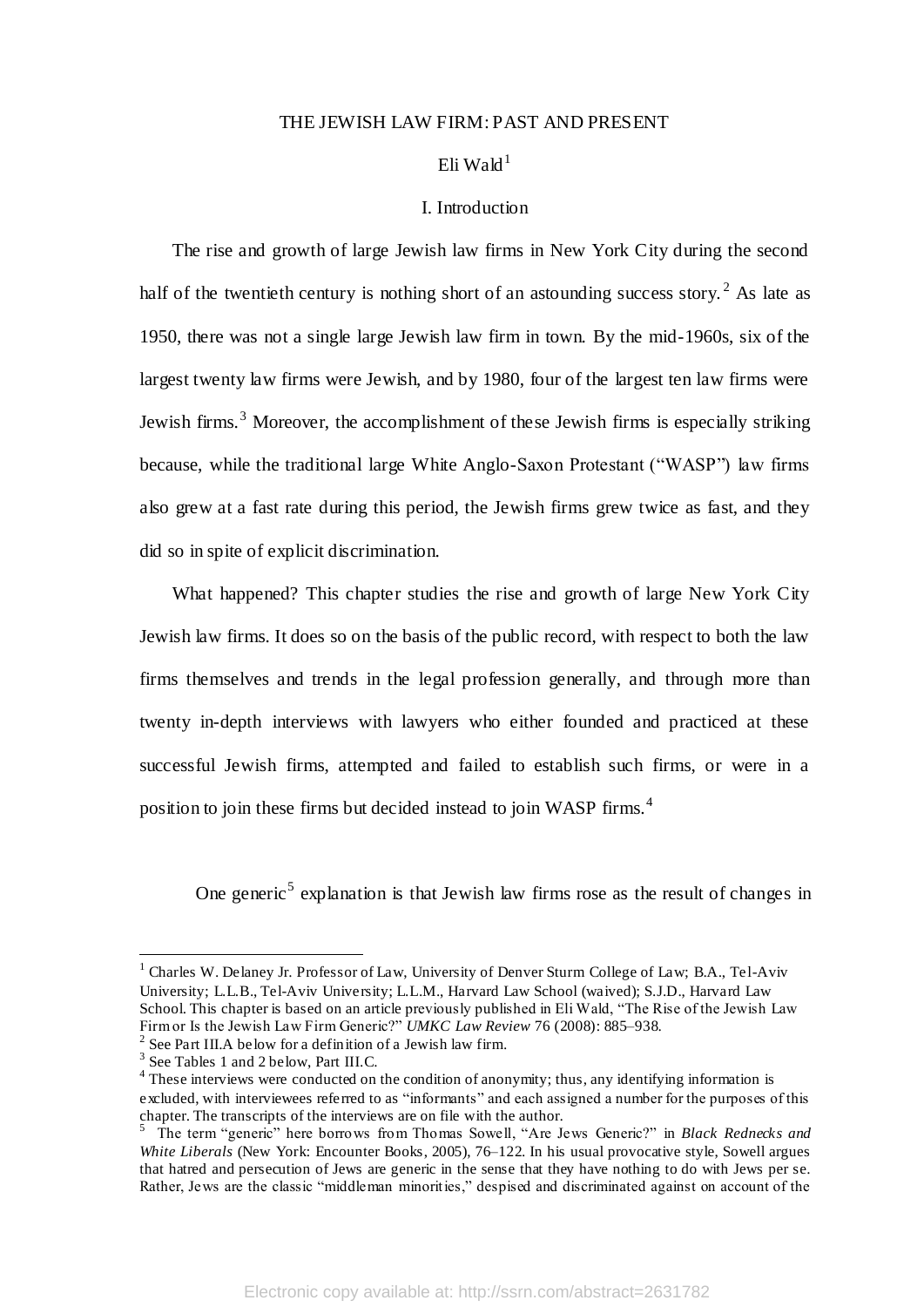cultural values and market conditions in American society after World War II, which saw a gradual decline in anti-Semitism and religious-based discrimination against Jews in America and an increased demand for legal services by large corporate clients.<sup>6</sup> This account is generic in the sense that inherently it has nothing to do with Jewish law firms and Jewish lawyers, and, indeed, it intrinsically has nothing to do with Jews or with the legal profession itself. Rather, the decline of discrimination generally benefits minorities and in the context of the legal profession it benefited Jewish law firms and Jewish lawyers. Similarly, increased demand for corporate legal services benefited all law firms and led to the rise and growth of large law firms, including Jewish law firms. The generic explanation thus suggests that the reasons for the rise of the Jewish law firms were nonlegal; that is, they were to be found outside of the legal realm, and were not uniquely Jewish. The success of the Jewish law firms was nothing more than an example of the consequences of more general trends—the decline of discrimination and increased demand for legal services.

 Yet, according to the informants interviewed in this chapter, Jewish law firms were not generic. While Jewish law firms certainly benefited from the decline in anti-Semitism and increased demand for legal services, a unique combination of factors explains the incredible rise of Jewish firms. First, white-shoe<sup>7</sup> ethos caused large WASP firms to stay out of "undignified" practice areas and effectively created pockets of "Jewish" practice  $\overline{a}$ 

intermediary role they play between producers and consumers as well as their distinctive social patterns. Sowell concludes: "While there are characteristics and achievements which are uniquely Jewish, the history of middleman minorities around the world seems to suggest that it has not been these uniquely Jewish characteristics which called forth venomous hatreds but characteristics and achievements common to middleman minorities. However unique [Jews] may be, historically the kind of hostility and hatred they have faced has been generic" (121–22). To be clear, I accept neither Sowell's conclusions regarding Jews in his essay nor the general themes in his book regarding the inferior cultural sensibilities of African-Americans. I do, however, find instructive his use of "generic" and utilize it to draw a distinction between, on the one hand, generic non-legal and non-uniquely Jewish reasons and, on the other hand, legal and uniquely Jewish explanations that account for the rise of the Jewish law firms.

<sup>&</sup>lt;sup>6</sup> See Parts IV and V below.

<sup>&</sup>lt;sup>7</sup> The phrase "white-shoe" originally referred to elite college males who wore white buckskin shoes at Ivy League schools in the 1950s, and is used to describe law firms in America that were populated by members of the WASP elite and generally excluded anyone who was not a WASP male. See Elizabeth Chambliss, "The Shoe Still Fits," *Legal Affairs* 10 (2005): 18–19.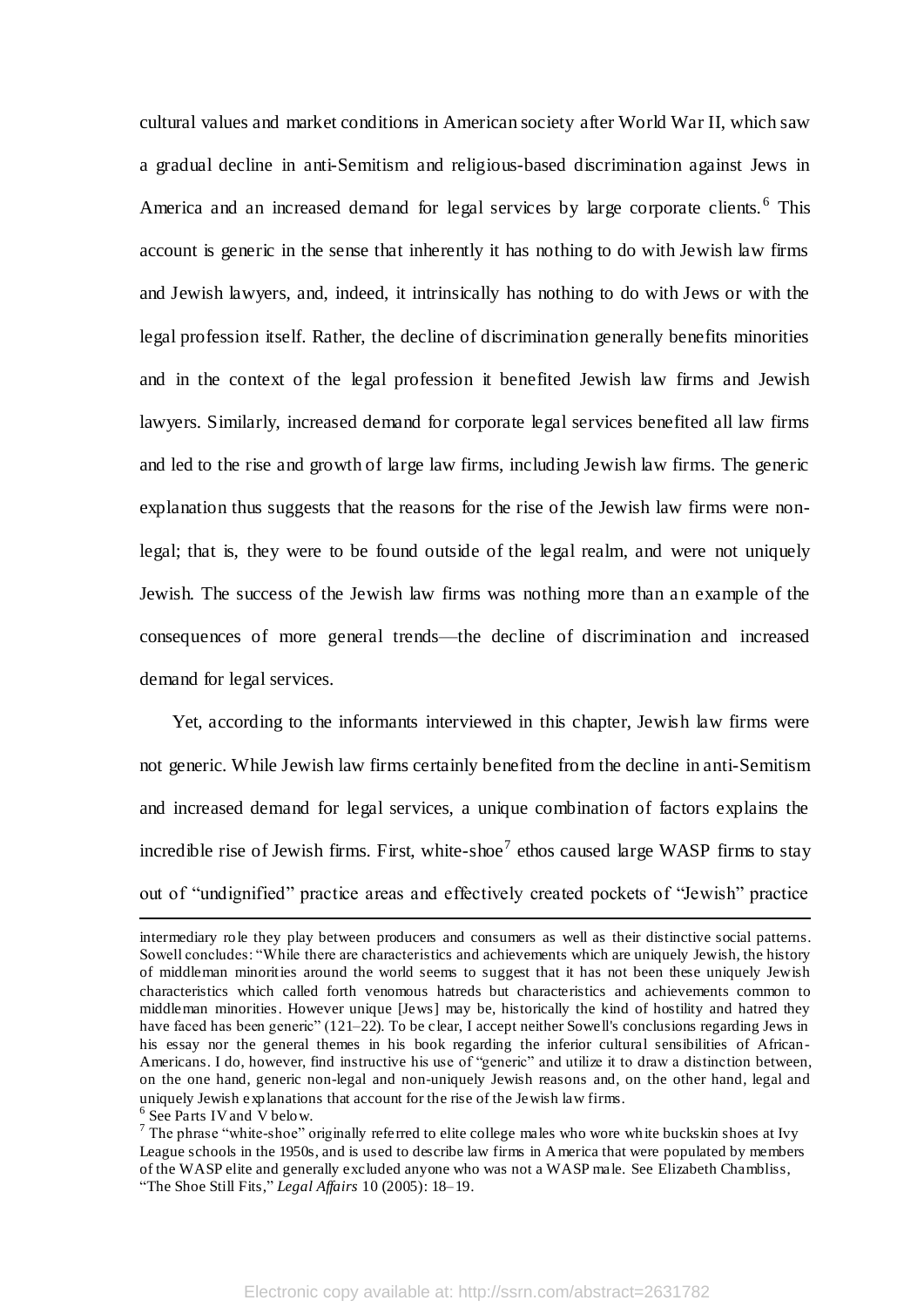areas where the Jewish firms encountered little competition for their services. Second, discriminatory hiring and promotion practices by the large WASP firms helped create a large pool of talented Jewish lawyers from which the Jewish firms could easily recruit. Finally, the Jewish firms benefited from a "flip side of bias" phenomenon, that is, they benefited from the positive consequences of stereotyping.<sup>8</sup>

 This chapter proceeds in eight parts. Parts II and III set up the discussion. Part II offers a brief history of the practice of law in New York City between the late nineteenth and the mid-twentieth centuries, highlighting the emergence of large WASP law firms and the existence of a lower stratum Jewish bar. Part III defines the notion of the Jewish law firm and documents the rise and growth of these firms. Parts IV and V investigate the "generic" trends within the American society and legal market that explain in part the remarkable success of the Jewish law firms. Specifically, Part IV explores the consequences of the decline of anti-Semitism and religious-based discrimination on Jewish law firms and Part V studies the impact of increased client demand for corporate services. Part VI examines a combination of unique factors that explain the growth of the Jewish firms: the existence of protected Jewish pockets of practice, the surprising consequences of effective WASP discrimination against Jewish lawyers and the effects of the "flip side of bias" phenomenon. Following a conclusion in Part VII, Part VIII is an appendix providing a methodological summary of the interviews that inform the analysis in this chapter.

## II. A Brief History of the Practice of Law in New York City

# A. Large Law Firms in New York City, 1900–1950

The large law firm emerged as a new unit of law practice around the turn of the

<sup>&</sup>lt;sup>8</sup> See Part VI below.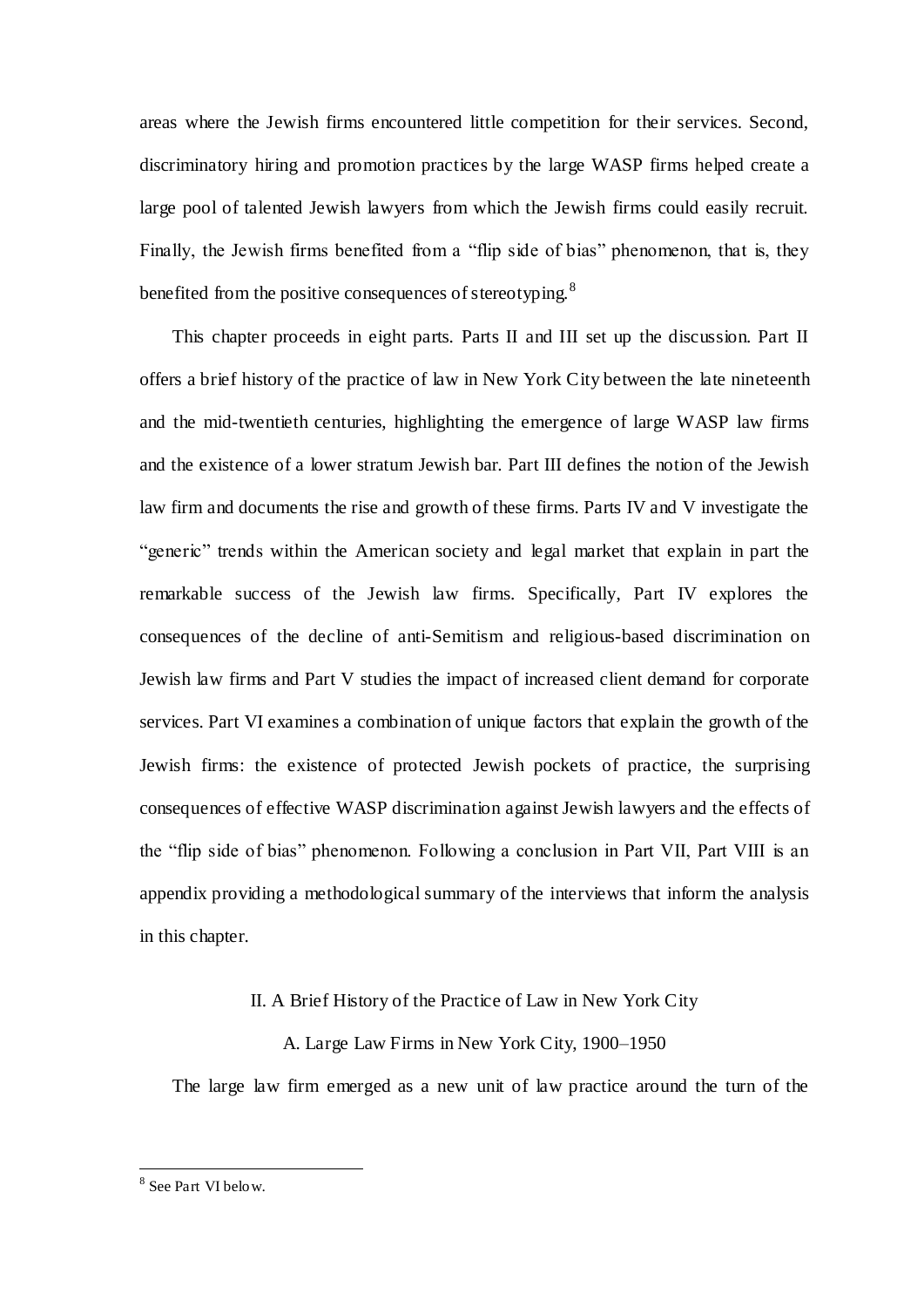twentieth century.<sup>9</sup> This type of firm's organizational structure, often referred to as the Cravath System, featured six characteristics: a hierarchical structure based on two distinct types of attorneys (partners and associates); close working relationships among firm attorneys, emphasizing teamwork as opposed to individual work product; investment in, and development of, candidate recruitment procedures followed by systematic training programs for associates; a probation period for associates, followed by promotion to partnership for some and an "up-or-out" policy for those not promoted; specialization of individual attorneys' expertise and departmentalization of work within the firm based on groupings of individual attorneys; and utilization of technology. <sup>10</sup> By the 1920s, the Cravath System dominated the expanding world of large law firms,  $11$  and by the 1960s

<sup>9</sup> See Magali S. Larson, "On the Nostalgic View of Lawyers' Role," *Stanford Law Review* 37 (1985): 448 ("It is well known that the large law firm was born in the last third of the nineteenth century in a period of institutional reorganization."); Wayne K. Hobson, "Symbol of the New Profession: Emergence of the Large Law Firm, 1870–1915," in *The New High Priests: Lawyers in Post-Civil War America*, ed. Gerald W. Gawalt (Westport, CT: Greenwood Press, 1984), 3 ("The legal profession . . . was transformed between the 1870s and the 1920s . . . Although most lawyers in 1930 still practiced alone or with one partner, the leaders of the profession were no longer men in such firms; they were now all in large firms." ). See, generally, Marc Galanter and Thomas Palay, *Tournament of Lawyers: The Transformation of the Big Law Firm* (Chicago: University of Chicago Press, 1991), 4. "Large" has a dynamic meaning. According to James Willard Hurst, "No firms of large membership appeared, even in the great cities, until the end of the [nineteenth] century. The typical partnership was a two-man affair" (*The Growth of American Law* [Boston: Little Brown, 1950], 306). The benchmark for "large" reached fifty attorneys by the 1950s; see Erwin O. Smigel, "The Impact of Recruitment on the Organization of the Large Law Firm," *American Sociological Review* 25 (1960): 58. By the late 1980s, "a firm of 50 members probably would not be considered large" in major cities (Justin A. Stanley, "Should Lawyers Stick to Their Last?," *Indiana Law Journal* 64 [1989]: 473). In August 2007, the largest law firm in the world was Baker & McKenzie, with a total of 3535 attorneys. See Lindsay Fortadoa, "Dewey Ballantine, LeBoeuf Agree to Merge Law Firms," *Washington Post*, August 28, 2007. Since 2008, restructuring in the market for corporate legal services and the Great Recession halted the growth of large American law firms. See Marc Galanter and William Henderson, "The Elastic Tournament: A Second Transformation of the Big Law Firm," *Stanford Law Review* 60 (2008): 1867–1929; Eli Wald, "Foreword: The Great Recession and the Legal Profession," *Fordham Law Review* 78 (2010): 2051–66; Bernard A. Burk and David McGo wan, "Big but Brittle: Economic Perspectives on the Future of the Law Firm in the New Economy," *Columbia Business Law Review* (2011): 1–117; Eli Wald, "Smart Growth: The Large Law Firm in the Twenty-First Century," *Fordham Law Review* 80 (2012): 2867–2915.

<sup>10</sup> See Eli Wald, "The Rise and Fall of the WASP and Jewish Law Firms," *Stanford Law Review* 60 (2008): 1806–10. See, generally, Galanter and Palay, *Tournament of Lawyers*, 4–19.

<sup>11</sup> See Wayne K. Hobson, *The American Legal Profession and the Organizational Society 1890–1930* (New York: Garland Publishing, 1986), 201. By the 1920s the system Cravath had initiated was well established and regularized. The managing clerks of the leading law firms had even entered into a gentlemen's agreement after World War I to eliminate the practice of competitive bidding for the services of the most promising law school graduates. They established uniform beginning salaries and agreed not to pirate employees away from each other.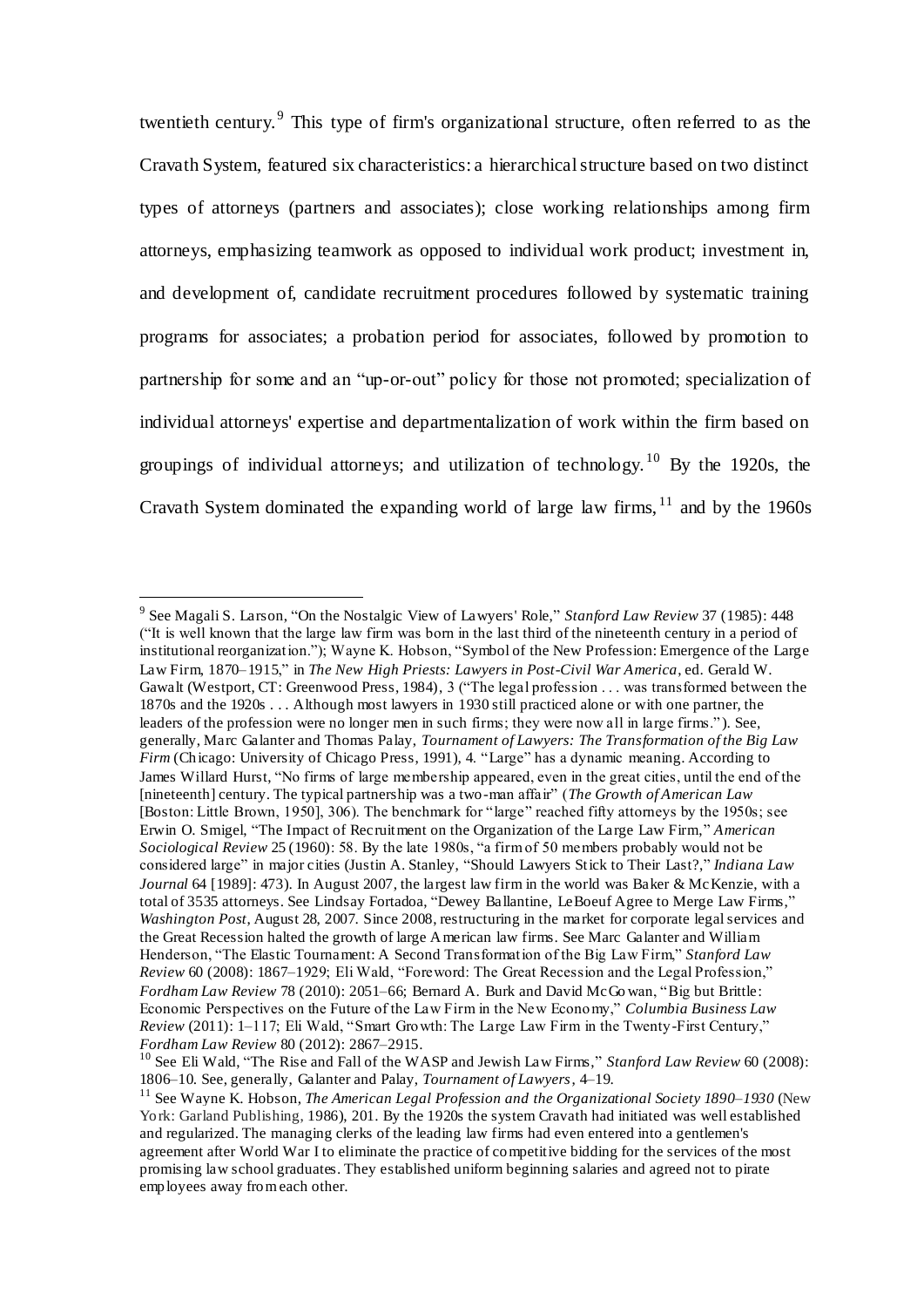large firms reached their "Golden Era"<sup>12</sup> in terms of being recognized as the elite of the American legal profession.  $13$ 

Wall Street, New York City was essentially the birth-place of the large law firm.<sup>14</sup> During the first half of the twentieth century Wall Street housed not only Cravath, Swaine & Moore, the paradigmatic large firm, but also a significant number of all large American law firms. In 1948, there were 284 law firms in the United States with eight or more partners, located in fifty-seven different cities, with New York City accounting for seventy-three of them. From 1950 through 1970, at least eight of the ten largest firms in the country were New York City firms. <sup>15</sup> Indeed, until the 1970s, due to the concentration of large law firms in New York City, the terms large "American" and "New York City" law firms could be used interchangeably. <sup>16</sup> Moreover, the impact of New York City on the rise and growth of large law firms was not limited to the mere number of firms it hosted and its role as a key business and financial center, which enabled the Wall Street firms to rise to dominance; rather, Wall Street itself emerged as the symbolic home of the large firms—the new legal elite. $17$ 

 The large law firm reflected a new professional ideology significantly different from the era's prevailing notions of lawyering. It purported to be a meritocracy in which hiring

<sup>12</sup> Galanter and Palay, *Tournament of Lawyers*, 20.

<sup>&</sup>lt;sup>13</sup> Robert L. Nelson, *Partners with Power: The Social Transformation of the Large Law Firm (Berkeley:* University of California Press, 1988). Nelson describes the large law firm as sitting "atop the pyramid of prestige and power within the American legal profession. Although comprising but a small fraction of lawyers, through its impact on patterns of recruitment, styles of practice, and the collective institutions of the bar, the large law firm has a significance that far exceeds the number of lawyers it employs " (1).

<sup>&</sup>lt;sup>14</sup> According to Galanter and Palay, large firms grew in size, first in New York City, then in other large cities, then in smaller cities, then overseas (*Tournament of Lawyers*, 14, 18–19).

<sup>&</sup>lt;sup>15</sup> Robert L. Nelson, "Practice and Privilege: Social Change and the Structure of Large Law Firms," *American Bar Foundation Research Journal* 6 (1981): 104. For a discussion of the growth of large law firms outside of New York City, see Hobson, *American Legal Profession and the Organizational Society 1890–1930*, 163–88.

<sup>&</sup>lt;sup>16</sup> By the late 1970s, New York City lost its dominance as large law firms grew nation-wide. By 1979, all but Shearman & Sterling had been displaced on the largest law firms list by the largest firms of other cities. See below note 93.

<sup>17</sup> See, e.g., David T. Bazelon, "Portrait of a Business Generalist," *Comment* 24 (1960): 279 ("There is a nice vignette to be written about the popular displacement in the past few decades of the historic phrase 'Philadelphia lawyer' by the new and more magical 'New York lawyer."').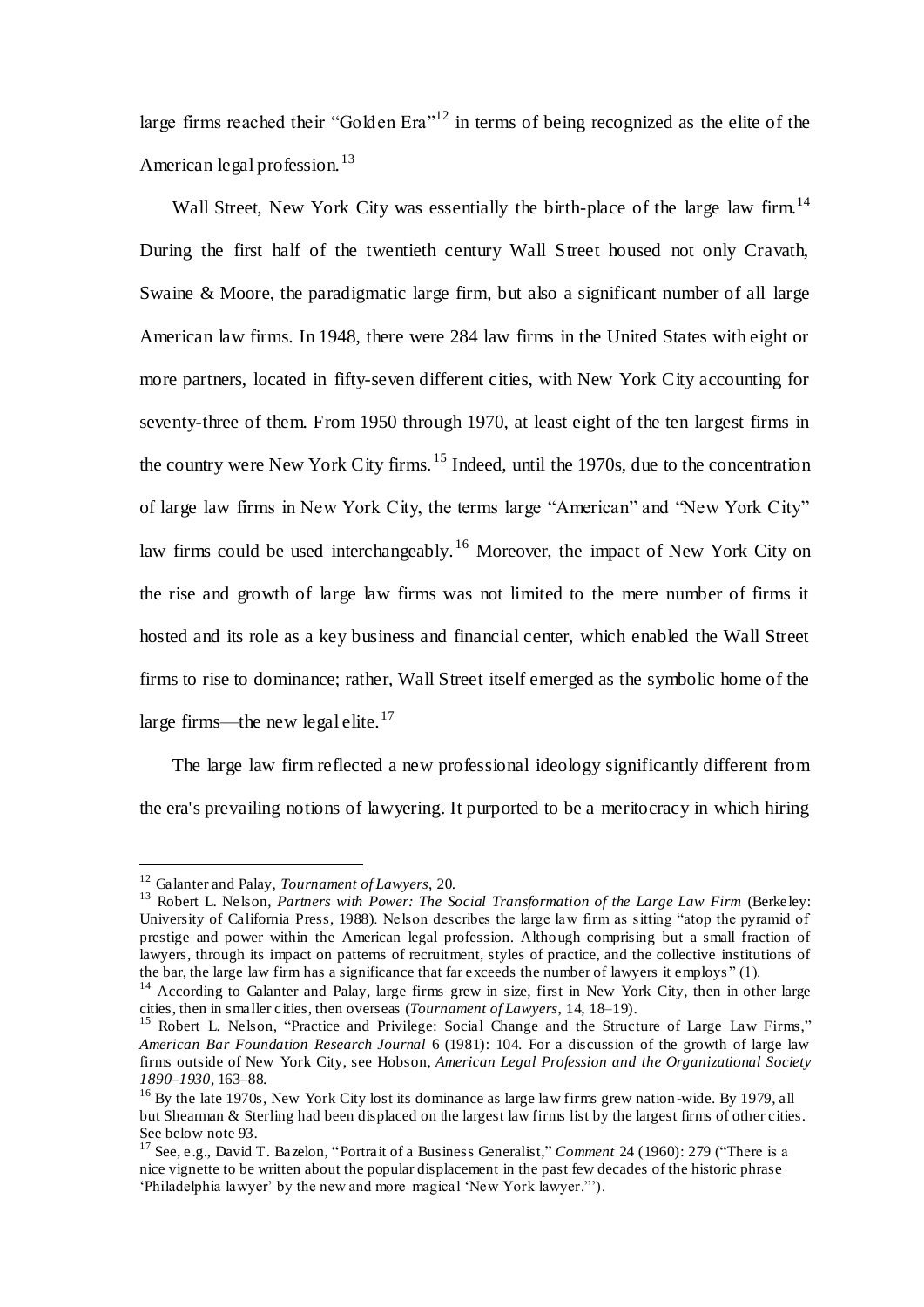and promotion were based upon performance, replacing traditional notions of nepotism, privilege, and class hierarchies. In 1920 Paul Cravath put this change into words as he advised his hearers that for success at the New York bar "family influence, social friendships and wealth count for little." He further emphasized the large number of successful lawyers who had come to New York from small places and "worked up from the bottom of the ladder without having any advantage of position or acquaintance.<sup> $18$ </sup>

 In spite of their claim to meritocracy, however, large New York City law firms recruited and promoted almost exclusively WASP attorneys and featured a white-shoe Protestant culture.<sup>19</sup> Jewish attorneys were rarely recruited and even less commonly promoted to partnership.<sup>20</sup> Thus, the large New York City law firm club circa 1950 consisted entirely of WASP white-shoe law firms. $21$ 

#### B. Jewish Lawyers in New York City, 1900–1950

 The large law firm rose against a backdrop of a changing legal profession. In 1885 there were about 5,000 lawyers in New York City, about 400 of whom were Jewish.<sup>22</sup> The new century brought waves of immigrants and growth to the New York Bar. The years between 1890 and 1910 witnessed an immense growth in part time and evening programs in law schools, as well as great growth in the number of lawyers born abroad or

<sup>18</sup> Robert T. Swaine, *The Cravath Firm and its Predecessors: 1819–1947* (New York: Ad Press, 1948), 265. Similarly, Arthur Dean of Sullivan & Cromwell opined: " In today's larger legal partnerships advancement is by and large by competence alone. Those who achieve positions of influence and leadership in such firms tend to be those who have manifested their ability to relate into a more comprehensive picture diverse fields of specialization and to view the major problems of clients in a broad social perspective" (Arthur H. Dean, *William Nelson Cromwell 1854–1948: An American Pioneer in Corporation, Comparative and International Law* [New York: Ad Press, 1957], 85).

<sup>&</sup>lt;sup>19</sup> See Wald, "Rise and Fall of the WASP and Jewish Law Firms," 1810–25, which explores the apparent contradiction between the large law firm's meritocratic claim and its religious and cultural identity.  $^{20}$  Note, "The Jewish Law Student and New York Jobs: Discriminatory Effects in Law Firm Hiring

Practices," *Yale Law Journal* 73 (1964): 626, 635.

<sup>21</sup> See Part VI below.

<sup>22</sup> Henry W. Taft, *Legal Miscellanies: Six Decades of Changes and Progress* (New York: Macmillan, Co., 1941), 77.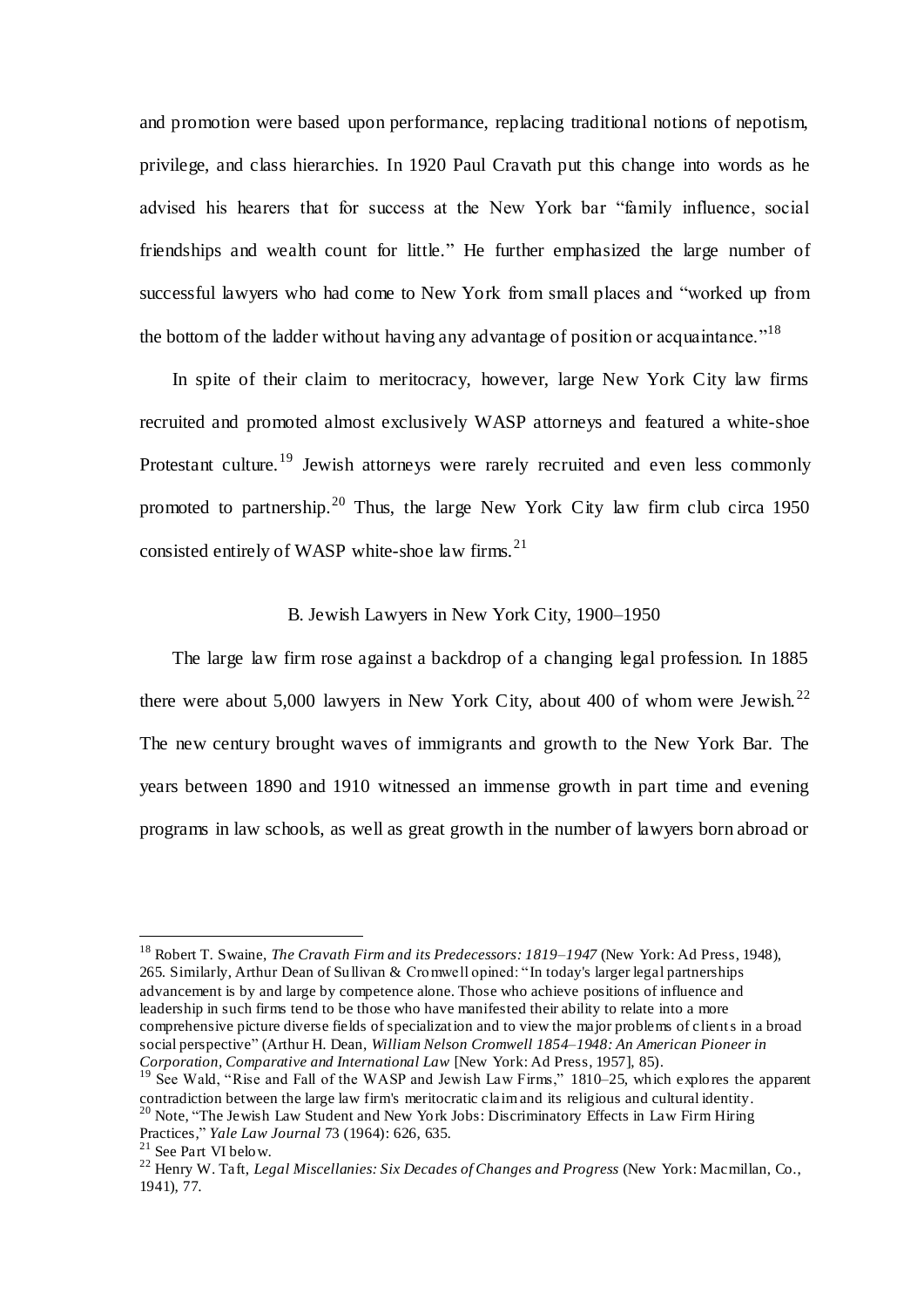with foreign-born parents.<sup>23</sup> The newcomers crowded the lower stratum of the bar, competing fiercely for clients and a livelihood.<sup>24</sup> Top educational credentials served as barriers to exclude these unwelcome newcomers. <sup>25</sup> Indeed, "barriers to access became more formidable as the desirability of access increased . . . [and] professional opportunity depended upon ethnic, social, religious, and educational credentials."<sup>26</sup> In this formative era of the New York City legal profession, "Cromwells and Cravaths rose to the top; 'Hebrews' sank to the bottom."<sup>27</sup>

 Both trends—the growth of the bar and the increased stratification—continued to dominate the New York City legal profession even after 1950, so much so that "in 1960, there were approximately 26,000 lawyers in Manhattan and the Bronx, about 20,500 of whom were active practitioners," and 17,000 of whom were in private practice.<sup>28</sup> The city's bar was almost all native-born white males, and was slightly over sixty percent Jewish.<sup>29</sup> At the same time, ethnic- and religious-based discrimination (intertwined with socio-economic-cultural bias) in the large law firm segment of the New York City bar became common knowledge.<sup>30</sup> Moreover, "Jewish lawyers [were] less likely than their non-Jewish colleagues to gain access to the high-status position in the bar.<sup>31</sup> While they constituted sixty percent of the New York City Bar, Jewish lawyers were overly represented in individual practice (seventy-seven percent) and small firms (seventy-six

<sup>23</sup> Jerold S. Auerbach, *Unequal Justice: Lawyers and Social Change in Modern America* (New York: Oxford University Press, 1976), 95-96.

 $24$  Ibid.

<sup>25</sup> Ibid., 95–101.

<sup>26</sup> Ibid., 25.

<sup>27</sup> Ibid., 26.

<sup>28</sup> Jerome E. Carlin, *Lawyers' Ethics: A Survey of the New York City Bar* (New York: Russell Sage Foundation, 1966), 11.

<sup>29</sup> Ibid., 18–19.

<sup>&</sup>lt;sup>30</sup> "The Jewish Law Student and New York Jobs," 635 ("Gentiles were more successful than Jews in getting good jobs, and in getting the jobs of their choice.").

<sup>31</sup> Carlin, *Lawyers' Ethics*, 22.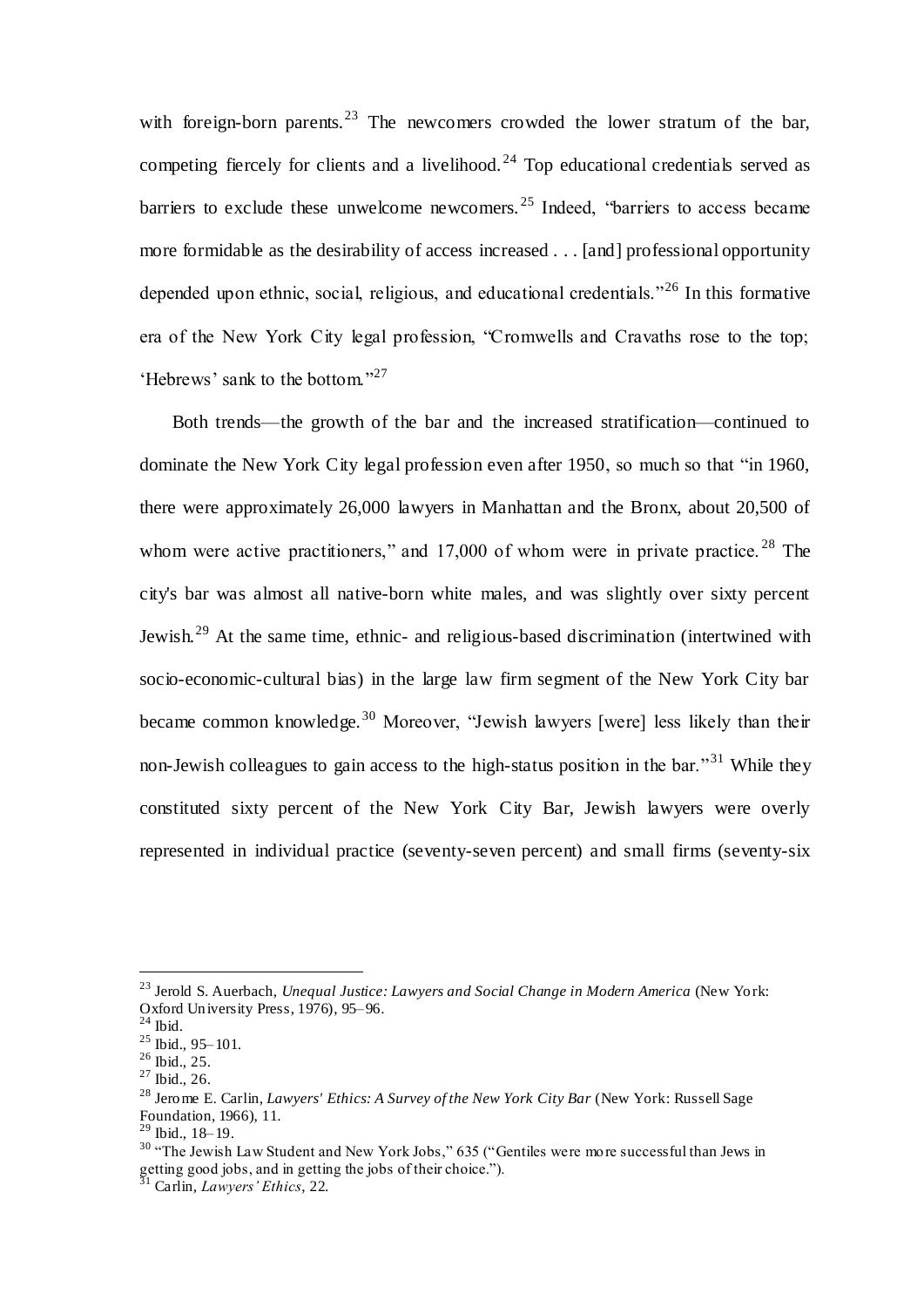percent), and significantly under-represented in large law firms (twenty-five percent).<sup>32</sup>

## C. New York, New York

 In the first half of the twentieth century Wall Street was the center of corporate law practice and had a larger concentration of large law firms than anywhere else in the country and the world. New York City was also where the large Jewish law firm emerged after  $1950$ <sup>33</sup> It is important to note, however, that the rise of the WASP firms, and subsequently the Jewish firms, was not restricted geographically to New York City and took place in other large metropolises; first in Chicago, Washington, D.C., Boston, and Philadelphia, later expanding to the west coast, and eventually spreading to many large cities throughout the United States.<sup>34</sup>

 Nonetheless, the informants suggest that both the rise of Jewish law firms and the success of Jewish lawyers were due, at least in part, to the unique professional and cultural conditions present in New York City. For example, describing the ideology and approach of the New York City Bar Association, an informant observed:

It's sort of like the legal conscience of the world. There is no subject the New York City Bar, a city, local bar association will not comment on, anything, human rights in China. The City Bar has a very expansive notion of its jurisdiction. And I went to the meetings of the House of Delegates for the New York State Bar because it's such an extraordinarily interesting social institution. And New York is almost a microcosm of the country. [On the other hand] I've never been active in the ABA, it's just too big for me, too monolithic.  $35$ 

A partner at a large Jewish firm captured the interplay between cultural and

professional conditions in New York City and its impact on the practice of law:

 $32$  Ibid., 28. Protestants attorneys, on the other hand, who constituted only about eighteen percent of the bar, accounted for forty-three percent of the large law firm pool, and only nine percent of the individual  $\frac{1}{33}$  practitioner pool.

See Part III.C below.

<sup>34</sup> See, e.g., Toni M. Massaro, *F. Daniel Frost and the Rise of the Modern American Law Firm* (Tucson: The University of Arizona, 2011) (on the transformation of Gibson, Dunn & Crutcher from a Californiabased regional to a global law firm).

 $35$  Informant #12, 17–18.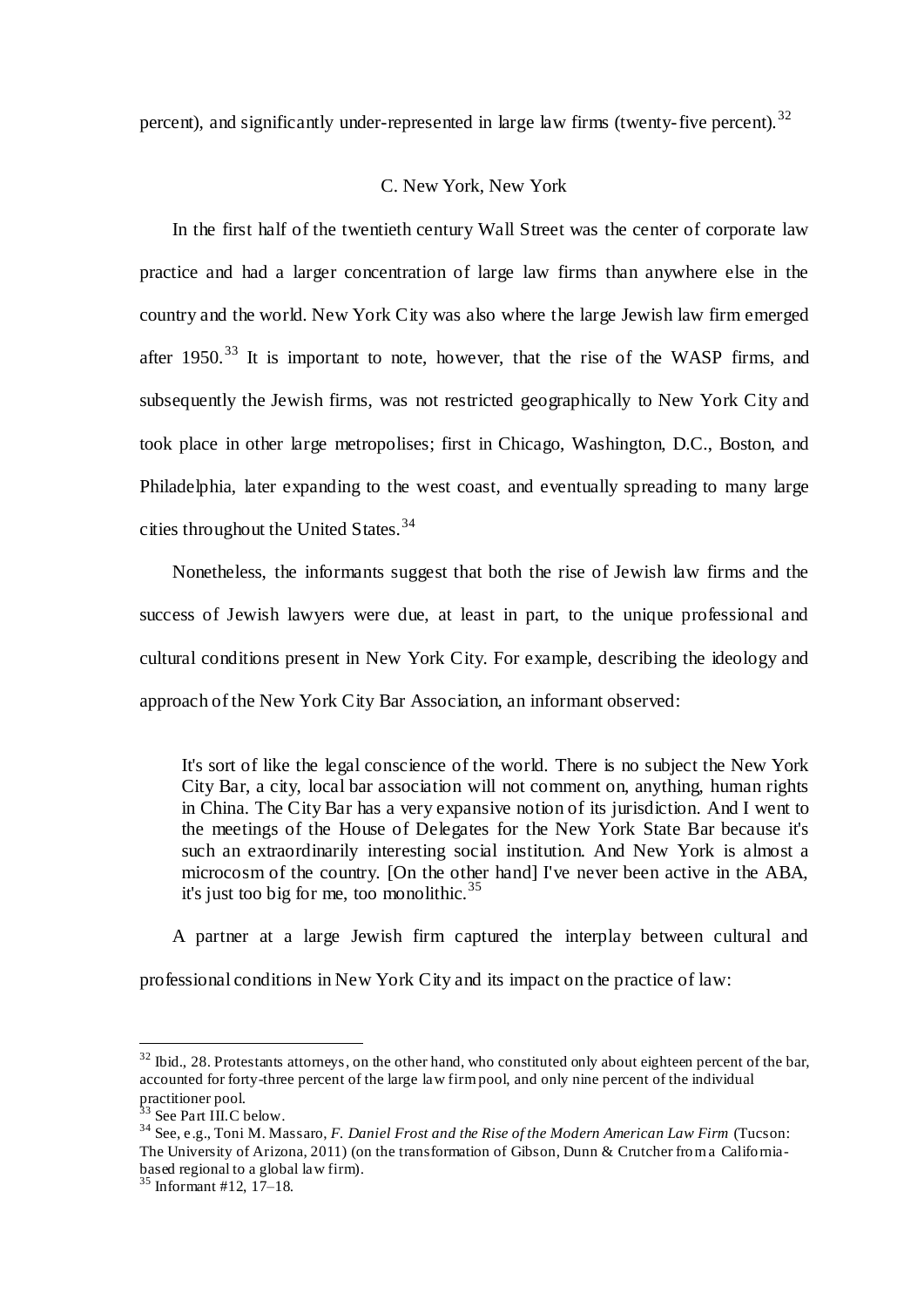A Shomer Shabbas [Sabbath observer] attorney will work Saturday night or Sunday to make up the time. In almost all cases, it doesn't upset the work flow at all. . . . A number of times in my career, I had to impose on other attorneys to take over on a Friday or Yom Tov [a day of religious observance], and it is even more difficult for a day or a few days. I always feel uncomfortable when . . . imposing on somebody to do that. Sometimes clients have to understand what's going on, especially if you are not a New Yorker and they don't quite understand what it is all about.<sup>36</sup>

Other informants explored the less obvious impact of New York City and its culture

on the rise of Jewish law firms. For instance, one informant said:

That is partly America, partly New York, which is very polyglot and we hardly realize it, but you accept it and you only recognize it when someone comes from outside of New York and step[s] in a subway and [is] startled by the multiple nationalit lies] and races and everything, which we take completely for granted.<sup>37</sup>

Another informant described the present impact of New York culture with the

following remarks:

For sure, New York City has always, in my judgment, been more progressive and is more progressive today-liberal or progressive-call it what you will, in accepting . . . diversity than places in the Midwest . . . I'm sure New York is way ahead. I know, from personal experience, that when it comes to prejudice against women . . . there are firms in the Midwest that are back where [New York was] thirty years ago. . . . Five or ten years ago, one of the major firms [down south] had a "wet t-shirt" contest at their summer outing . . . I remember reading about that and saying, "Are they in the Middle Ages?" I mean, there's no way a thing like that could happen at . .. any New York City law firm. We're just ahead.<sup>38</sup>

III. The Meaning of a Jewish Firm

A. The Jewishness of the Jewish Firms

 In this chapter, a Jewish law firm refers to a firm whose majority of lawyers, both partners and associates, between 1950 and 1980 were Jewish. While there is no precise record of the religious affiliation of their attorneys, law firms were commonly known as

 $36$  Informant #6, 13.

 $37$  Informant #4, 17.

 $38$  Informant #5, 13.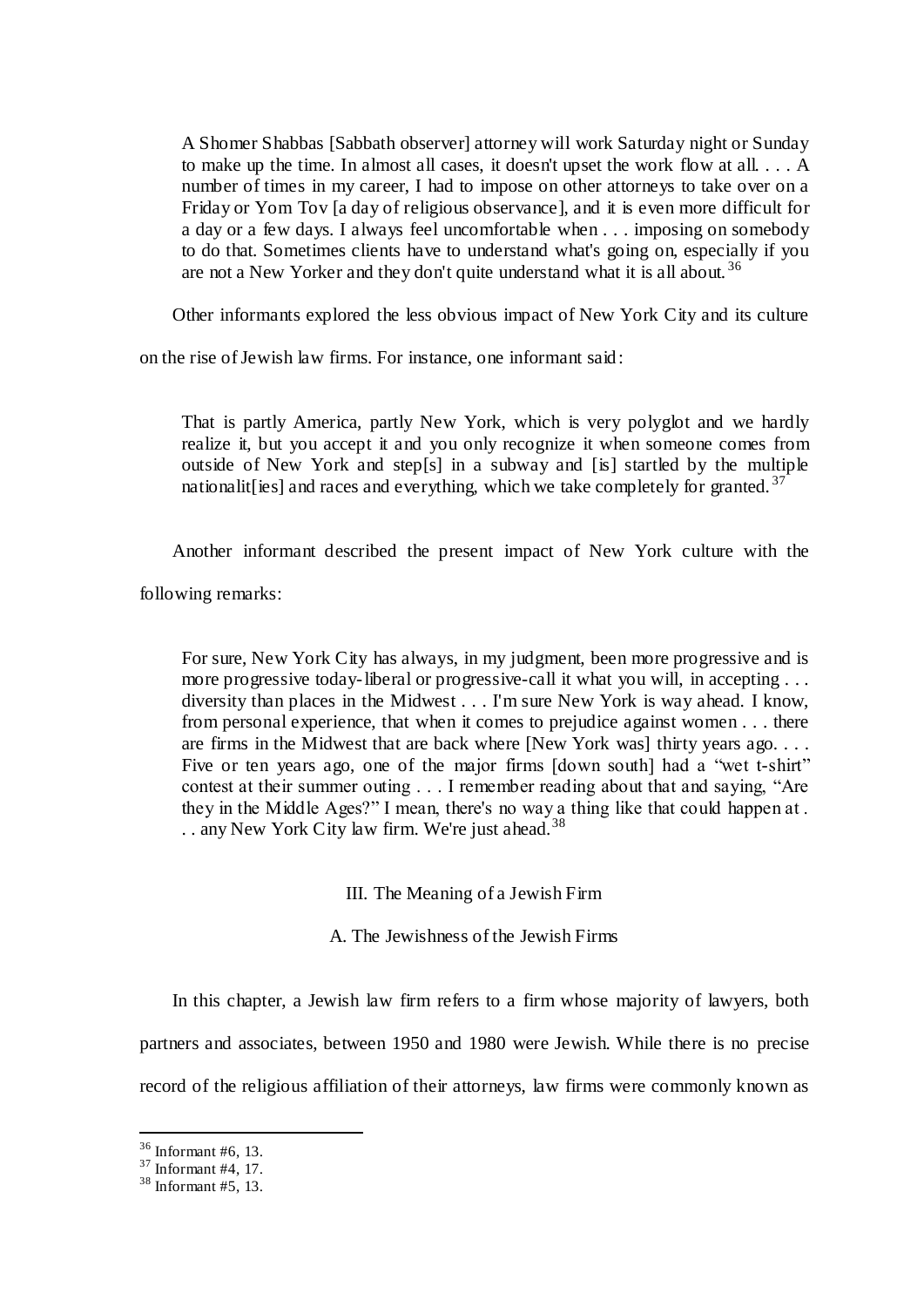WASP, Jewish, Catholic, or mixed. For instance, one informant stated, "In those days, I think, there were some Jewish firms—predominant Jewish firms—and non-Jewish firms."<sup>39</sup> Another informant labeled a specific firm "a Jewish firm," adding, "The counsel of the firm was James Marshall, son of Louie Marshall. The make-up was really Jewish. That firm was still . . . a Jewish firm. It might have had non Jewish [assoc iates] but all of the partners were Jewish."<sup>40</sup>

 By a "Jewish" firm, I do not mean to suggest that such a firm featured a unique Jewish firm culture, any specific Jewish values, professional or otherwise, or any commitment to or knowledge of Jewish law.<sup>41</sup> In fact, the Jewish firms were Jewish by discriminatory default; namely, due to the discriminatory hiring and promotion practices at the elite WASP firms, many Jewish attorneys flocked to the "Jewish" firms, thus constituting these firms as Jewish. $42$ 

 In theory, Jewish law firms could have developed as institutions organized around Jewish themes, values, and culture.  $43$  One can imagine, for example, law firms with a special commitment to the notion of doing mitzvahs (i.e., good deeds) in the form of enhanced pro bono.<sup>44</sup> An informant postulated that Jewish firms, or at least Jewish partners, could build on the affinity between Jewish law and American law and use the

 $\overline{a}$ 

<sup>41</sup> In contrast, WASP firms did have a uniquely Protestant identity, coupled with a white-shoe cultural identity. See Wald, "Rise and Fall of the WASP and Jewish Law Firms," 1810–25.

 $39$  Informant #6, 6.

 $40$  Informant #2, 5, 8.

<sup>&</sup>lt;sup>42</sup> See Part VI below.

<sup>43</sup> On the relationship between faith and professional identity, see, generally, Thomas L. Shaffer, *Faith and the Professions* (Provo, Utah: Brigham Young University, 1987); Marc Galanter, "A Vocation for Law? American Jewish Lawyers and Their Antecedents," *Fordham Urban Law Journal* 26 (1999): 1125–47. On the interplay between religious identity and professional identity, see Sanford Levinson, "Identifying the Jewish Lawyer: Reflections on the Construction of Professional Identity," *Cardozo Law Review* 14 (1993): 1577–1612; Martha Minow, "On Being a Religious Professional: The Religious Turn in Professional Ethics," *University of Pennsylvania Law Review* 150 (2001): 661–68; Russell G. Pearce, "Reflections on the American Jewish Lawyer," *Journal of Law & Religion* 17 (2002): 179–88.

<sup>&</sup>lt;sup>44</sup> Indeed, historically, Jewish law firms were known for their commitment to pro bono work. For example, "The Scholarship and Defense Fund for Racial Equality (CORE SCDF) . . . was a mixed black and white group . . . It fell apart with the rise of Black Power and tensions in New York City between Jews and Blacks . . . Both Jews of World War II, and Israel and Blacks were all viewed as underdogs, and still remain to this day. And so that was an outlet" (Informant #2, 10).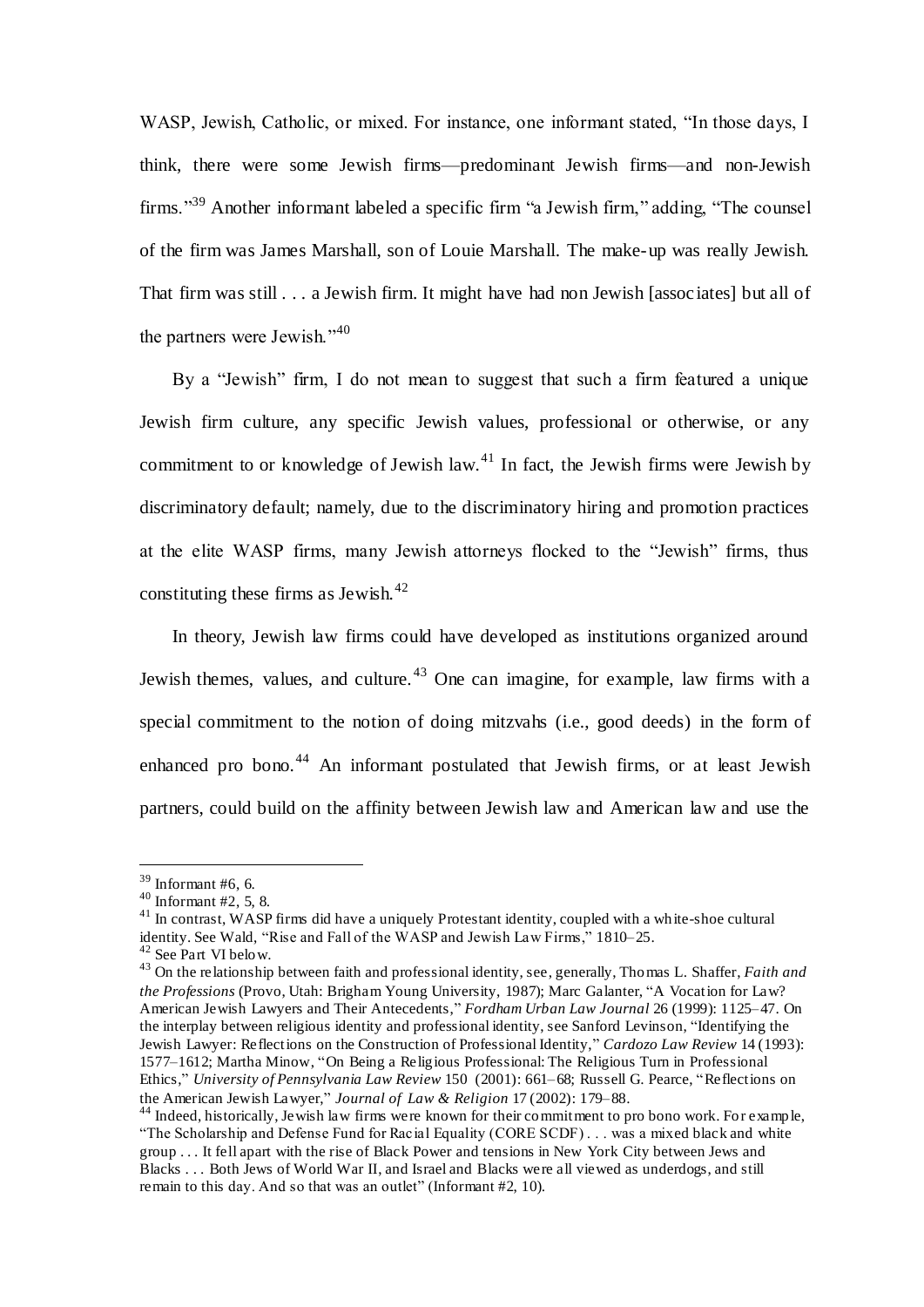latter to instruct and introduce young Jewish students to the former.  $45$  To be clear, however, Jewish law firms did not develop such a Jewish identity. While many Jewish lawyers were actively involved with Jewish causes, their support was usually rendered in their personal capacity outside of their legal practice rather than in their professio nal capacity as lawyers. Judaism did not emerge as a central organizational theme or underlying professional value. For instance, one informant recalled:

When I was interviewed [by a large Jewish firm,] I mentioned that I was a Sabbath observer; the person who interviewed me wanted to know what that was although he was

Jewish. . . . I explained it to him [and] . . . he said, "Just work your tail off we don't care when it is and that will be that."<sup>46</sup>

Another informant noted:

 $\overline{a}$ 

Being [observant] was much more of a problem in terms of these [Jewish] firms than just the mere fact that you were Jewish or Catholic, from my point of view. I remember being interviewed in well-established Jewish firms. One I can remember now the partner who interviewed me was a Shomer Shabbat [Sabbath observer] himself and he told me that it would be a mistake for me to come there because of the hard time he had. And then going to another firm the guy said to me, "well, you're going to have to go home early on Friday." Kind of put me in that kind of a corner. And I was interviewed by some big [Jewish] firms. But it was more . . . like a courtesy, I think, everybody was just going through the motions.<sup>47</sup>

The informant went as far as to characterize practice realities at the Jewish firms as

discriminatory vis-à-vis observant Jewish attorneys, noting:

<sup>&</sup>lt;sup>45</sup> The informant believes that, currently, Jewish law and legal studies inform and enhance each other: "Certainly today it [referring to the synergy between Jewish and legal studies] does . . . I think it's a tremendous thing to teach kids [today], to show the roots when you're teaching a high school class because they're smart kids, you know, they're in high school already to teach them that the roots of law in the United States, where law's derived from is fascinating it helps strengthen their belief in the Talmud and in the Jewish tradition and their continuity and also, I think it's just fascinating" (Informant #15, 10). On the affinity between Jews and American law, see generally, Jerold S. Auerbach, *Rabbis and Lawyers: The Journey from Torah to Constitution* (Bloomington: Indiana University Press, 1990).  $46$  Informant #10, 3.

 $47$  Informant #7, 1–3. Moreover, the same informant reported, "I'd say the lawyers I knew were kind of single practitioners, kind of more my father's peers. And if they were observant they had to be single practitioners because they couldn't get jobs anywhere else" (6). Another observant Jew, working for a large Jewish firm believed that "I was the first Orthodox hired by a Jewish firm" (Informant #14, 2).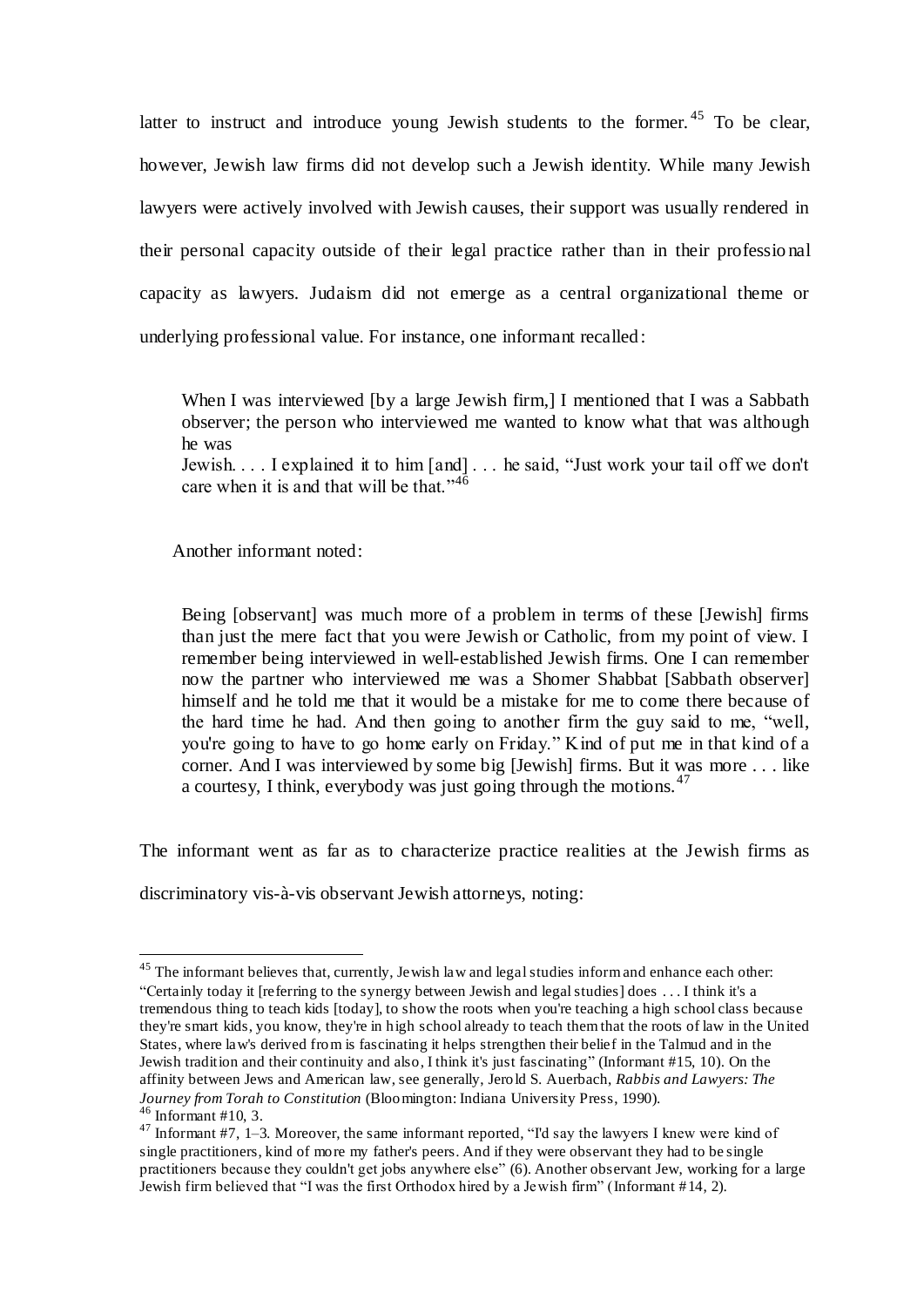I like to think of [an observant Jewish attorney with a large Jewish law firm] as a role model except he came after me [graduating in 1958]. In my view, for whatever it's worth, I think he's the guy who broke the glass ceiling [for observant Jewish attorneys at Jewish firms] so far as many people were concerned. When he made the success that he did make very quickly, it opened the door to Yeshiva graduates who were observant.  $48$ 

Another informant describing the hiring patterns of Jewish law firms noted, "The

major Jewish law firms weren't hiring first or second generation Jews."<sup>49</sup> Other observant

informants, however, had a more pleasant experience interviewing with Jewish firms:

During the interviewing process [my religious observance] sometimes came up and came up also to the effect that I would not work on Saturday. [At one interview] someone said, 'you're exactly what we want, I hope you'll work on Saturday when we need you,' and I told them, 'no I won't work on Saturday.' He said, 'it won't happen too often.' I said, 'no it won't work.' So that was more of the negative type of interview. In this firm, as in most of the [Jewish] firms, at least the spoken word was that there would be no problem, that they would support the fact that I had to leave early on Friday and not come in on Saturday. But sometimes you never know until you get someplace.  $50$ 

 Of course, some Jewish lawyers were not as ignorant of Jewish customs and habits, yet they still chose not to emphasize their Jewish identity, let alone celebrate it as an important component of their professional identity.<sup>51</sup> One informant witnessed this behavior, stating:

I know people that are involved heavily in the Jewish federation . . . They got involved in the 50's and the 60's and thought [that] to be involved in [the] federation you should take off the Yarmulke when you go into the building. . . . It's interesting.

 $48$  Informant #7, 6.

<sup>49</sup> Informant #17, 17.

 $50$  Informant #18, 6-7.

<sup>&</sup>lt;sup>51</sup> That is not to suggest that Jewish identity, values, and experiences did not indirectly influence and shape the professional culture and organization of Jewish firms. One informant, for example, discussing the growth pattern of his firm, noted: "Probably the fundamental thing was, we were never sure where we would be going and so on. When you start out, you can go one of two ways. One, you can sort of gamble and keep expanding and so on. The other you can be very conservative and not take the next step until you're sure you have the right base. All of us were basically very conservative people. We never felt that confident that tomorrow would be there so that was probably fundamental" (Informant #17, 11). The same informant further explained, "Well, keep in mind, we grew up during the Depression, we didn't come from rich families, never sure that we were going to be that successful" (13).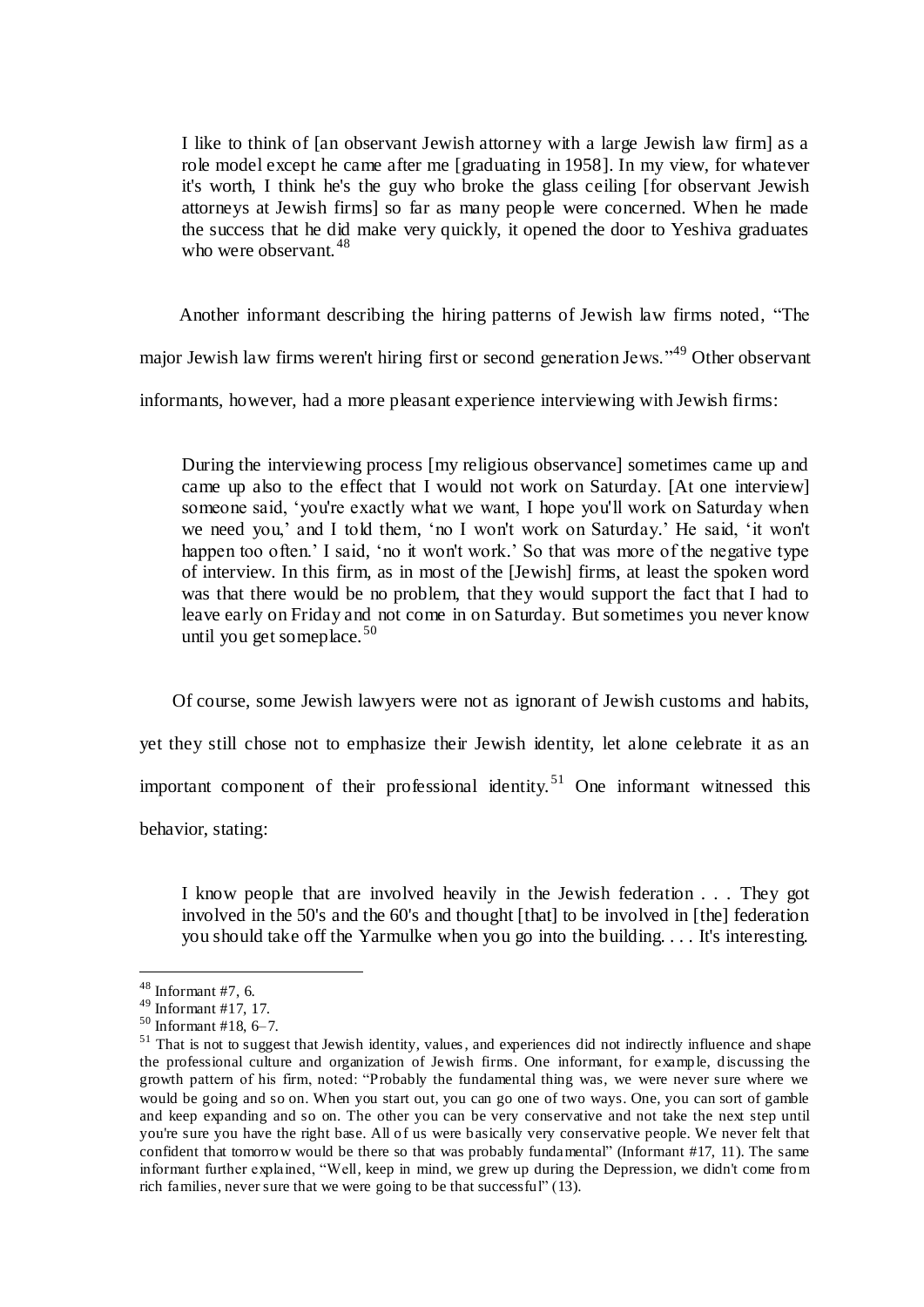Every once in a while Clinton used to say to me, "Rabbi . . . " I insisted I didn't want to be called Rabbi even though I was [a Rabbi] . . . I wanted them to know a layman wears a Yarmulke.<sup>52</sup>

 In some instances, Jewish interests were outweighed by the desire for professionalism and loyalty to clients' interests. A partner at a large Jewish law firm described his firm's decision to open an office in Germany, despite the legacy of the Holocaust, as follows:

Frankfurt is the center of business across Europe and if we were going to grow, we had to be there, and our clients insisted that we go. We have clients that are very active in the European markets and, you know, if you don't want to open, that's fine, but we'll go elsewhere.  $53$ 

 One can take opposite views regarding the Jewish reaction to post-Holocaust Germany, ranging from opposition to opening an office in Germany to celebrating such an office as a triumph over evil. What is significant about the informant's perspective is that it reflects no Jewish consideration whatsoever. <sup>54</sup> The relevant issues were clients' needs and the firm's competitiveness in global legal markets.<sup>55</sup>

 Certainly, Jewish firms employing nearly exclusively Jewish attorneys developed some benefits from the homogeneous religious affiliation of their practitioners. An attorney in a Jewish firm confirmed:

We had a . . . very nice firm. It was congenial. There were never any real problems with rooms. Everybody kind of liked everybody else. I never brought up at a firm meeting any issue unless I had first cleared it with most of the partners. It was

 $52$  Informant #10, 13–14.

 $53$  Informant #1, 9.

 $^{\rm 54}$  Ibid.

<sup>&</sup>lt;sup>55</sup> Ibid. Similarly, another informant recalled a conversation in which he was told about a prominent Jewish attorney representing a Congressional committee. On a Friday evening, a member of the committee asked the attorney, "'Mr. XXX, don't you have to go home?' So I said, 'Well what did Mr. XXX say?' An d he said [that Mr. XXX replied,] 'Oh Mr. Senator, for matters of national security I'm permitted to violate the Sabbath"' (Informant #15, 22). Once again, client needs and professional identity took precedence over personal identity and religious observance.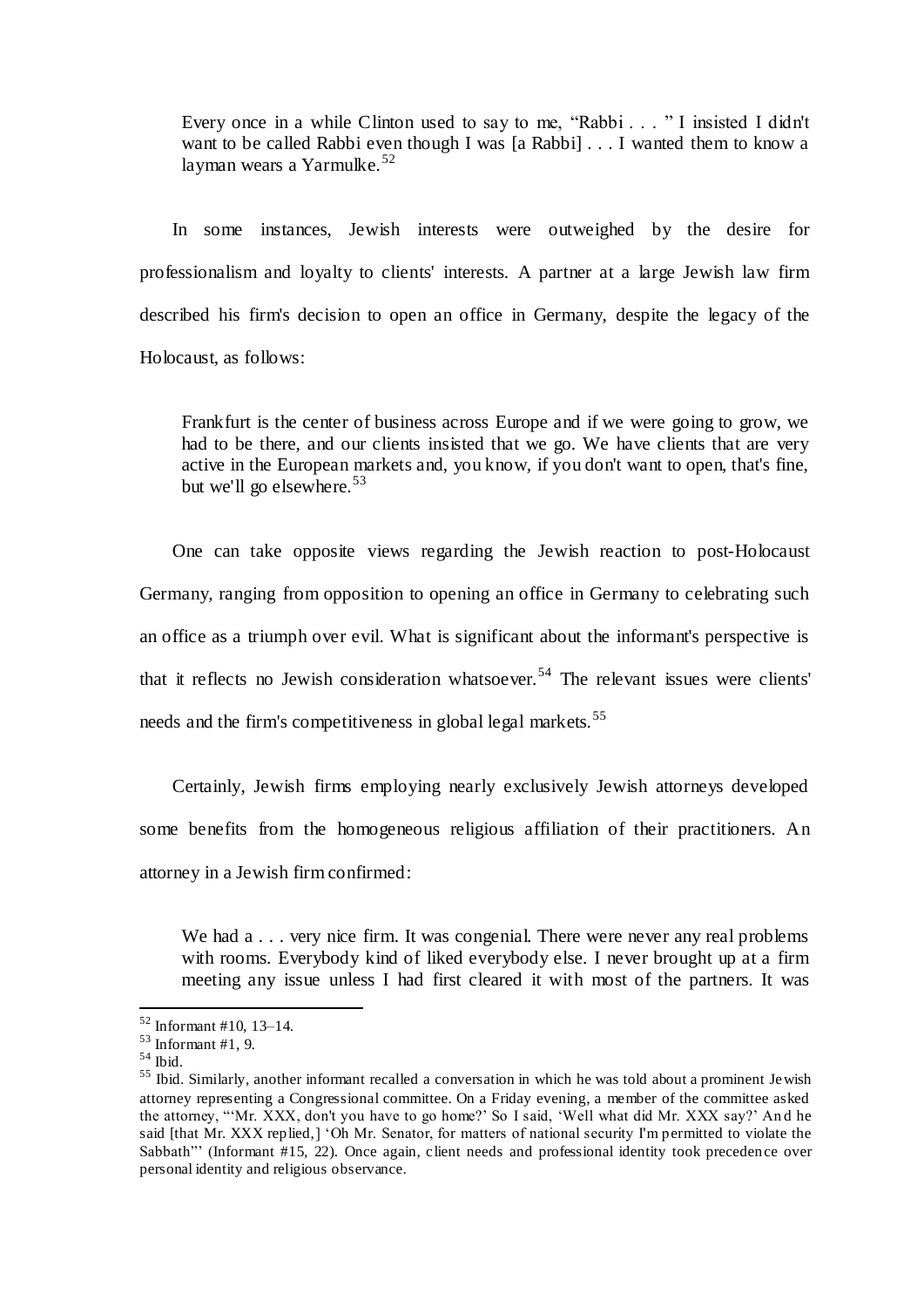worth the time and the aggravation to persuade people, so there was never a hostile vote taken or anything like that. <sup>56</sup>

Moreover, at times, Jewish elements did impact the practice of law at the Jewish

firms. For example, an informant said of his Sabbath observance:

Many times when I leave on Friday, my non-Jewish partners and associates see me leave . . . They see that advantage I have by having a strict regimen which can't be violated. I have to say, it probably does give to me a psychological advantage over many of the people who don't have that rest or can't count on the rest.  $57$ 

Similarly, another said of Yom Kippur observance:

So the joke around here was: there was a relatively senior lawyer, a partner in the corporate department . . . a very devout Catholic . . . We called him the "house guy" because the question was if he's good what is he doing here, why isn't he downtown or something like that? He would call me every February. I'll never forget, every February he'd say, "Yom Kippur, it's six months from now." I'd say, "Why do you care?" and his answer was, "Well, the trouble is, I'm always setting meetings with Jewish lawyers and they never think of these things and then suddenly we find out—oh, the day before Yom Kippur—[they] can't come to the meeting [because] it's Yom Kippur." 58

Also affecting the practice of law at the Jewish firms was a particular emphasis on

the pro bono commitments and extra-curricular activities of Jewish partners, as is noted

in the following:

At that time, there was no such thing as a program to go to Israel for a year after high school. . . . In fact, some years later on, I helped to set that up, eventually. That's a whole separate story. Someone now in Israel wanted to go, needed Jewish Agency approval to get the money . . . I knew people at the Jewish Agency [who] went to Israel, met with the appropriate people, but that's a different success story.<sup>59</sup>

Another informant said of such extra-curricular involvement: "I got involved in the

Jewish Community Relations Council which is a bridge, kind of an umbrella over sixty

<sup>56</sup> Informant #1, 9.

 $57$  Informant #6, 15.

 $58$  Informant #10, 2-3.

 $59$  Informant #4, 2.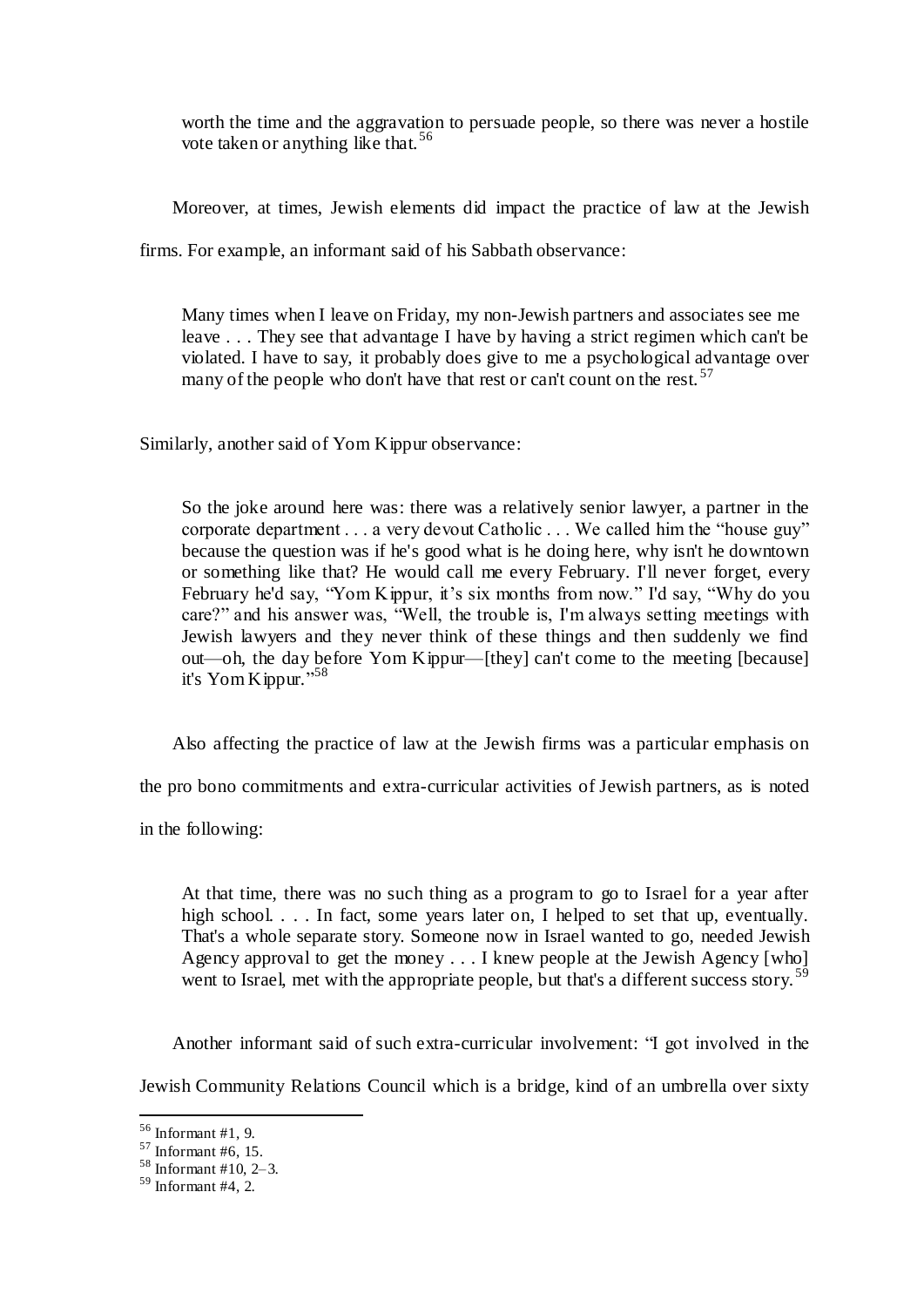different organizations and worked on the Committee [in various roles]."<sup>60</sup>

Yet, unlike Black corporate firms,  $61$  Jewish law firms did not have a mission to create lasting Jewish institutions. The Jewish firms were Jewish by discriminatory default, and Judaism simply did not play a constitutive role in their organization and professional identity. One informant's account of the role of Judaism in his life captures the role Judaism played in many Jewish firms: "I have been interested in my Jewish roots. I identify and am interested in the Jewish tradition and its scholarship and play with that occasionally. I suppose it was Stendahl who said 'life is love and work.' And I have been very happy in my marriage and my family and have been generally very happy in my work. And I continue to support humanitarian causes with hope if not with optimism."<sup>62</sup> While certainly mindful of his Jewish roots, Judaism for the informant was separate and distinct from his work, something to "play with" after hours, something that informs, in an indirect fashion, commitment to humanitarian causes. <sup>63</sup> Similarly, in many Jewish firms and for many Jewish lawyers both at Jewish and at WASP firms, Judaism was of interest, a source that informed pro bono and extra-curricular activities, and yet it

 $60$  Informant #2, 11. Another noted: "when you're a Jewish lawyer, you definitely get approached by, you know, causes, working for legal services they figure will appeal to you, so you have that kind of work, so certainly, you know synagogues" (Informant #15, 31).

<sup>&</sup>lt;sup>61</sup> See David Wilkins, "'If You Can't Join 'em Beat 'em!' The Rise and Fall of the Black Corporate Law Firm," *Stanford Law Review* 60 (2008): 1733–1801.

 $62$  Informant #3, 91.

<sup>&</sup>lt;sup>63</sup> The separation between one's professional identity as an attorney and one's religious identity as a Jew was likewise noted by several informants: "The people of my generation [following WWII and the Holocaust] even if we were not personally touched, we were touched, so that has basically defined my interests; I think that plus the fact that I was ambitious, I wanted to succeed, I worked hard, I did everything I could to advance my position but I always from that time became touched by Jewish issues" (Informant #13, 6). Moreover, the same informant reported, "The religious identity was something that I developed as time went by. My background, training, from schools and professional experiences [was different], religion was not a part of it at all." Another informant explained: "I would say that [my religious identity] was not relevant to [my professional identity]. I mean, I am familiar with Jewish charities and such but I don't think one had anything to do with the other" (Informant #19, 8). But for one informant, his Jewish identity, culture, and experience did inform and shape the practice of law: "[My interest in immigration law] was sparked by my study of Jewish history. I have felt always . . . you know if you do a study of what went on in the 1930s, the German quota was open at all times for immigration to the United States and if you go through the correspondence between the American Consul General in Berlin and his superiors in Washington . . . you'll see that these anti-Semites said, 'no Jews.' So I felt that I could help people [in such] circumstances . . . and I have had the privilege over the years of doing a lot of such cas es" (Informant #20,  $12-13$ ).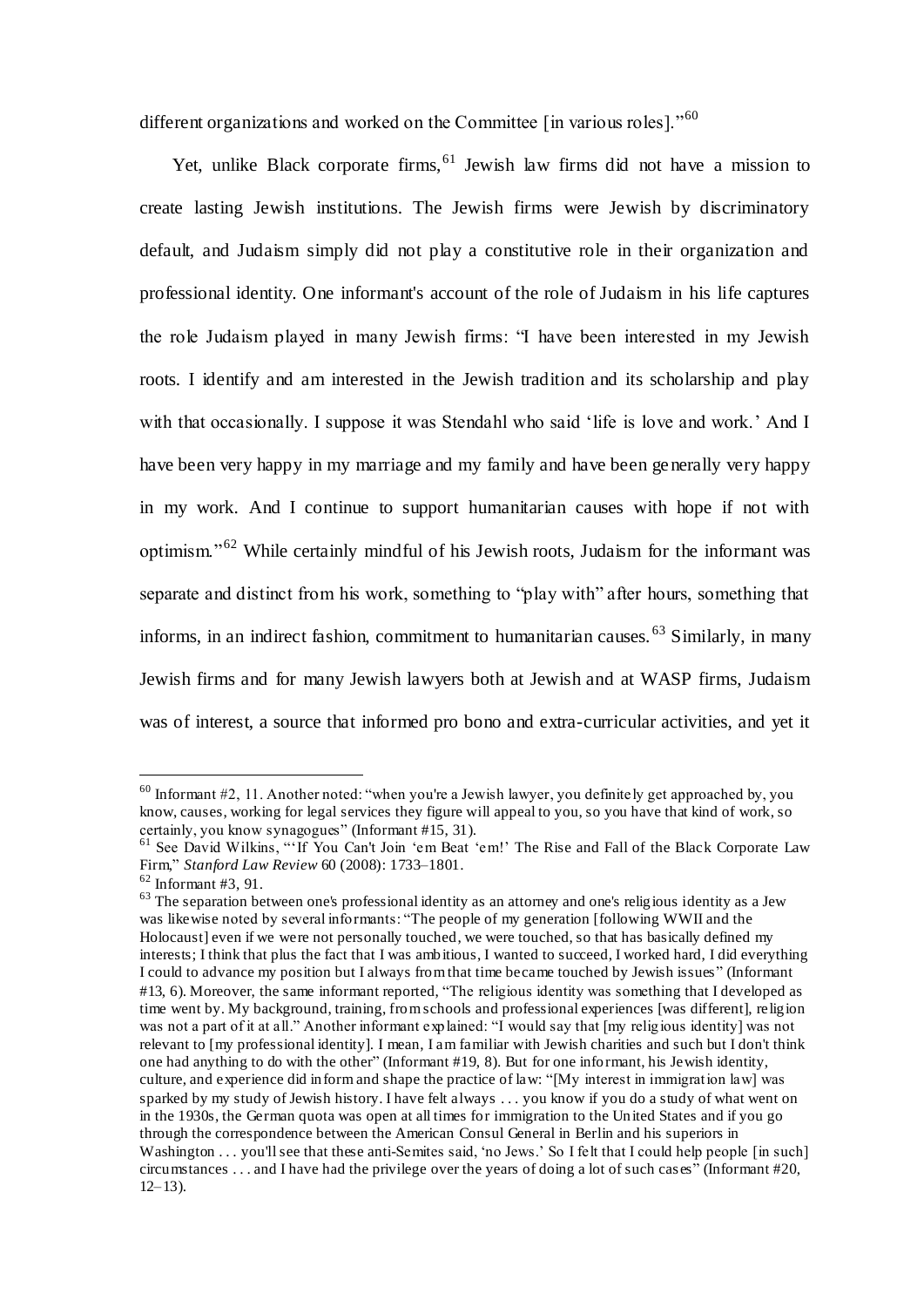was independent of their "work," the practice of law.

 Another informant questioned, "it is hard [for a person] to separate religious identity from other identities" and "I always tried to do the right thing. Is it [doing the right thing] being Jewish?"<sup>64</sup> Similarly he was uncertain about what it would mean for the firm to have a Jewish identity, saying, "People like people they can deal with and feel they know. So religion in that sense was relevant."<sup>65</sup> But beyond such a sense of cultural familiarity, he did not believe Judaism played a role in the organization, structure and practice of the firm.<sup>66</sup>

## B. Who is a Jew?

 The issue of defining Jewish identity is a highly controversial one. In the context of characterizing law firms, even the basic definition of a Jewish firm as one that employed a majority of Jewish attorneys is not without its challenges because no record lists lawyers by their religious affiliation. That said, for the purposes of this chapter, such a headcount is not necessary, nor is a "definite" list of all Jewish law firms of the era.

 Instead, suffice it to note that commonly referred to Jewish law firms included "traditional" Jewish law firms established before 1950 (such as Stroock & Stroock & Lavan; Weil, Gotshal; Kaye, Scholer; Proskauer, Rose; Fried, Frank; and the Rosenman firm) and "start-up" Jewish firms founded in the early 1960s (such as Schulte, Roth & Zabel, and Kramer, Levin).<sup>67</sup> In addition, a group of mixed firms, never known as Jewish law firms, existed with a significant contingency of Jewish attorneys, some "traditional"

 $64$  Informant #14, 2.

 $^{65}$  Ibid.

 $^{66}$  Ibid.

 $67$  A partner at a start-up Jewish firm described his first few years of practice with an established mixed firm as "happy years." Along with colleagues from several other Jewish firms as well as from his own firm, he helped establish a somewhat less "traditional," more "entrepreneurial" firm (Informant #16, 2–3).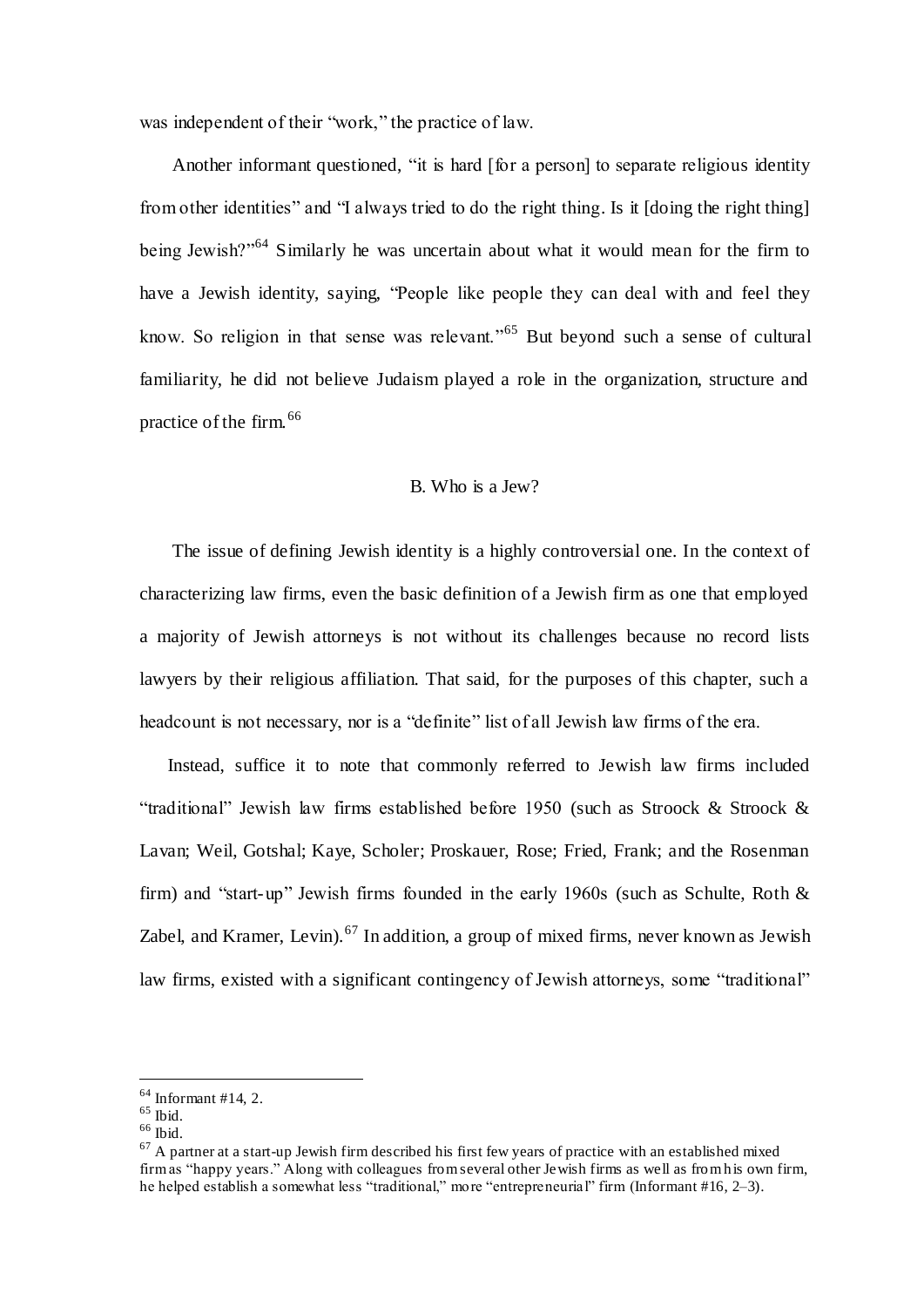(Paul, Weiss<sup>68</sup> and Cleary, Gottlieb<sup>69</sup>), and others "start-up" (Wachtell, Lipton, Rosen & Katz<sup>70</sup> and Skadden,  $Arps^{71}$ ).<sup>72</sup>

## C. The Rise and Growth of the Jewish Law Firms

 In 1950 the New York City elite corporate bar consisted of only well-established, large law firms. Without exception, every member of the elite club was a WASP law firm. Not a single member of the elite large law firm club was a Jewish firm; in fact, there were no large Jewish firms in New York City.<sup>73</sup> This is not surprising given that five years earlier, in 1945, not a single Jewish firm had more than ten lawyers. As one

 $68$  The firm was formed in 1945 as Mr. Weiss and Mr. Wharton joined forces with Mr. Paul and Mr. Garrison. Unique not only in the heterogeneous religious affiliation of its named partners and attorneys, Paul, Weiss was the first major Wall Street law firm to move to midtown (in 1949), the first to elect a female partner (in 1946 at its D.C. office) and the first to hire a black associate. Judge Rifkind joined the firm in 1950, and the firm enhanced its reputation as a leading litigation law firm. By 1949, the firm had 13 lawyers; by 1970, the firm had 110 lawyers; and by 1972, it had 138. See Paul Hoffman, *Lions in the Street: The Inside Story of the Great Wall Street Law Firms (New York: Saturday Review Press, 1973),* 112–21.

<sup>&</sup>lt;sup>69</sup> Cleary, Gottlieb was formed following a split from Root Carter. "Most Jewish attorneys followed Gottlieb to Cleary," and Gottlieb became the first Jewish named partner in a major Wall Street law firm (Hoffman, *Lions in the Street*, 65). The firm grew rapidly, from 17 attorneys as of December 31, 1946, to 27 lawyers four years later, and to 63 lawyers on December 31, 1960. See Leo Gottlieb, *Cleary, Gottlieb, Steen & Hamilton: The First Thirty Years* (New York: The Firm, 1983), 76–77, 138. 70 Wachtell, Lipton, Rosen & Katz was formed by four Jewish partners. Like Paul, Weiss, Cleary, and

Skadden, Wachtell never developed a reputation as a Jewish firm, quickly earning a reputation as one of the elite law firms in New York City and setting the mark for the highest paid associates and the highest profits-per-partner. See Steven Brill, "Two Tough Lawyers in the Tender Offer Game," *New York Magazine*, June 21, 1976, at 55 (describing Skadden, Arps and Wachtell, Lipton as "younger firms, many of which were started by Jewish lawyers who were not as welcome then at the old-line firms"). Wachtell has maintained its reputation as a leader in profit-per-partner. See http://

www.abajournal.com/weekly/skadden\_wachtell\_top\_amlaw\_100 (last visited July 10, 2013).<br><sup>71</sup> In 1963 Skadden, Arps had ten lawyers. By 1980, it had 205; and, by 2004, it was the second largest law firm in New York City with over 1700 attorneys. Skadden, Arps never developed a reputation as a Jewish firm, although many of its attorneys, including some of its founders, were Jewish. See Brill, "Two Tough Lawyers in the Tender Offer Game," 55. See, generally, Lincoln Caplan, *Skadden: Power, Money, and the Rise of a Legal Empire* (New York: Noonday Press, 1993).

<sup>&</sup>lt;sup>72</sup> One informant explained that while the "mixed" firms never developed a reputation for being "Jewish," the Jewish firms, defined as recruiting and promoting almost exclusively Jewish attorneys, underwent "Cravathization"; that is, over time they began to regularly recruit and promote the best talent, Jewish and non-Jewish attorneys alike, to overcome and "get outside the characterization of a Jewish firm" (Informant #16, 5). The sentiment is consistent with an account given by another informant, a partner at a mixed firm, who explained that the hiring criteria at his firm were always based on merit: "One of the reasons we thought it was very important to hire out of law school is that we wanted people to sort of grow up with us" (Informant #17, 15). See Part VII below.<br> $7<sup>3</sup>$  In 1050, when the banely mark for a la

<sup>&</sup>lt;sup>3</sup> In 1950, when the benchmark for a large firm was 50 lawyers, Weil, Gotshal was the largest Jewish law firm with a total of 19 attorneys; Kaye, Scholer had 18; Paul, Weiss had 17; Proskauer, Rose had 15; Stroock & Stroock & Lavan had 13; Fried, Frank had 12; and the Rosenman firm had 7. See the *Martindale-Hubbell Law Directory* (Summit, N.J.: Martindale-Hubbell, 1950).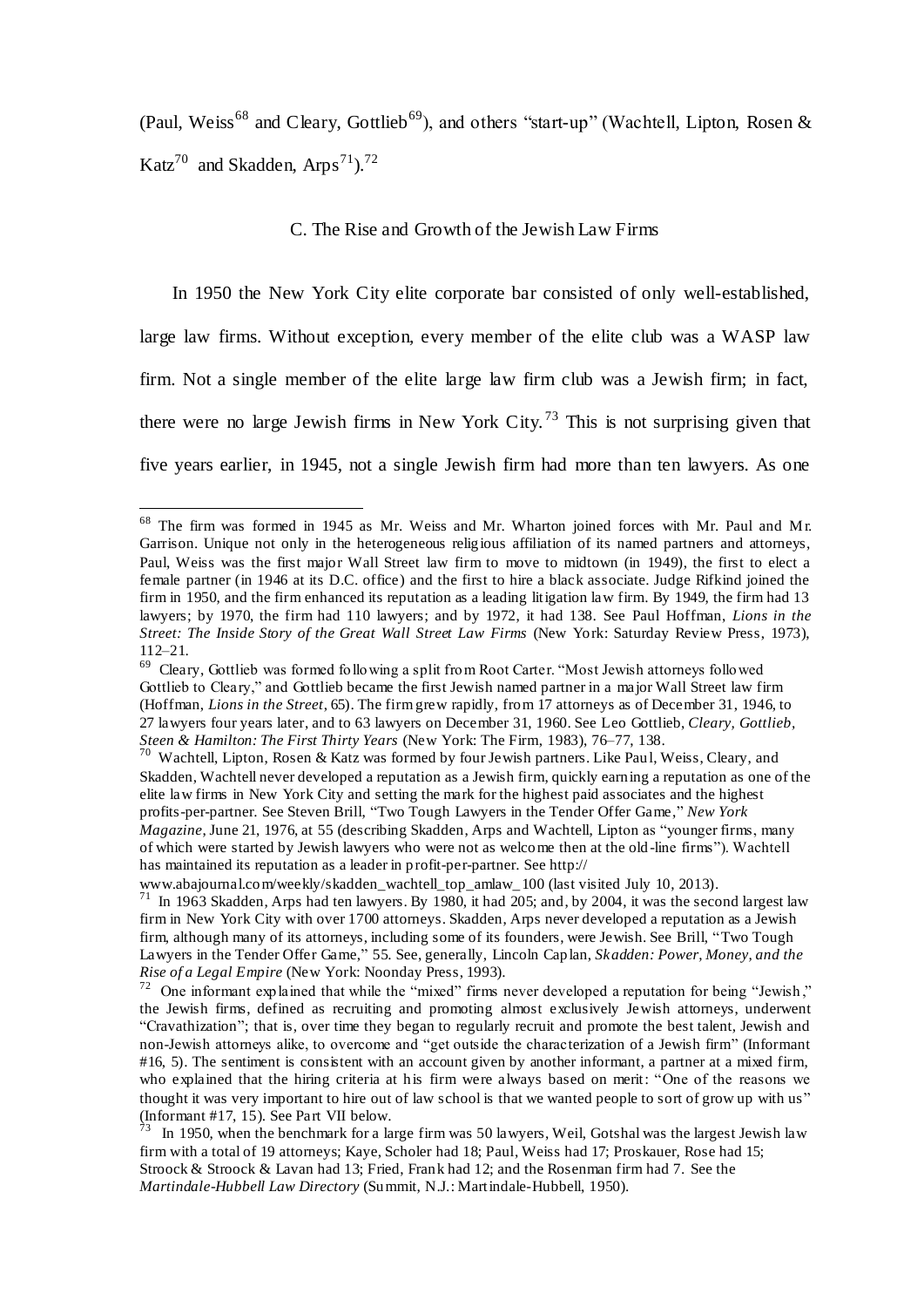interviewee confirmed, "[There were no] Jewish firms . . . [in] the 50s. [The Jewish firms] were very small firms . . . [One] existed with eight lawyers.<sup>74</sup>

| Firm Name                | 1932           | 1935           | 1940           | 1945         | 1950                   |
|--------------------------|----------------|----------------|----------------|--------------|------------------------|
| Fried, Frank,            | $7^{77}$       | $6^{78}$       | $8^{79}$       | $6^{80}$     | $12^{81}$              |
| Harris, Shriver,         |                |                |                |              |                        |
| & Jacobson <sup>76</sup> |                |                |                |              |                        |
| Weil, Gotshal &          | 3              | 3              | 9              | $12 (+1)$    | $18 (+1 \text{ in}$    |
| Manges                   |                |                |                | tax counsel) | Washington             |
|                          |                |                |                |              | , DC office)           |
| Cleary,                  | N/A            | N/A            | N/A            | N/A          | $6 (+1)$ in            |
| Gottlieb, Steen          |                |                |                |              | Washington             |
| & Hamilton <sup>82</sup> |                |                |                |              | , DC office,           |
|                          |                |                |                |              | $+1$ in Paris,         |
|                          |                |                |                |              | France                 |
|                          |                |                |                |              | office) $83$           |
| Paul, Weiss,             | $\overline{4}$ | $\overline{4}$ | $\overline{4}$ | $4^{85}$     | $16 (+1)$              |
| Rifkind,                 |                |                |                |              | counsel) <sup>86</sup> |
| Wharton &                |                |                |                |              |                        |
| Garrison <sup>84</sup>   |                |                |                |              |                        |
| Stroock &                | $1^{87}$       | $\overline{2}$ | $\overline{2}$ | 3            | 13                     |
| Stroock &                |                |                |                |              |                        |
| Lavan                    |                |                |                |              |                        |
| Kaye, Scholer,           | N/A            | N/A            | $\overline{4}$ | 9            | $18^{88}$              |
| Fierman, Hays            |                |                |                |              |                        |
| & Handler                |                |                |                |              |                        |

Table 1: Jewish Law Firms in New York City, 1932–1950<sup>75</sup>

 $\overline{a}$ 

83 Cleary, Gottlieb, Friendly & Fox.

 $74$  Informant #8, 7.

<sup>75</sup> Numbers are based on *Martindale-Hubbell Directories* for the years 1932 (the first year it was published) and 1935 through 1950, at five-year intervals.

<sup>&</sup>lt;sup>76</sup> Fried, Frank's predecessor was Limburg, Riegelman, Hess & Hirsch. Walter Fried joined the Riegleman firm in the late  $1930s$  or  $1940$ .<br>  $77\text{ I }$  imburg Piagalman Hirsg

<sup>&</sup>lt;sup>7</sup> Limburg, Riegelman, Hirsch & Hess. Walter Fried was apparently a solo practitioner.

<sup>&</sup>lt;sup>78</sup> Riegelman, Hirsch & Hess. Walter Fried was still apparently a solo practitioner.

<sup>79</sup> Walter Fried was part of the firm by this time.

<sup>80</sup> Riegelman, Strasser, Schwarz & Spiegelberg.

 $81$  H.J. Frank had joined the firm by this time. Frank was apparently in solo practice before his association with the Riegelman firm.

<sup>82</sup> See Hoffman, *Lions in the Street*, 62–63 (stating that Cleary, Gottlieb was formed in 1945 when George Cleary and Leo Gottlieb left the well-established Root Clark firm).

<sup>&</sup>lt;sup>84</sup> Paul, Weiss grew out of the firm of Cohen, C (name could not be determined), Weiss & Wharton.

<sup>85</sup> 1932, 1935, 1940, and 1945 numbers all reflect Cohen, C, Weiss & Wharton. See Hoffman, *Lions in the* 

*Street*, 112 (Paul, Weiss, Wharton & Garrison was formed in 1945 and had 13 lawyers). 86 By 1958, the firm had grown to fifty lawyers. See Hoffman, *Lions in the Street*, 45.

<sup>87</sup> The firm was known as Stroock & Stroock until the 1940s. Peter I.B. Lavan, a .k.a. Peter I.B. Levine, joined the firm in 1945 according to *Martindale-Hubbell Directory*.

<sup>88</sup> By 1958, the firm had grown to 43 lawyers. See Hoffman, *Lions in the Street*, 45.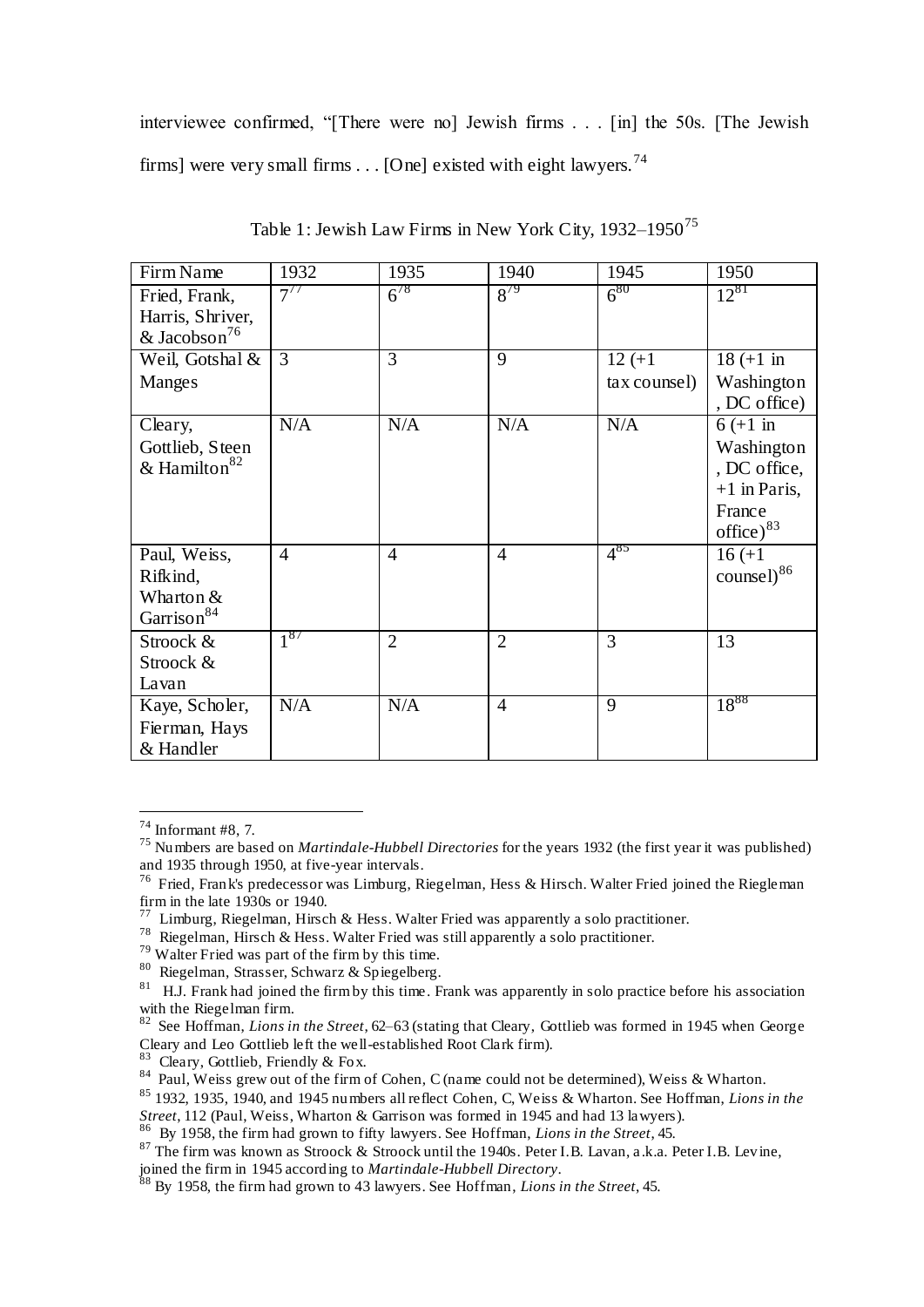| Proskauer, Rose | 089 | $\overline{\phantom{0}}$ |     |                  | 14 (+1   |
|-----------------|-----|--------------------------|-----|------------------|----------|
|                 |     |                          |     | counsel) $^{90}$ | counsel) |
| Rosenman,       | N/A | N/A                      | N/A | N/A              |          |
| Goldmark $91$   |     |                          |     |                  |          |

 By the mid 1960s, however, this reality had changed significantly. Growing much faster than the WASP firms, the Jewish firms had "caught up" with the WASP firms and penetrated the elite law firm club, constituting six of the twenty largest law firms in New York City. In less than a fifteen-year time span, Jewish law firms grew, as a group, at an average of 200%, with Fried, Frank and Paul, Weiss growing by 400% and Kaye, Scholer by 375%. To be sure, WASP firms also grew at an impressive rate. As a group, however, WASP firms grew at 50% the rate of Jewish firms, averaging about 100%. This trend of faster growth continued between 1963 and 1980, and by 1980 Jewish firms accounted for four of the ten largest firms in New York City. WASP firms also grew at an impressive rate; however, except for Shearman & Sterling, all of the WASP firms grew by less than 100% during this time.  $92$ 

Table 2: New York City Large Law Firms<sup>93</sup>

| Firm Name           |                        | 1963 | 981          |
|---------------------|------------------------|------|--------------|
| Shearman & Sterling | $\mathcal{L}_{1}$<br>ັ | 134  | 335<br>ں ں ر |

<sup>89</sup> Proskauer, Rose & Paskus.

<sup>&</sup>lt;sup>90</sup> Proskauer, Rose, Goetz & Mendelsohn.

<sup>&</sup>lt;sup>91</sup> Hoffman indicates this was another of the "Jewish giants" (*Lions in the Street*, 33). Its predecessors were Rosenberg, Goldmark & Colin (*Martindale-Hubbell*, 1932) and Goldmark, Colin & Kaye (*Martindale-Hubbell*, 1945). By 1950, it was known as Rosenman, Goldmark, Colin & Kaye. In 1973, when *Lions in the Street* was published, it was known as Rosenman, Colin, Kaye, Petschek, Freund & Emil.  $92$  Information in the preceding paragraph regarding the largest New York City law firms between 1963 and 2006 was collected using the following sources: "Growth of 20 Large Law Firms-1963–1981," *New York Law Journal,* Mar. 16, 1981, 3; "National Law Firm Survey," *National Law Journal,* Sept. 18, 1978, 14– 17; "National Law Firm Survey," *National Law Journal,* Oct. 6, 1980, 32–37; "The NLJ 250," *National Law Journal,* Sept. 30, 1985, S4–S18; "The NLJ 250," *National Law Journal,* Sept. 24, 1990, S4S32; "The 20 Largest Firms Based in New York City," *New York Law Journal,* Oct. 1, 1990, S3–S4; "The NLJ 250," *National Law Journal,* Oct. 9. 1995, C6–C22; "Top 25 New York City-Based Firms," *New York Law Journal*, Dec. 11, 2000, S20; "The NLJ 250," *National Law Journal,* Nov. 15, 2004, S16–S27; "Top 25 New York City-Based Firms," *New York Law Journal*, Dec. 13, 2004, 34 ("Growth of New York Law Firms").

<sup>93</sup> The 1950 numbers are based on *Martindale-Hubbell Law Directory* (1950). The 1963 and 1981 numbers are based on "Growth of 20 Large Law Firms-1963–1981," *New York Law Journal,* Mar. 16, 1981, 3.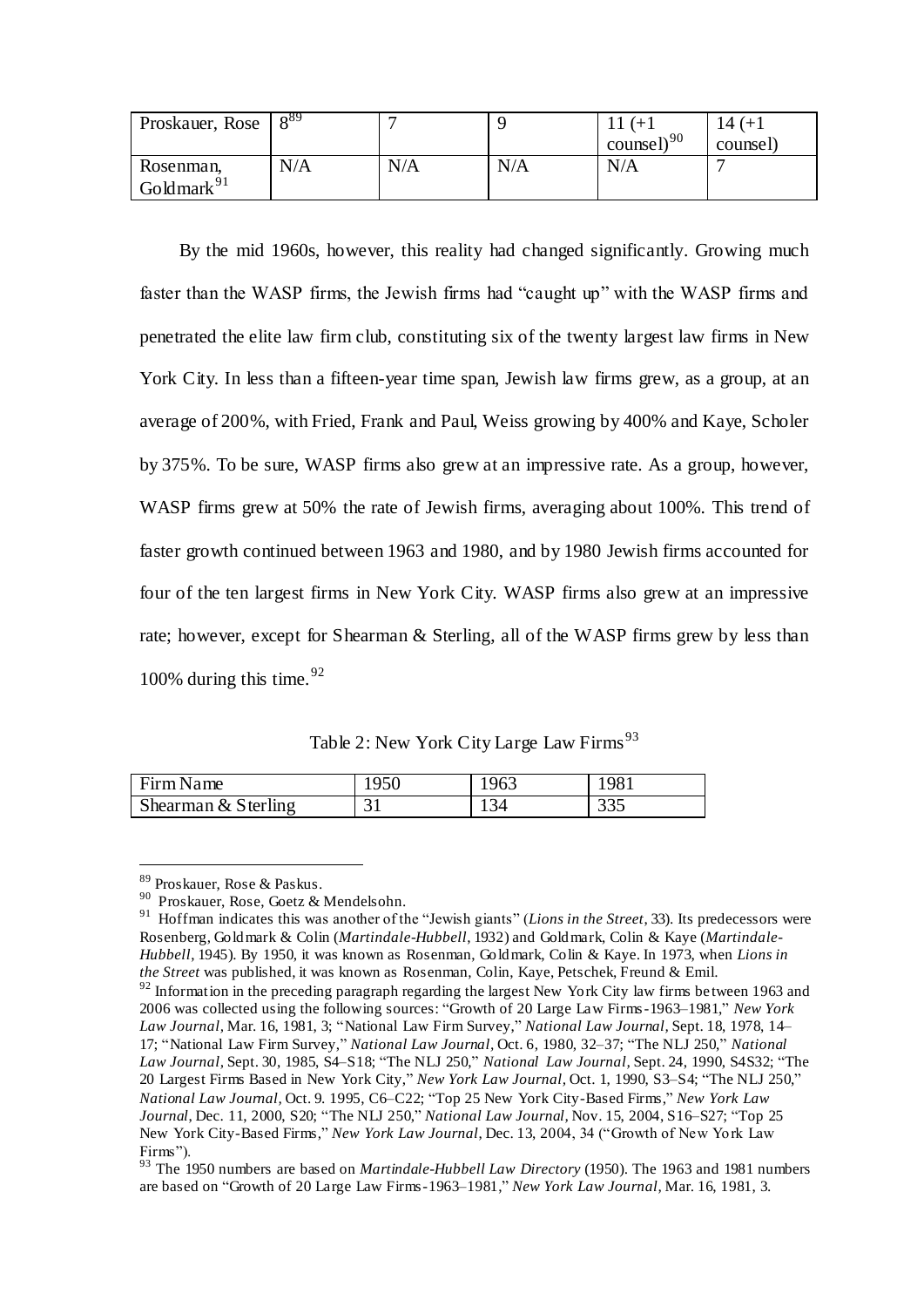| Skadden, Arps, Slate,<br>Meagher & Flom | 6                     | 10  | 240 |
|-----------------------------------------|-----------------------|-----|-----|
| Cravath, Swaine & Moore                 | 21                    | 124 | 225 |
| Fried, Frank, Harris,                   | $\overline{12}$       | 61  | 222 |
| Shriver, & Jacobson                     |                       |     |     |
| Davis, Polk & Wardwell                  | 25                    | 112 | 221 |
| Weil, Gotshal & Manges                  | $18 (+1 in$           | 42  | 220 |
|                                         | Washington,           |     |     |
|                                         | DC office)            |     |     |
| <b>Coudert Brothers</b>                 | $14 (+1 \text{ tax})$ | 40  | 218 |
|                                         | counsel)              |     |     |
| Sullivan & Cromwell                     | 24                    | 113 | 216 |
| Dewey, Ballantine,                      | $16^{94}$             | 121 | 212 |
| Bushby, Palmer & Wood                   |                       |     |     |
| Milbank, Tweed, Hadley &                | $26 (+1)$             | 120 | 210 |
| McCloy                                  | Counsel, $+1$         |     |     |
|                                         | in                    |     |     |
|                                         | Washington,           |     |     |
|                                         | DC office)            |     |     |
| Simpson, Thacher &                      | $21 (+1)$             | 109 | 209 |
| Bartlett                                | Counsel)              |     |     |
| Cleary, Gottlieb, Steen &               | $6 (+1)$ in           | 75  | 206 |
| Hamilton                                | Washington,           |     |     |
|                                         | DC office,            |     |     |
|                                         | $+1$ in Paris,        |     |     |
|                                         | France                |     |     |
|                                         | office)               |     |     |
| Cahill, Gordon & Reindel                | 18                    | 88  | 202 |
| Paul, Weiss, Rifkind,                   | $16 (+1)$             | 83  | 202 |
| Wharton & Garrison<br>White & Case      | Counsel)<br>27        | 125 | 189 |
|                                         | $20 (+1)$             | 69  |     |
| Donovan, Leisure, Newton<br>& Irvine    | Counsel)              |     | 182 |
| Rogers & Wells                          | $18^{95}$             | 62  | 176 |
| Cadwalader, Wickersham                  | 17                    | 70  | 171 |
| & Taft                                  |                       |     |     |
| Stroock & Stroock &                     | $\overline{13}$       | N/A | 170 |
| Lavan                                   |                       |     |     |
| Kaye, Scholer, Fierman,                 | 18                    | 86  | 164 |
| Hays & Handler                          |                       |     |     |

 Two general trends taking place post-World War II explain, in part, the rise and growth of the Jewish law firms: 1) a gradual decline in anti-Semitism and religious-based

 $94$  In 1950 Dewey Ballantine was known as Root, Ballantine, Harlan, Bushby & Palmer. The firm had sixteen lawyers.

 $95$  In 1950, Rogers & Wells was known as Dwight, Royall, Harris, Koegel & Caskey. It had eighteen lawyers. William Rogers joined in 1950. The firm became known as Rogers & Wells in the early 1970s.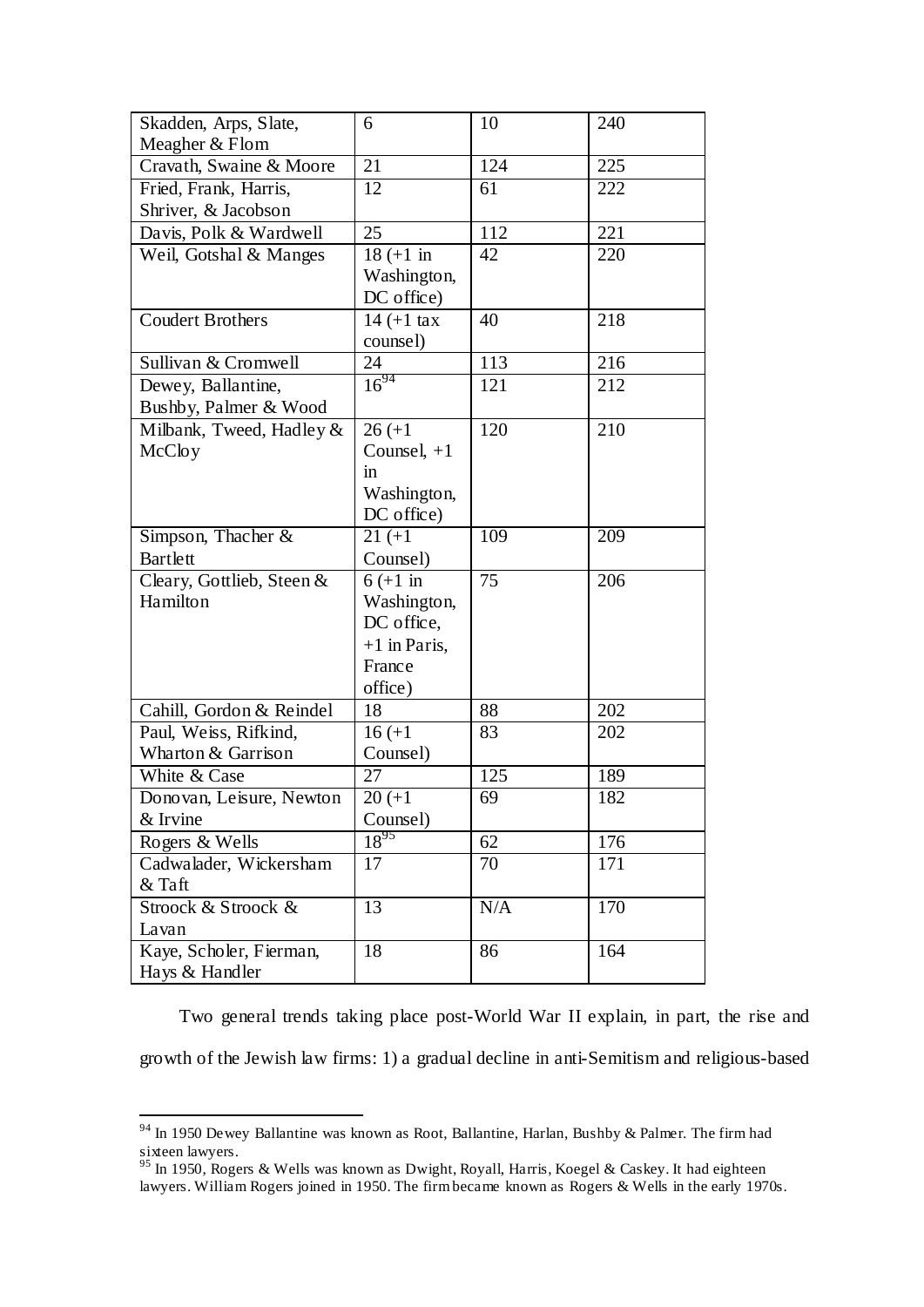discrimination that made it easier for Jewish law firms to expand their corporate client base; and 2) an increased demand for legal services by corporate clients that exceeded the capacity of the dominant WASP law firms and opened the door for other law firms, including Jewish firms. While generally confirming the existence and consequences of these twin trends, the informants' accounts in Parts IV and V shed light on how they specifically contributed to and shaped the growth pattern of the Jewish firms.

IV: Diminished Discrimination and its Impact on the Growth of the Jewish Firm

A. Overall Decline in Anti-Semitism and Religious-Based Discrimination

 Describing the prevailing discriminatory status quo in America in the years before World War II and immediately after it, one informant recalled, "I went to work as an engineer for a very brief time and I went to work for [a large engineering company] but in those times [late 1940s], they did not hire Jews, and neither did anyone else, engineering was not a Jewish profession."<sup>96</sup> When asked about the decline in anti-Semitism in American society beginning in the 1950s, one informant stated:

Well, it changed; the world changed it in several respects, I guess. People, I think, the whole notion of anti-Semitism, of any ethnic discrimination . . . The society has really progressed quite dramatically. Discrimination against Jews certainly in the eastern part of the United States in major cities was dramatically less.  $97$ 

 The decline of anti-Semitism and religious-based discrimination was a slow, gradual process. Beginning in the 1950s and intensifying in the 1960s, the process reached its culmination in the 1970s. One informant described the trend as follows:

Now remember in the late 60's, the world was beginning to open up with the Vietnam War and so on, all the prejudices began to disappear, and certainly after the Second World War the prejudices began to wear down the dam just broke,

 $96$  Informant #21, 2.

 $97$  Informant #5, 12.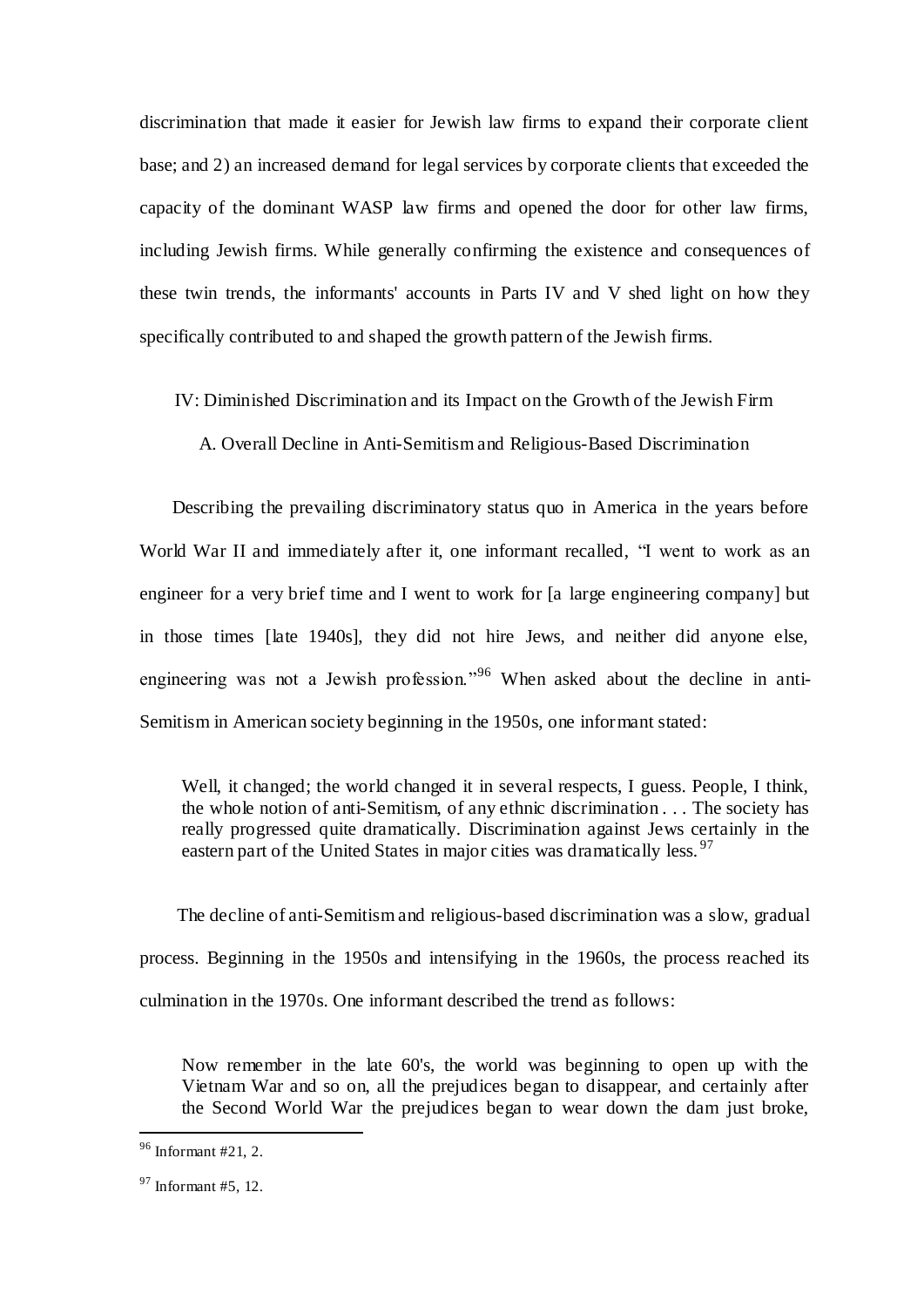because every institution was questioned. Every institution was questioned and the young people, including me were questioning everything. And all the old rules began to disappear. And somehow or other Jews began to be able to get into things, and we got hired by clients.<sup>98</sup>

Another informant opined,

The 70's was a time where I believe there was great openness generally and people understood the need [for diversity,] whether they verbalized it or  $[not]$ , ... [and that] they were losing out on talent by [not] exposing themselves to various types of people. I think there was a general cultural change going on in the United States, and I think there was a greater need for lawyers in the 70's and the 80's. That was a time of huge growth in the law firms with [greater] need for lawyers, and I think people recognized that they should be focusing on getting the best possible lawyers.<sup>99</sup>

 The decline in discrimination, to be sure, centered on ethnic and religious grounds and did not extend to the same degree to racial and gender considerations. One informant remarked, "I think there is also some change in the country. America generally changed in terms of the kinds of discrimination it was willing to practice, putting race aside."<sup>100</sup>

One informant described how increased religious tolerance altered the practice of law

and, in particular, courtroom practices:

We were sitting down for the scheduling conference, depositions, Friday meeting or something like that and he assigned the schedule and [the federal judge] said, "Oh well we can't set that up because you need to leave early on Friday. " I mean, he knew every Jewish holiday, he knew because he had [a Jewish] law clerk and to me, in 1960, this was like unbelievable. I had judges who would on a Friday afternoon make me sit and wait and not let me go home until 3 o'clock even though the case hadn't started, just to sit and wait. An Italian judge would say to me, "I know when the sun sets!" Like I had to be home when the sun set and ten minutes before would [not be a problem]. And one time I remember it was Friday and it was Chanukah so you had to get home particularly early because you had to light candles before Shabbat. And I said to my client, it was about 3 o'clock "I'm going home. Anything happens, you just say 'he had to leave.'" Today, you go into a

<sup>98</sup> Informant #21, 6. The same informant further clarified: "Did I say this country has no discrimination today? No obviously there still is. There are still places you can't go to play golf, places you can't buy a house, but there are many more where you can"  $(16)$ .

 $\frac{99}{99}$  Informant #6, 10–11.

<sup>&</sup>lt;sup>100</sup> Informant #4, 16–17. See Elizabeth Chambliss, "Organizational Determinants of Law Firm Integration," *American University Law Review* 46 (1997): 739–40. Chambliss cautions against the tendency to treat women and racial minorities as a single, undifferentiated group.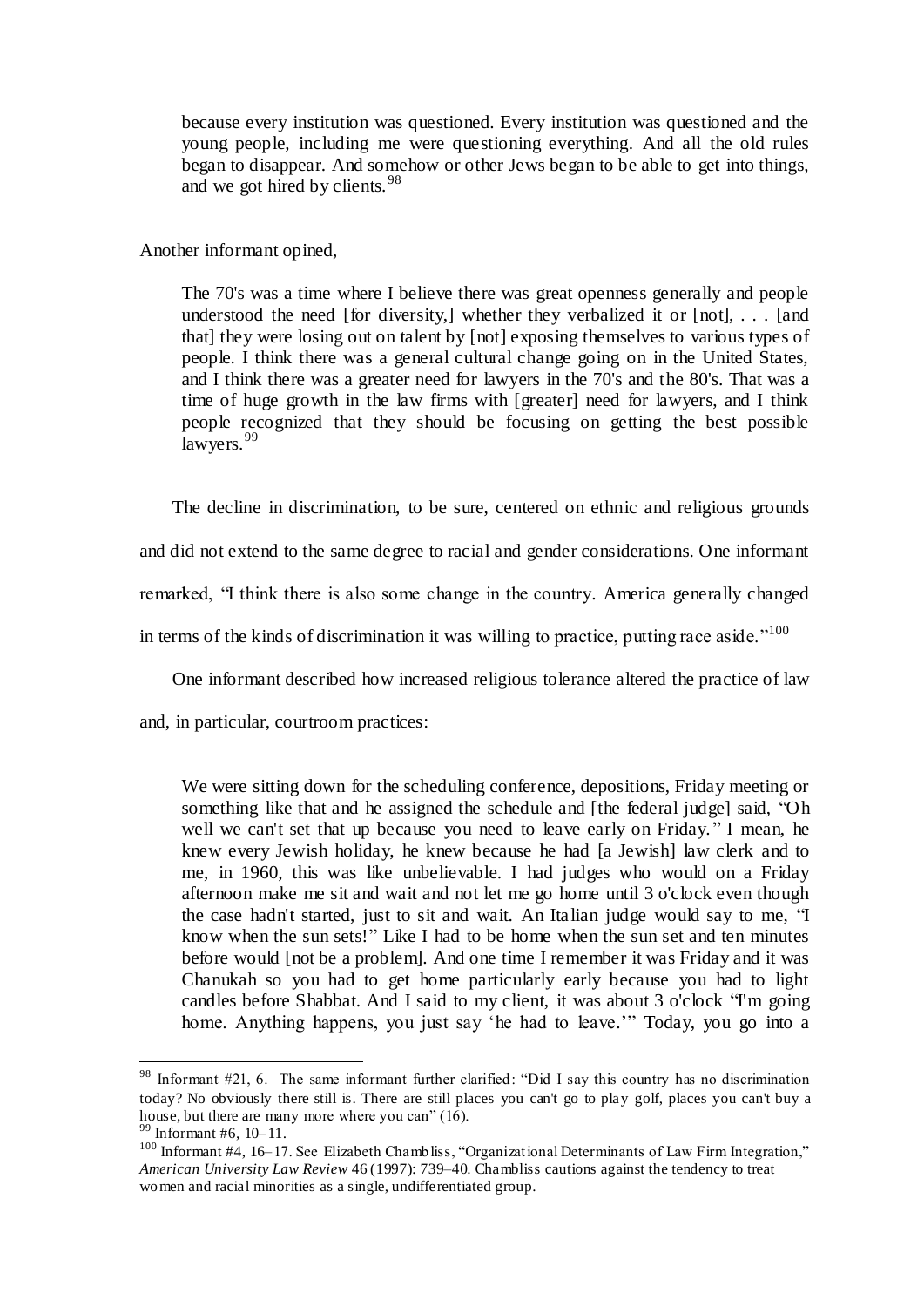judge and there's no issue. $101$ 

Another informant opined that the slow yet gradual decline of racial-based discrimination also benefited Jewish lawyers.<sup>102</sup>

 The impact of a decline in anti-Semitism and religious-based discrimination on Jewish law firms was significant, making it more likely that corporate clients who previously discriminated against Jewish law firms were subsequently more likely to retain them. "I think it's a combination [of] two things," an informant said, speculating regarding the willingness of entity clients to hire Jewish firms. "I think it's a combination of an overall decline in discrimination [and] a 'rat race' for the best lawyers."<sup>103</sup>

 Another informant described the combined effect of diminished discrimination and increased reliance on merit-considerations:

About 14 years ago my firm was asked to represent a [financial institution] and [a Jewish partner with the firm], who was probably the most respected banking lawyer in the country was concerned that the client might not know that [he] was Jewish. So, he got word to the client, the individual in the institution, that he wanted to know that it was all right, or was he disturbed by the fact that he was Jewish, because there were many other lawyers there. [The client] had been advised that he wanted, that he needed and should have good legal representation. He couldn't get better than [the Jewish partner]. That's what he cared about, to be well represented. I really think that the focus on the merits of lawyering, [on] a lawyer's abilities has overcome these stereotypes and prejudices.<sup>104</sup>

 One informant, explaining the experience of Jewish lawyers at white-shoe firms concluded that the success was a symptom of a more general, even generic, phenomenon:

 $101$  Informant #7, 9-10.

<sup>&</sup>lt;sup>102</sup> "Jews had a lot of trouble getting jobs in, I think, the Wall Street firms until the fifties or sixties. I think African American pride and Black independence in the United States and specifically in New York City really helped the Jews" (Informant #15, 19). Notably, the belief that the decline of ethno-religious and racial discrimination in the 1960s were reinforcing phenomena contrasted with the sentiment of some within the Jewish and Catholic communities following the Civil War who feared that greater racial equality for African-Americans might erode the standing and status of ethno-religious minorities. See Jonathan D. Sarna, *When General Grant Expelled the Jews* (New York: Nextbook Schocken, 2012), 24–49.

 $103$  Informant #10, 16.

 $104$  Informant #12, 24.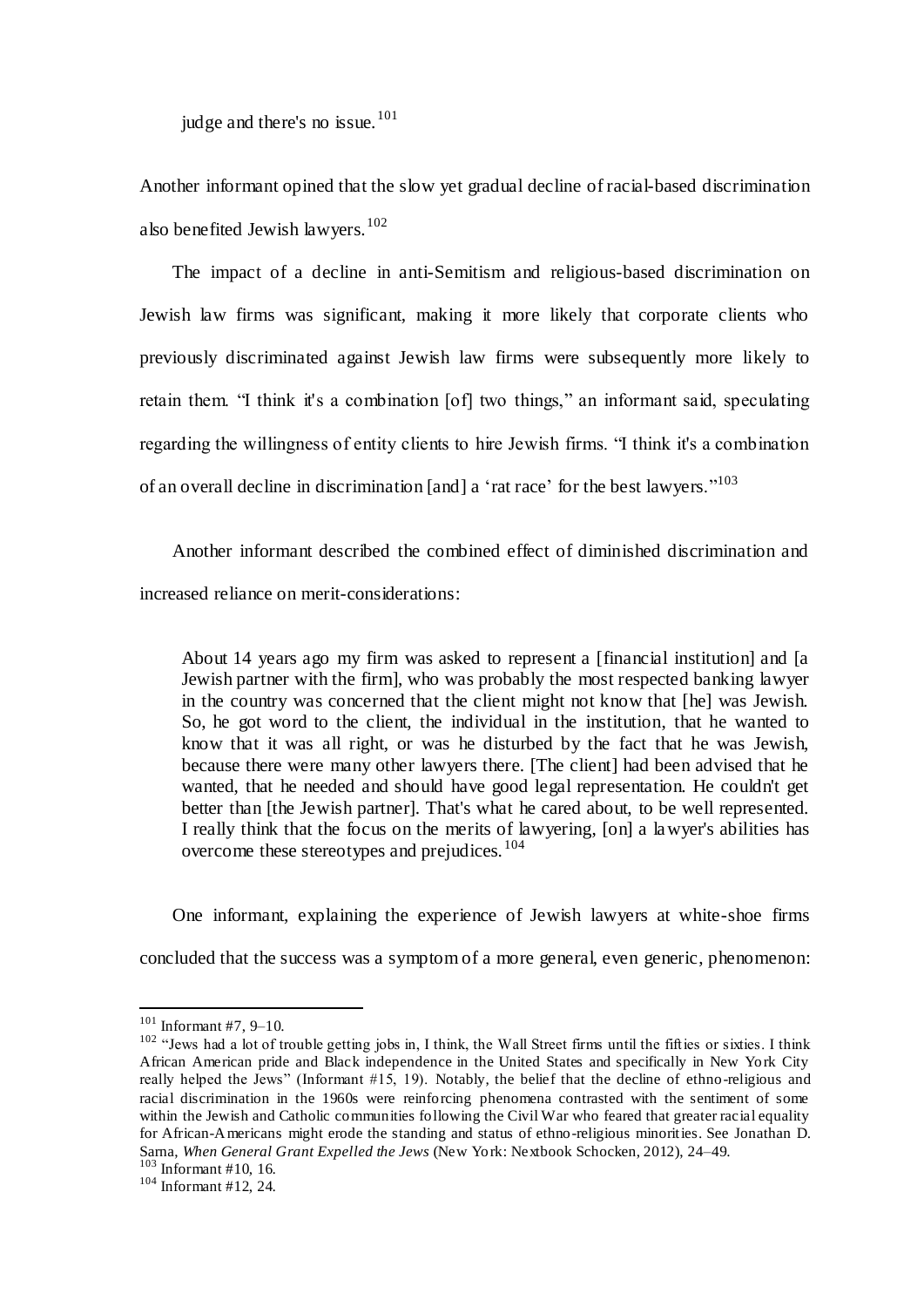"I think it's a general social change, I mean there were some people who were older partners at that time in the 50's who just would not consider the idea of having a Jewish partner, and life has changed a lot."<sup>105</sup> To the informant, the key issue was the overall decline in anti-Semitism and religious-based discrimination. The success of Jewish lawyers and Jewish firms was but the consequence of this general societal trend in the  $\log a$  profession.<sup>106</sup>

# B. The Powerful Interplay of Diminished Discrimination, the Rise of Inside Counsel, High Visibility, and the Existence of a Jewish Client Base

 The informants suggest that parallel developments within the legal profession magnified the impact of decreased discrimination, making it even more likely that corporate clients would retain Jewish law firms. The first trend was the rise of inside counsel, and more specifically, the shift in decision-making authority within corporate clients over the engagement of outside counsel from discriminating non-lawyer executives to inside counsel.<sup>107</sup> For example, one informant recalled:

I was picked up by [a large corporation] and the General Counsel for [that large corporation]. He saw me and formed an attachment to me. He saw all the lecturing and the work I had been doing, and being retained by [that large corporation] brought me into the world of [large entity in another industry] and [large corporation in a third industry] because they were all working together on legislative issues. [When] they brought me in as their counsel . . . I was really in the world of the [general counsels] of . . . [these three corporations] . . . And the relationships and the networking just began to expand and expand. And before I

 $105$  Informant #19, 6.

 $106$  Informant #19, 6-7.

<sup>107</sup> On the rise of inside counsel, see Jonathan R. Maslow, "The Rise of In-House Counsel," *California Lawyer* 1 (1981): 30; Robert L. Nelson and Laura Beth Nielson, "Cops, Counsel, and Entrepreneurs: Constructing the Role of Inside Counsel in Large Corporations," *Law & Society Review* 34 (2000): 457–94; Robert Eli Rosen, "The Inside Couns el Movement, Professional Judgment and Organizational Representation," *Indiana Law Journal* 64 (1989): 479–553; Ted Schneyer, "Professionalism and Public Policy: The Case of House Counsel," *Georgetown Journal of Legal Ethics* 2 (1988): 449–84; Eli Wald, "In-House Myths," *Wisconsin Law Review* (2012); 407–61. See, generally, George P. Baker and Rachel Parkin, "The Changing Structure of the Legal Services Industry and the Careers of Lawyers," *North Carolina Law Review* 84 (2006): 1635–82; Deborah A. DeMott, "The Discrete Roles of General Counsel," *Fordham Law Review* 74 (2005): 955–81. See also Abram Chayes and Antonia H. Chayes, "Corporate Counsel and the Elite Law Firm," *Stanford Law Review* 37 (1985): 277–300.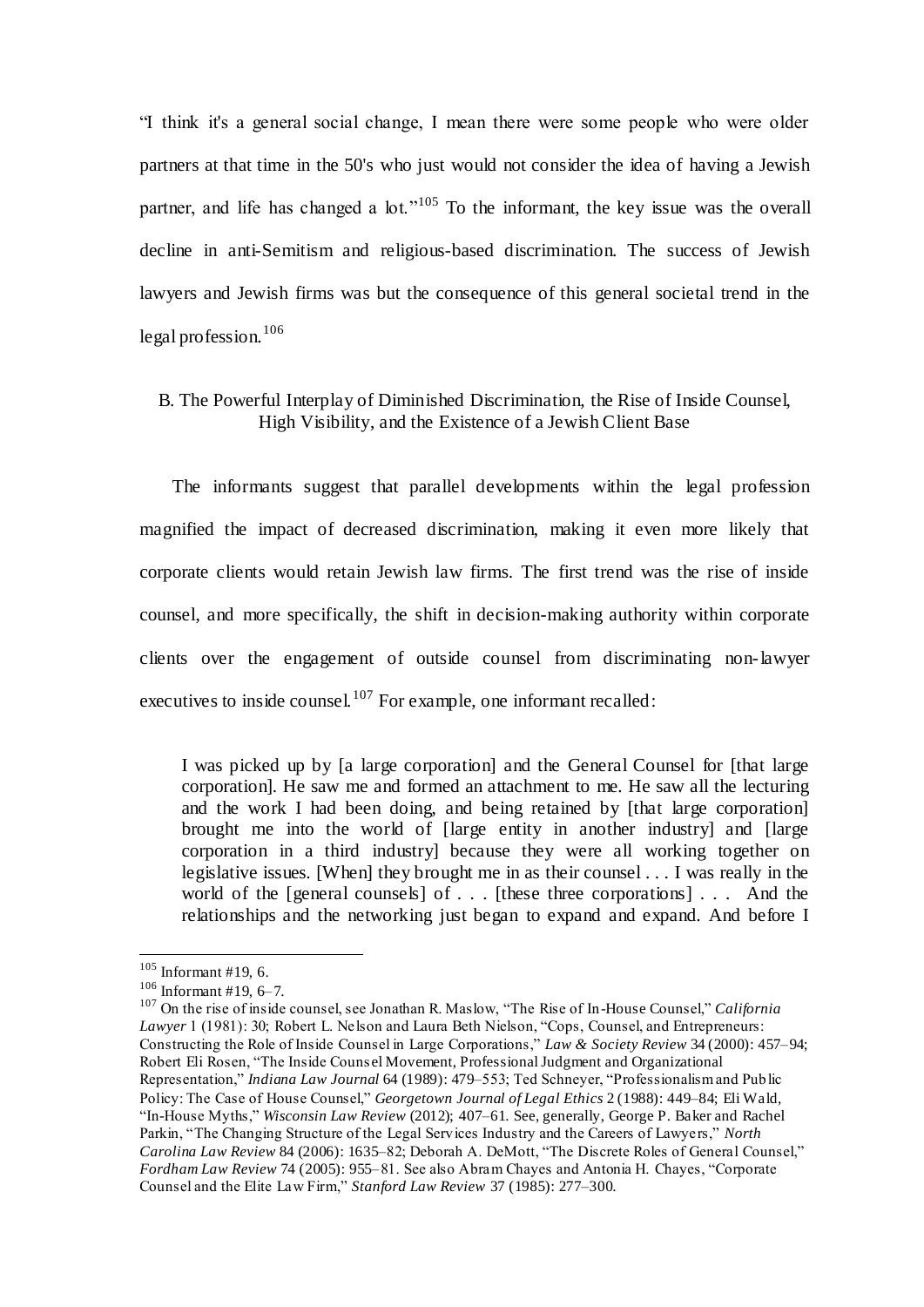knew it I was representing [multiple large corporate entities] . . . I just happened to be a good lawyer, and I was doing good work. I got hired by [a fourth corporate client] because they were in a case with [the large corporation who was already a client] and they were going to get into trouble. They saw what I did and they came in and hired me. It was that kind of networking and knowing. And, by the way, around this time, the general counsel began to have a much greater role in hiring outside lawyers. And somehow or another, that too helped break the barrier, because the chairman of the board and the CEO didn't hire any more at country clubs. He turned to his general counsel and said, "Get me the best lawyer you can," and if you [were an] outstanding lawyer in the 60's and the 70's and into the 80's, you got hired.<sup>108</sup>

 Another informant explained that, while breaking down anti-Semitism was more difficult in the corporate world, inside counsel helped sever the long-standing ties between corporate clients and their WASP firms.  $^{109}$ 

 The second trend, which helped inside counsel to make the decision to hire Jewish firms, was the high visibility of the practice of the Jewish firms and their prominent attorneys. This trend also benefited from diminished discrimination. As one informant put it:

Law, I think, was easier and medicine was easier, because once we became visible, once we were capable of making ourselves visible, it became clear that we were pretty good. And then one thing leads to another. I think law and medicine are kind of unique because they are individual and you can make a reputation for yourself. You can make a reputation climbing up the ladder in the world of the circumscribed corporation but law, it seems to me, is a more open profession. You have more capacity to be seen in law and medicine than you do in management. If you want a career, you need to be seen so I think visibility is critical.  $110$ 

The informants suggest that Jewish law firms displayed their superstar power at a

 $108$  Informant #21, 6-7.

<sup>&</sup>lt;sup>109</sup> Informant #10, 9–10. Another informant noted: "And that was true of a whole range of firms. It was referred to then as client loyalty. Unless you really screwed up, there was a tendency not to move around. Starting in about the 1980s that changed. First, in financial institutions and then moved over to a whole bunch of others and now there is no such channel anymore" (Informant #22, 12). On the transformation of the attorney-client relationship between large law firms and entity clients and the shift from stable long term and loyal affiliations to shorter competitive relationships see David B. W ilkins, "Team of Rivals? Toward a New Model of the Corporate Attorney-Client Relationship," *Fordham Law Review* 78 (2010): 2067–2136.

 $\frac{110}{110}$  Informant #21, 17, 18–19. On the role of visibility within and outside large law firms in informing lawyers' professional success see Eli Wald, "The Visibility of Socioeconomic Status and Class-Based Affirmative Action: A Reply to Professor Sander," *Denver University Law Review* 88 (2011): 861–88.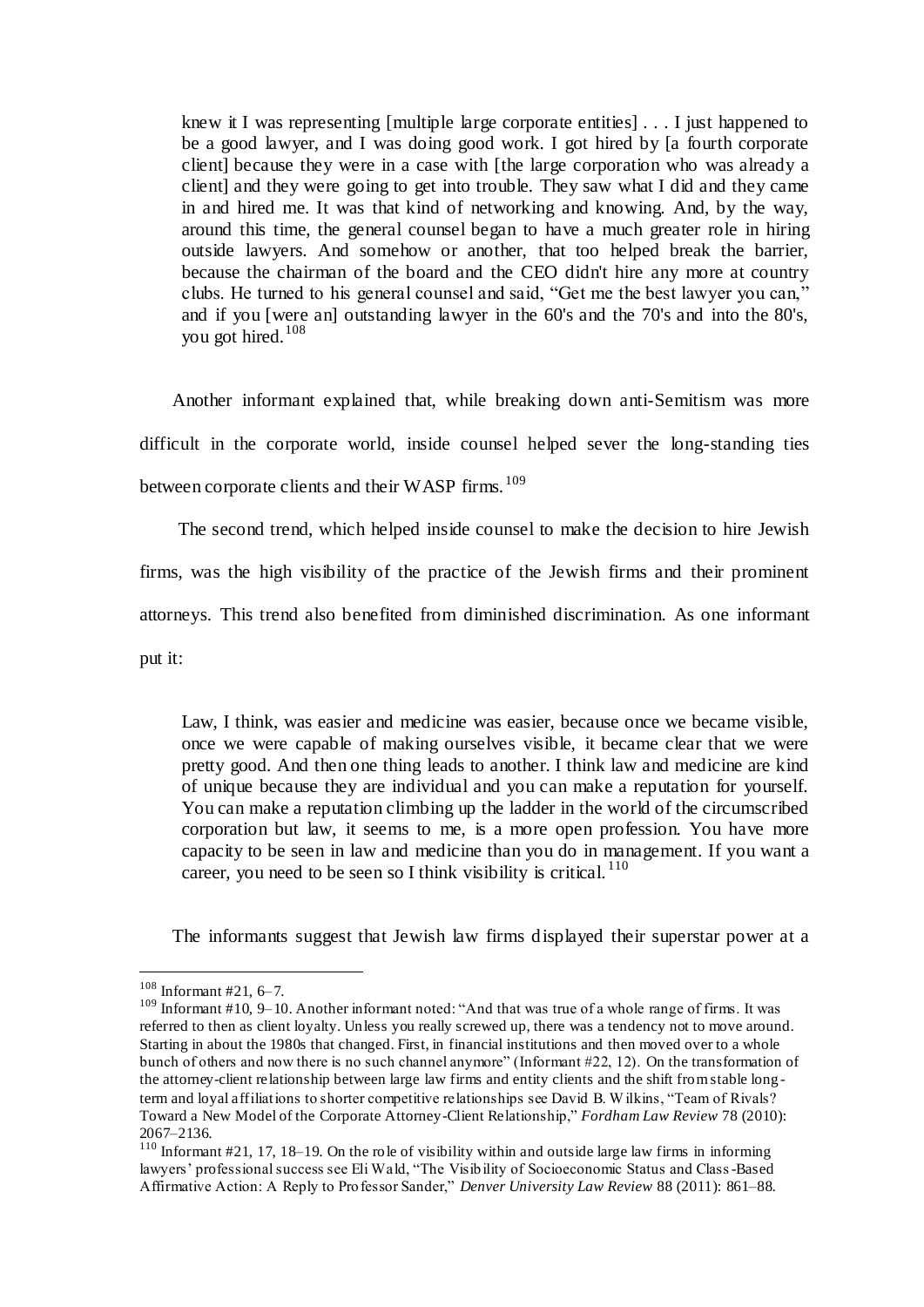very opportune time; they began rising after 1945 and achieved prominence by the late 1970s and early 80s. This was the period before continued institutionalization of the large firms rendered personal, individual visibility less apparent and anonymity became the norm of large firm practice. "With increasing specialization and division of labor in the blue-chip bar," said a commentator, "the individual lawyer . . . has no opportunity to stand out. The firms become the powers, not the men in them . . . In short, the blue-chip bar has become a place for a man to make money, not to make his mark."<sup>111</sup> This legal environment was quite different from that of the early 1950s and 1960s, when attorneys such as Milton Handler of Kaye, Scholer, Ira Millstein of Weil, Gotshal, Marty Lipton of Wachtell, Lipton, and Joe Flom of Skadden, Arps rose to prominence and lent their highly visible careers to their Jewish law firms.  $112$  In those early days of high visibility, success in one major case could mean a ticket out of low status and an opportunity to establish a large corporate client base.  $^{113}$ 

 Finally, the interplay of diminished discrimination, the rise of inside counsel, and the high visibility of the work of prominent attorneys at Jewish firms was particularly important to the growth of Jewish law firms and to their development of a large corporate client base because initially Jewish law firms did not represent large entities, or even large Jewish entities. For example, as one informant recollected: "XXX was a Jewish firm. Its client base consisted of mostly Jewish clients, [but] it generally did not represent industry leaders. Instead of representing the first or second largest garment maker, it typically represented the third biggest. The firm's client base changed in the 1970s

<sup>111</sup> Hoffman, *Lions in the Street*, 52.

<sup>&</sup>lt;sup>112</sup> Brill, "Two Tough Lawyers in the Tender Offer Game," 54–55. In an exposé article detailing the rise to prominence of Joe Flom of Skadden, Arps and Marty Lipton of Wachtell, Lipton, Brill describes the high visibility of the careers of Flom and Lipton and explicitly argues that their individual successes played a key role in the rise of their respective law firms. See also Malcolm Gladwell, *Outliers: The Story of Success* (New York: Little, Brown and Company, 2008), 116–58.

 $113$  Informant #17, 4–5 (describing how the success of one name partner in a notorious case played a significant role in establishing the firm's reputation).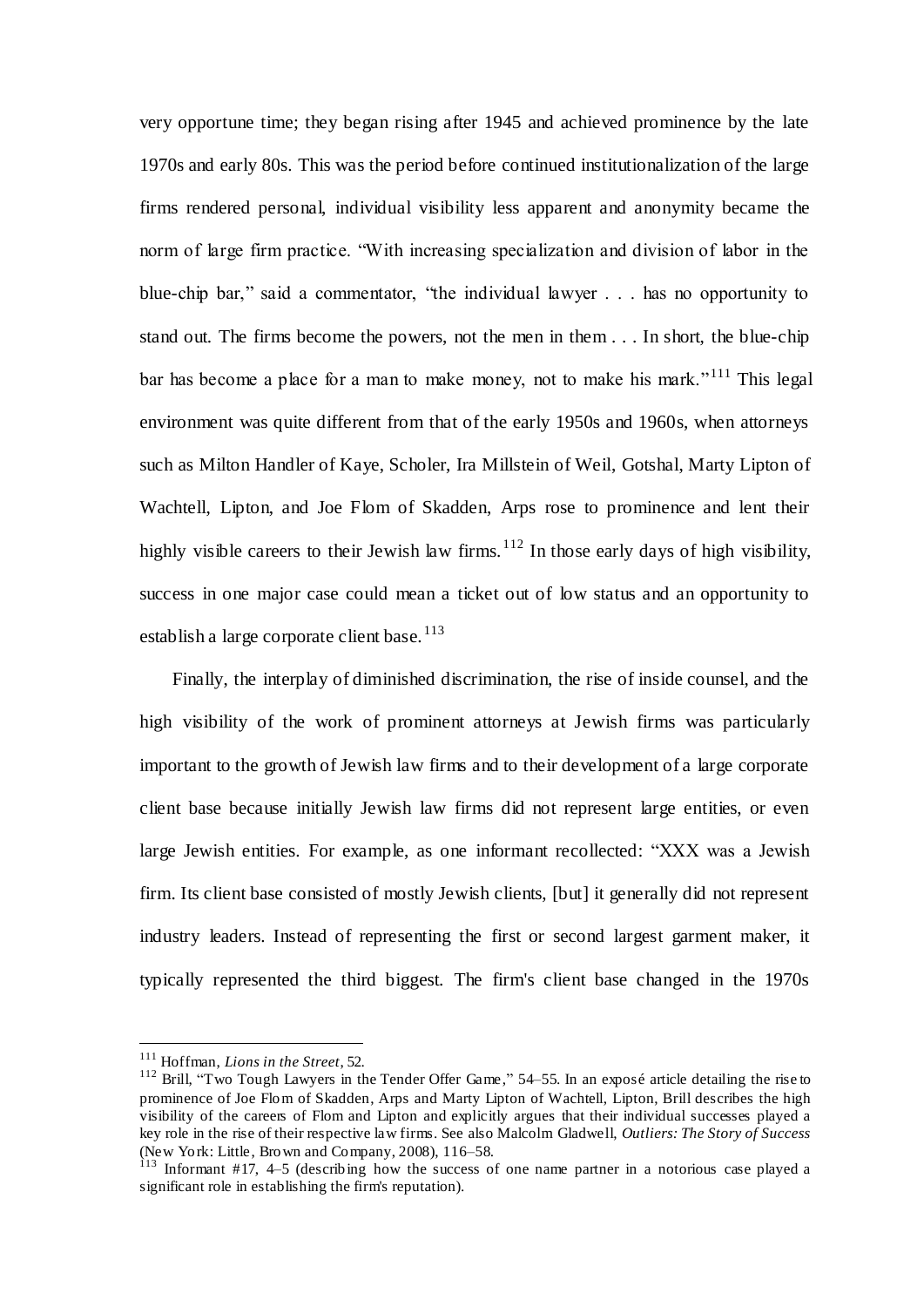[when] New York City became about merit . . . The decline of the importance of old style relationships was a big deal, replaced by merit representations."<sup>114</sup> Indeed, one informant at a large Jewish firm, describing the firm's clientele in the late 1960s, explained that while "many of our clients were Jewish," the firm had hardly any Fortune  $500$  clients.<sup>115</sup> Another informant affirmed, "Interestingly enough, for the so-called gentile law firms, in many cases, the principal business was with the Jewish banks. The [large] Jewish law firms weren't representing [large] Jewish corporations."<sup>116</sup> One informant added:

Now, why did [Jewish clients] go to these big [WASP] law firms? Because people wanted . . . their businesses. They thought they needed a fancy bank; they thought they needed a fancy lawyer. They can be impressed with them [the WASP firms] . . . I'm serious. I was angry about it.  $117$ 

These circumstances were echoed by another informant:

When [Jewish] clients started coming in from Brooklyn, somebody once mentioned to me, "Why don't we open up an office in Brooklyn?" So, I told him, "I feel that anybody that can afford our rates wants to come to a Manhattan lawyer; they don't want to stay in Brooklyn." That's true.<sup>118</sup>

One informant recalled his frustration with observant Jewish clients taking their

business to non-Jewish or to secular Jewish firms:

I used to walk around almost resentful when I would see the Hasidic and obviously Orthodox people sitting in offices of lawyers. Well, why weren't they coming to me? I understand them, I know the culture. But no, that wasn't the issue. The issue was they wanted successful lawyers and the lawyers had no problem dealing with them. I think in the fifties I would have been embarrassed to bring one of them to my office. $119$ 

<sup>&</sup>lt;sup>114</sup> Informant #14, 2. An informant at another firm described the client base of his firm in the mid-1960s as consisting of small businesses and start-ups that could not retain the large established law firms of the day (Informant #17, 3). Over time, as the firm's reputation grew, its client base expanded to include large corporate entities (Informant #17, 6).

 $115$  Informant #16, 3.

<sup>&</sup>lt;sup>116</sup> Informant #17, 17. Another noted, "it [a white-shoe firm] actually represented old Jewish investment banks all those firms" (Informant #15, 18).

 $117$  Informant #8, 11–12.

 $118$  Informant #10, 15.

<sup>119</sup> Informant #7, 10–11.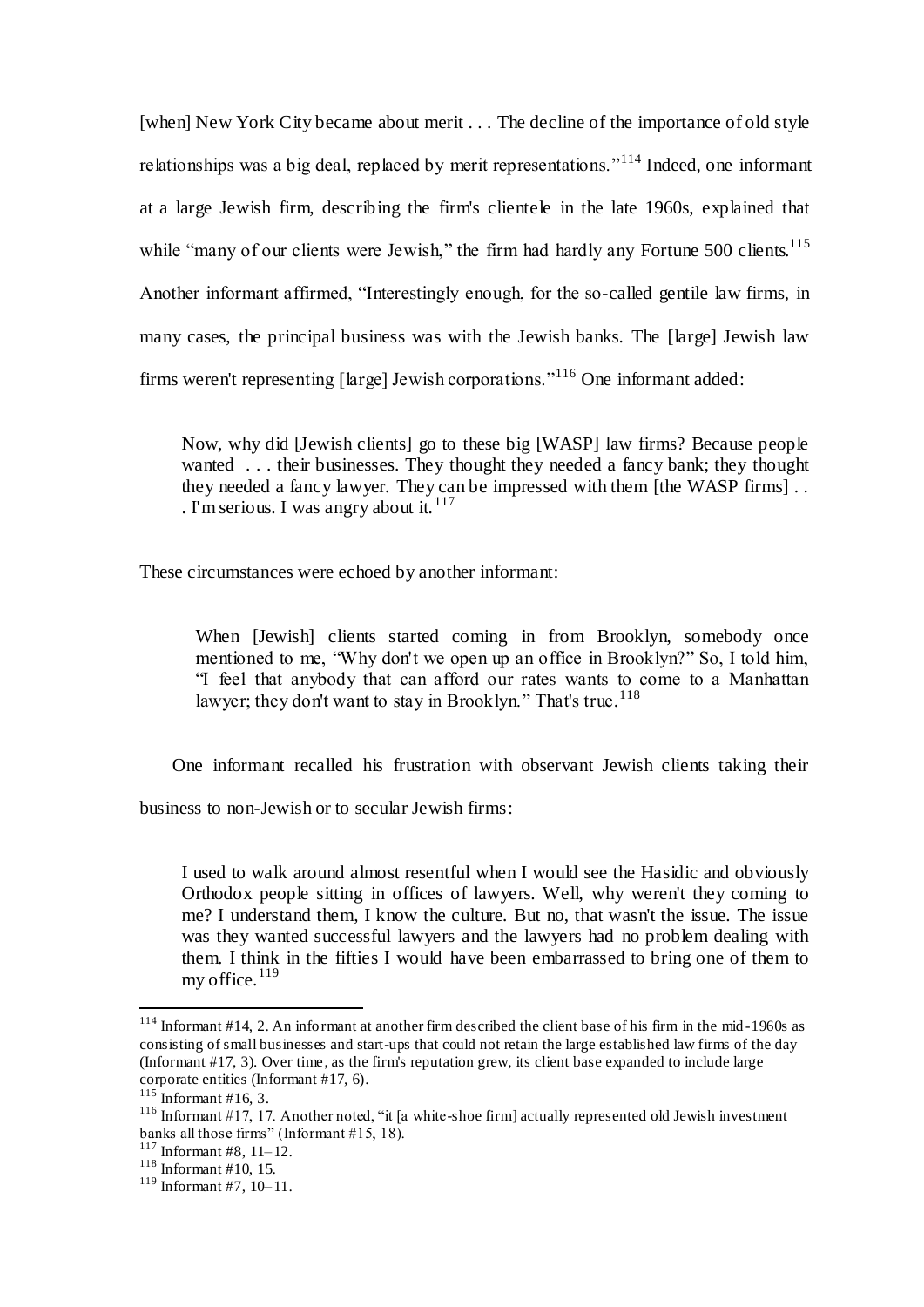To the extent that Jewish law firms did benefit from the existence of a Jewish client base, the informants point out that rather than representing large Jewish clients, the Jewish firms relied on a large number of smaller entity Jewish clients. One informant described the client base of his law firm as mostly Jewish: "I think the large number were Jewish, with some exceptions. A lot of the real-estate people were . . . Jewish clients. . . . Today, you couldn't tell."<sup>120</sup> Another informant described the development of his expertise as a function of the large number of small corporate clients represented by his firm:

The [Jewish] firm I joined was basically a corporate law firm. That's what we did, and when I joined it, unlike today, there weren't many defined departments. Maybe there was a tax department, but beside that the young lawyers were assigned on an occasional basis to whomever needed help and so my early practice experience was exposure to a very diverse area. It involved lending and borrowing transactions, investment transactions, a lot of small private corporations and organizational development, bankruptcy, litigation, contracts. I mean you worked for a partner and then you went to another partner. That is, there were no assignments so I was luckier than people are today because I had very broad exposure to a wide variety of things and circumstances. I developed [expertise] mostly in corporate, in corporate finance and the securities area and I got involved in public offerings and everything having to do with stocks and bonds.  $121$ 

The experience was shared by the following informant:

I came here [to a Jewish firm], I worked for I would say five years, doing everything. I mean, we didn't have a very big bunch of clients but work was kind of fun.<sup>122</sup>

 Moreover, the informants suggest that not only did large entity Jewish clients fail to patronize the large Jewish firms, they also failed to use their influence to advocate for increased diversity within their WASP law firms. Said one informant, "I have not

 $120$  Informant #2, 8.

 $121$  Informant #13, 2-3.

 $122$  Informant #21, 4.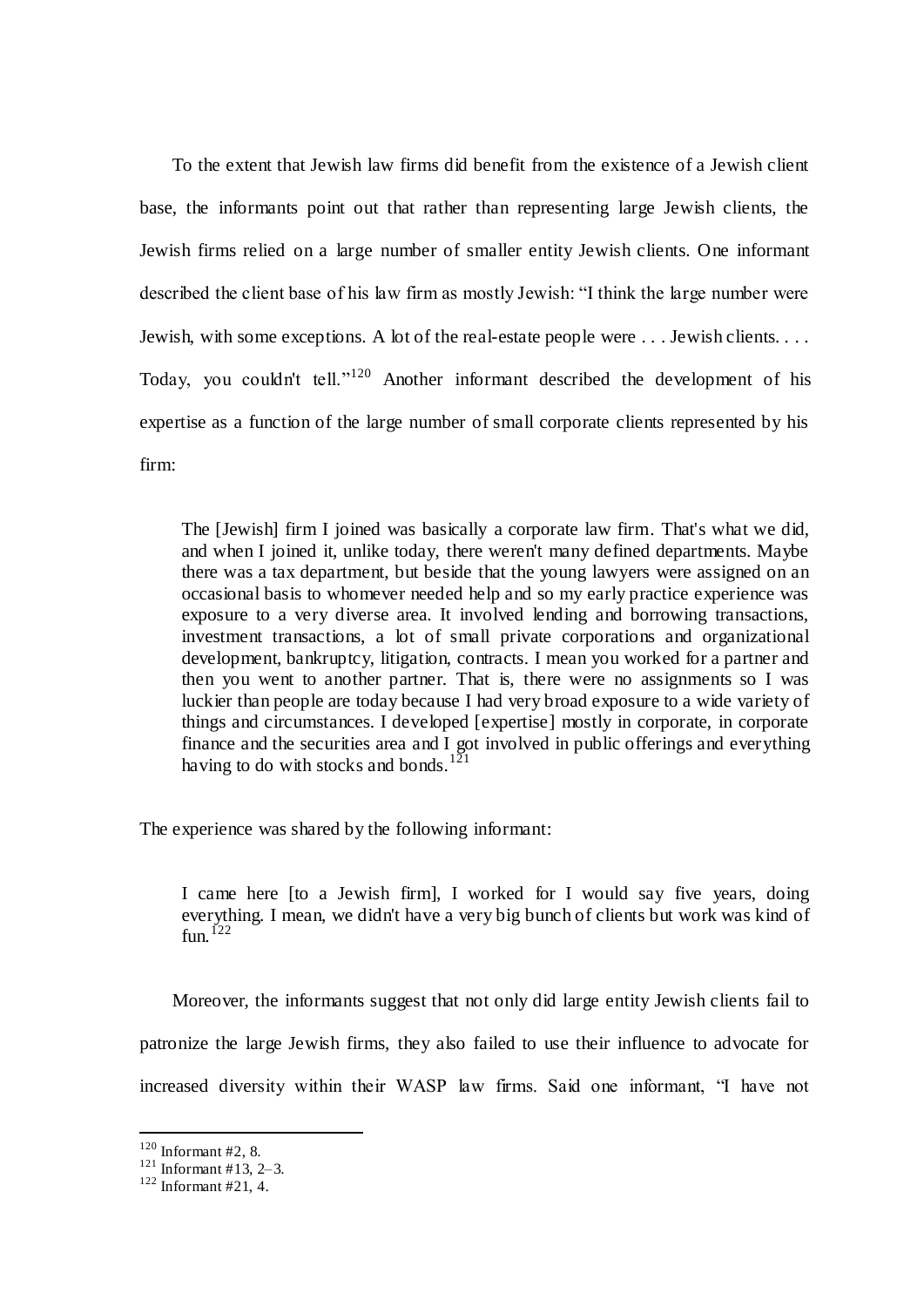perceived the entree of Jewish lawyers coming as a result of demands from Jewish clients."<sup>123</sup> And another remarked:

I am not aware that . . . in the 70's clients were saying, "We want to make sure that we have a Jewish lawyer [as] opposed to a non-Jewish lawyer," or [asking that firms be] more diverse . . . . From my perspective, I don't know if that is correct. . . . [My] sense at the time was not that clients wanted more diversity.<sup>124</sup>

Drawing a distinction between the conduct of large Jewish clients in the past and

contemporary corporate calls for increased diversity, one informant noted:

Very prominent investment firms had all of their personal business done by a Jewish law firm. But their public business was done by a non-Jewish firm. They made no effort whatsoever to encourage the non-Jewish firm to hire Jews. However, once [Jewish attorneys] started to show up at [white-shoe firms], they did feel a little more comfortable about that. But these [Jews at investment firms] were the German Jewish people exercising their patrimonial rights [with regard to the Jewish attorneys at white-shoe firms]. But I would not credit that point in history any very serious attempt by them to influence the hiring or retention of people. I wouldn't credit it all. Never saw it [referring to "A Call to Action," a demand by large corporations for greater diversity at large law firms  $125$ ].... That is an example of strong arming I have never seen before. But it is the kind of strong arming that is going on now days. Nowadays it is acceptable. If it existed in earlier years, it was a hell of a lot [more] subtle.<sup>126</sup>

## V. Increased Client Demand for Corporate Legal Services and the Growth of The Jewish Firm

A. The Growth of Business Law and Increased Demand for Corporate Legal Services

 $123$  Informant #10, 15.

 $124$  Informant #6, 12.

 $125$  In 1999, chief executives of about 500 major corporations signed a document entitled, "Diversity in the Workplace—A Statement of Principle." The Statement evidenced the commitment of the signatory corporations to diversity in the legal profession. In particular, it was intended to be a mandate for law firms to make immediate and sustained improvements in this area. See http://www.acc.com/vl/public/Article/loader.cfm?csModule=security/getfile&pageid=16074 (last visited July 10, 2013).

<sup>126</sup> Informant #22, 10–11. For analysis of Corporate America's diversity efforts vis-à-vis their outside counsel, see David B. W ilkins, "From 'Separate is Inherently Unequal' to 'Diversity is Good for Business': The Rise of Market-Based Diversity Arguments and the Fate of the Black Corporate Bar," *Harvard Law Review* 117 (2004): 1548–1615; Eli Wald, "A Primer on Diversity, Discrimination, and Equality in the Legal Profession or Who is Responsible for Pursuing Diversity and Why," *Georgetown Journal of Legal Ethics* 24 (2011): 1079–1142.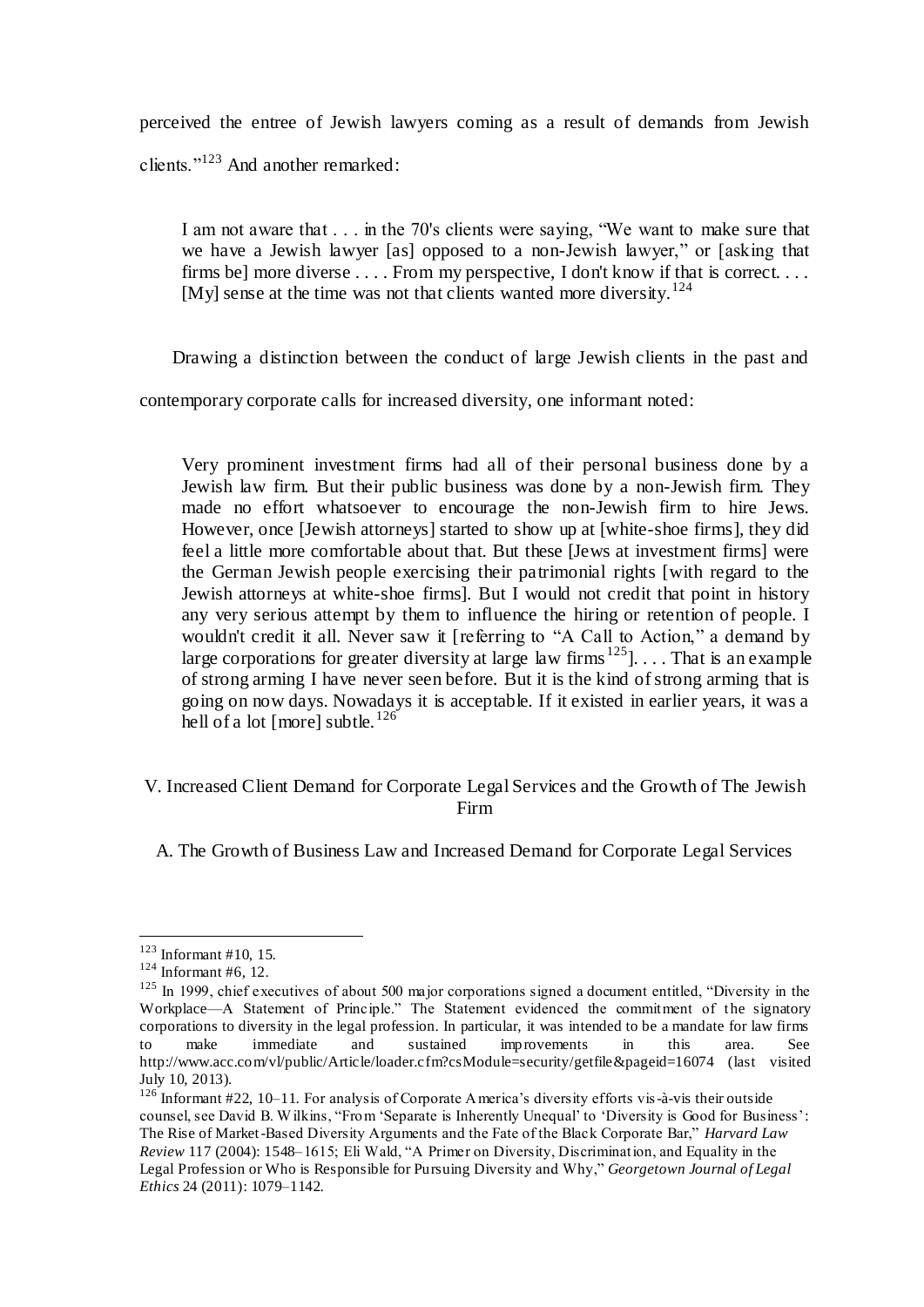The growth of the large law firm is explained by a complex mix of demand and supply considerations.<sup>127</sup> Increased demand for corporate legal services  $128$  explains in part the rise and growth of large firms. Indeed, the Cravath blueprint for the organization of the large law firm was, in part, an institutional response on the supply side to the demands of large corporate clients. "It is well known that the large law firm was born . . . in a period of institutional reorganization dominated by the rise of the giant business corporation."<sup>129</sup> Thus, the rise of large law firms in the late nineteenth and early twentieth centuries was in response to the growing needs of big corporate clients.<sup>130</sup>

 After 1950, increased demand for legal services explains the growth of WASP and Jewish law firms alike. The increase in corporate demand for legal services has been both quantitative and qualitative. Significant growth in the body and scope of statutory and administrative laws regulating the conduct of entity clients shaped the legal needs of large corporate clients and called for a corresponding growth in the size and expertise of the large law firms.<sup>131</sup> Nelson argues that increased government regulation of business,

<sup>&</sup>lt;sup>127</sup> See, e.g., David B. Wilkins and G. Mitu Gulati, "Why Are There So Few Black Lawyers in Corporate Law Firms? An Institutional Analysis," *California Law Review* 84 (1996): 528 n. 109 ("a variety of factors, including, inter alia, the inherent dynamics of partnership tournaments, the needs of clients, the potential for extracting higher profits through leverage, and status competition among firms for the coveted designation of being a "national"—or increasingly a "global"—leader in the corporate law firm world contributed to the rapid escalation in firm size."). For a supply side account of the growth of the firm, see Galanter and Palay, *Tournament of Lawyers*, 77–120 (arguing that tournament theory, or the promotion-topartnership system, is a cause of law firm growth); Kevin A. Kordana, "Law Firms and Associate Careers: Tournament Theory versus the Production-Imperative Model," *Yale Law Journal* 104 (1995): 1923–33 (arguing that law firm growth is better explained by the "production-imperatives" of the work these firms do for their clients). See also George Rutherglen and Kevin A. Kordana, "A Farewell to Tournaments? The Need for an Alternative Explanation of Law Firm Structure and Growth," *Virginia Law Review* 84 (1998): 1705 (growth of firms is explained by the leveraging of partners' human capital and the competition between firms for associates are sufficient); Wald, "Smart Growth" (studying models of organic and strategic large law firm growth).

 $128$  Ronald Gilson was among the first to distinguish supply side from demand side explanations and stress the importance of the latter. See Ronald J. Gilson, "The Devolution of the Legal Profession: A Demand Side Perspective," *Maryland Law Review* 49 (1990): 916 ("The study of professionalism by lawyers and sociologists has been dominated by a myopic, albeit understandable, focus on the supply side of the traditional market for legal services.").

<sup>129</sup> Larson, "On the Nostalgic View of Lawyers' Role," 448.

<sup>130</sup> Milton C. Regan, Jr., "Taking Law Firms Seriously," *Georgetown Journal of Legal Ethics* 16 (2002): 155.

<sup>&</sup>lt;sup>131</sup> Large law firms had "no choice but to grow so rapidly to meet the intense demand created by the flood of business in corporate, litigation and intellectual property practices . . . no choice but to staff up to meet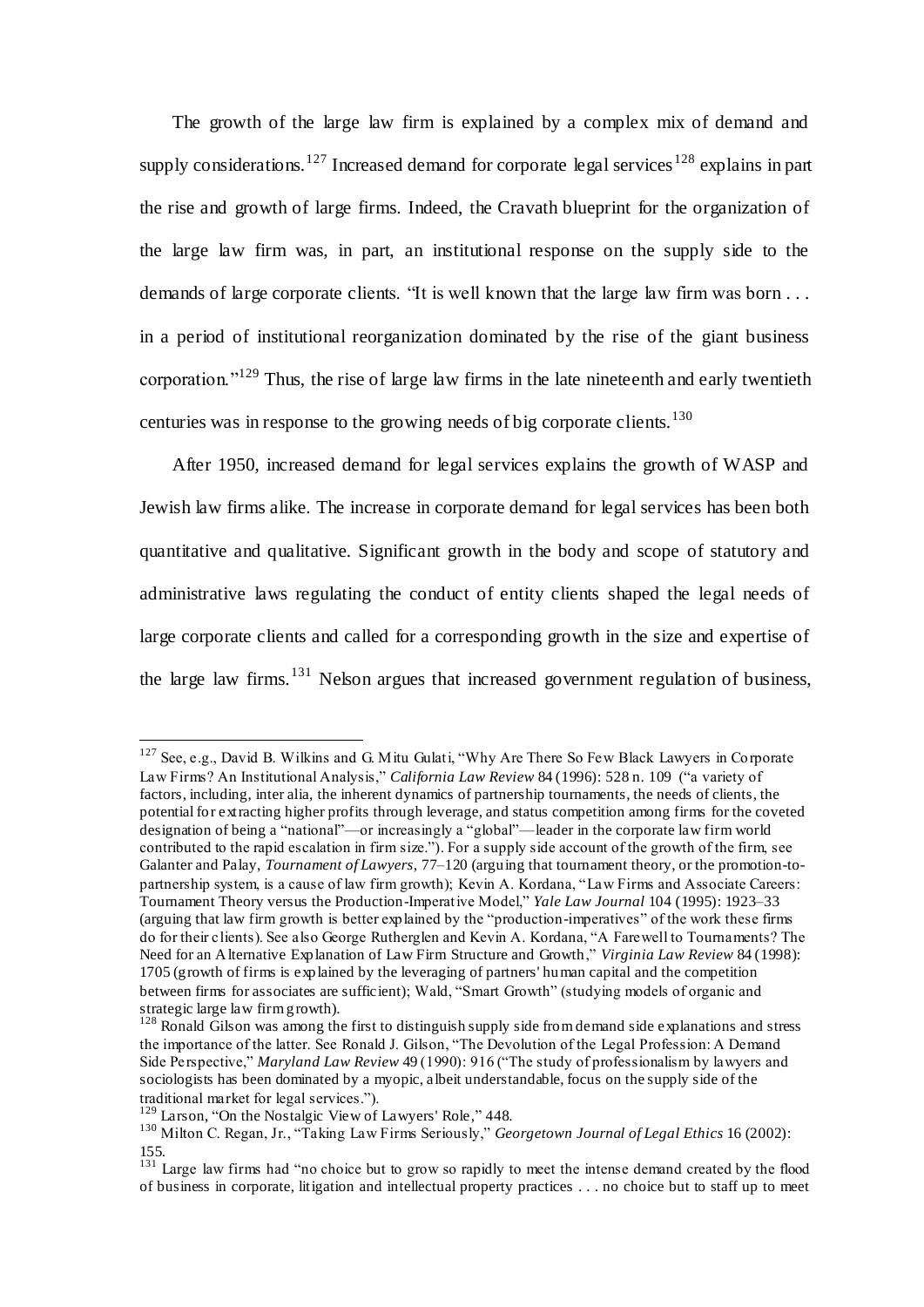blockbuster litigation involving corporations, and the proliferation of high transaction cost deals,  $132$  "reflects growing demand for corporate legal services of a type big firms offer."<sup>133</sup> In addition, Nelson asserts that restructuring in the market for corporate legal services further contributes to large firm growth: the shift from continuous, general service relationships between corporate clients and law firms led to firm growth based on highly specialized, often isolated, transactions and lawsuits.<sup>134</sup> Further, "the breakdown of stable regional markets for law firms created a national market in corporate legal services that was unprecedented. The leading firms in New York City and in other major legal centers openly competed for the most lucrative client relationships and projects."<sup>135</sup>

 Jewish law firms were able to take advantage of increased demand for corporate legal services because the dominant WASP corporate bar was fairly small in terms of the absolute number of large firms and their size, as well as in terms of the relative number needed to deal with the increased client demand for corporate legal services.<sup>136</sup> Consequently, after 1945, Jewish firms gained ground on the WASP firms in a relatively short time span. If the WASP firms had been either more numerous or bigger in size, perhaps they would have been better positioned to meet the growing needs of corporate clients and would have crowded out the Jewish firms. But their relative ly small number

torrential increases in the volume of work" (Inst. of Mgmt. & Admin., Inc., "1980s Redux? Large Law Firms Report Record Profits & Revenues," *Law Off. Mgmt. & Admin. Rep.* 98–99 [1998]: 1).

<sup>&</sup>lt;sup>132</sup> See, e.g., Marc Galanter, "Reading the Landscape of Disputes: What We Know and Don't Know (and Think We Know) about Our Allegedly Contentious and Litigious Society," *UCLA Law Review* 31 (1983): 4–71.

<sup>&</sup>lt;sup>133</sup> Robert L. Nelson, "Of Tournaments and Transformations: Explaining the Growth of Large Law Firms," *Wisconsin Law Review* (1992): 747.

<sup>134</sup> Ibid., 747–48.

<sup>&</sup>lt;sup>135</sup> Ibid. On the growth of large firms since 2000, see Bruce E. Aronson, "Elite Law Firm Mergers and Reputational Competition: Is Bigger Really Better? An International Comparison," *Vanderbilt Journal of Transnational Law* 40 (2007): 817–19; James R. Faulconbridge et al., "Global Law Firms : Globalization and Organizational Spaces of Cross-Border Legal Work," *Northwestern Journal of International Law & Business* 28 (2008); 455–88; Carole Silver, "What We Don't Know Can Hurt Us: The Need for Empirical Research in Regulating Lawyers and Legal Services in the Global Economy," *Akron Law Review* 43 (2010): 1009–79.

 $136$  In 1945 there were approximately three dozen elite, large WASP law firms with less than 2,000 attorneys. By 1971, the stable group of large WASP law firms grew in number of lawyers employed to approximately 3,000, but the number of firms stayed stagnant (Hoffman, *Lions in the Street*, 1–14).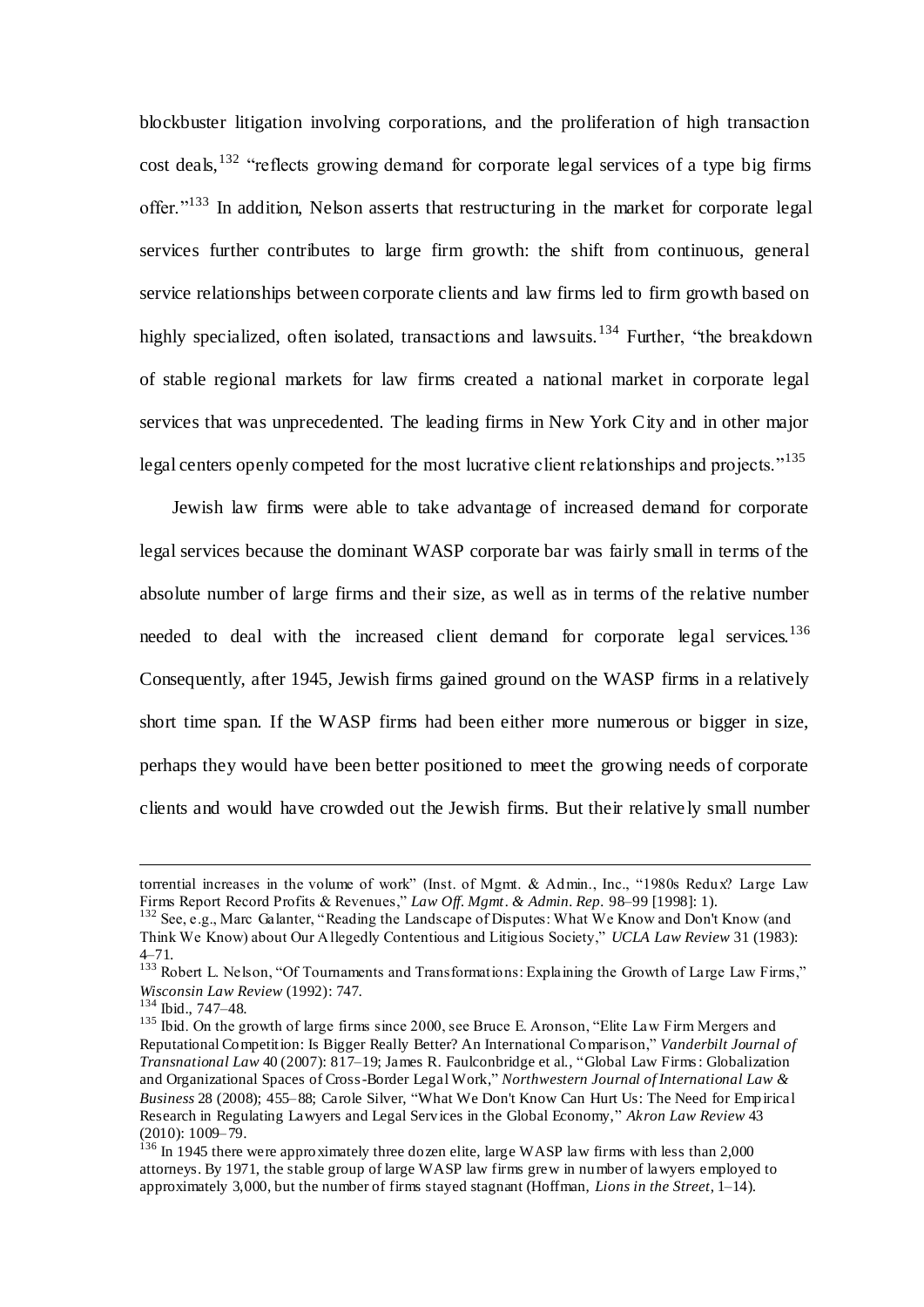and size did not allow them to eliminate the competition. While the WASP firms grew rapidly and consistently both before and after  $1945$ ,  $137$  their growth after 1945 could not satisfy the even greater growing client demand for corporate legal services.  $^{138}$ 

## B. The "Economics of Discrimination"? Increased Demand and the Decline of Religious-Based Discrimination

 The increased demand for corporate legal services, which led to the growth of the WASP firms in the first half of the twentieth century, contributed to the rise and growth of the Jewish law firms after WWII. In addition, it led to a significant change in the hiring and promotion practices of the large firms. The WASP law firms could not satisfy their increased need for associates from within the ranks of WASP associates. They began, gradually and hesitantly, to hire and eventually promote Jewish lawyers. One informant affirmed this trend, stating:

As the . . . law business grew, the firms grew, [and] the need for high quality lawyering grew, meaning a) the growth of business, b) the growth of business regulation and the increasing need for lawyers, the need to give both legal and ethical advice to keep these corporations out of trouble. . . . These law firms needed people, and they couldn't afford to discriminate. Discrimination became a negative business plan—they were shooting themselves in the foot because they had to reject superior lawyers to hire ethnically acceptable inferior lawyers. . . . [It's] true whether you're discriminating against Jews, ... Catholics, ... Asians, ... Blacks, or . . . anybody. Any time you discriminate, you take some guy who's not as good over the person you're discriminating against, so as a business proposition. . . . I think those are two factors that changed the world.<sup>139</sup>

Another informant argued:

What changed? Brain-power needs. The complexity of the world became so great—

<sup>&</sup>lt;sup>137</sup> Shearman & Sterling grew by 150% between 1963 and 1981 and was still the largest law firm in New York; Cravath grew by 81%, Davis, Polk by 97%, Sullivan & Cromwell by 91% and Simpson, Thatcher by 92%. However, the Jewish firms grew much faster. See above, Table 2.

<sup>&</sup>lt;sup>138</sup> Fried, Frank grew by 264%, Weil, Gotshal by 424%, Paul, Weiss by 143%, Kaye, Scholer by 91% and Cahill, Gordon (a Catholic firm) by 130%. See above, Table 2.

 $139$  Informant #5, 12–13.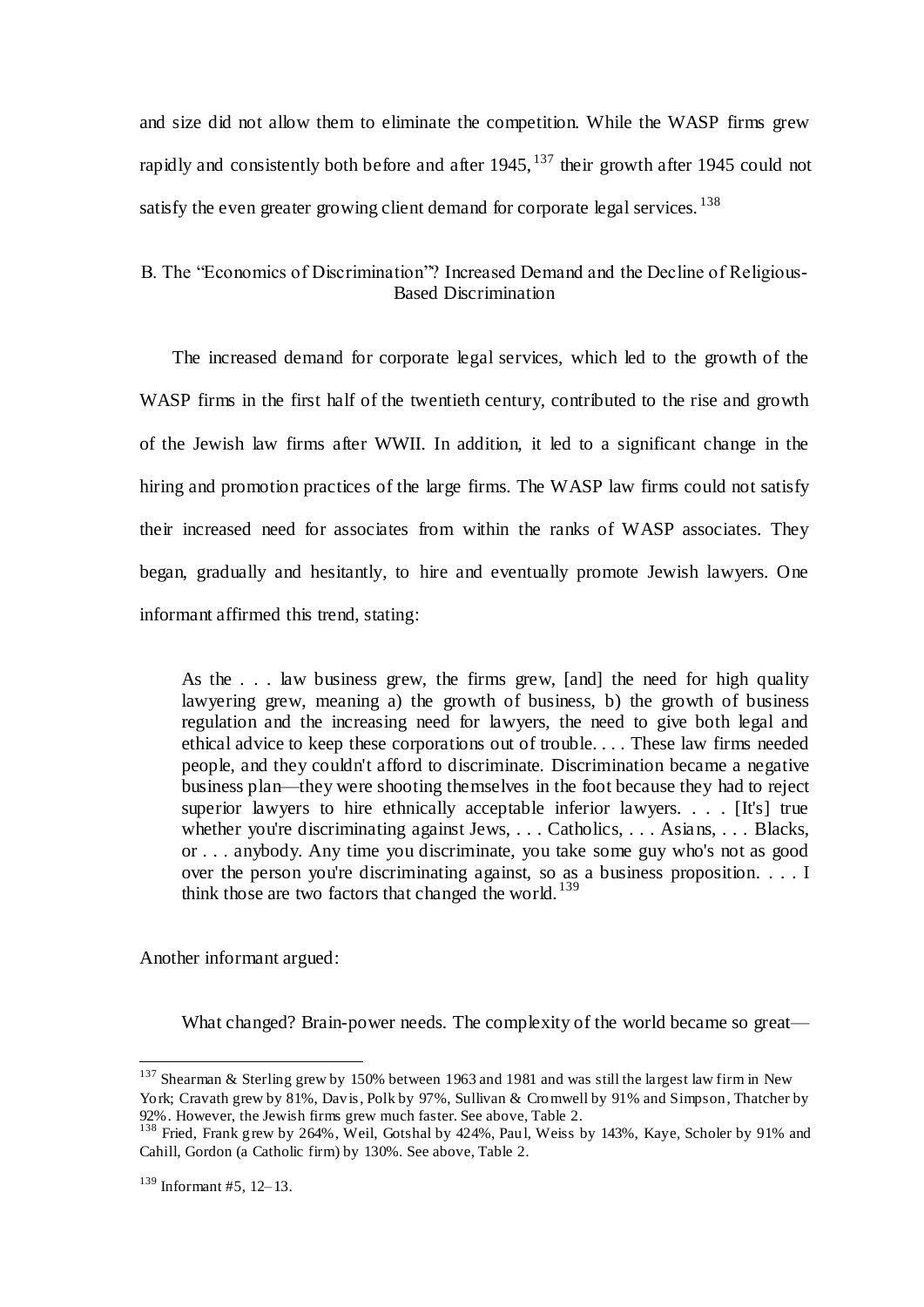an explosion in the marketplace, globalization, the growth of the economy. . . . The coverage is so big that you need manpower. . . . So, you want to hire. You use them all up, and you need talent, too. So, Harvard has 500 students and 250 are WASPs. [All of the WASPs] get jobs, [and] there is [*sic*] still plenty of jobs for the other 250 Jews. So, the growth in the economy created a demand. They need more manpower. They need more bodies and they need some talent . . . so . . . they need the Jews. My view is as simple as that. It's the law of supply and demand.  $140$ 

And a third informant added:

I think that [the decline of discrimination against Jewish lawyers was] tie[d] into the commercialization of the practice of law. And whether it's corporations or law firms, we're looking simply for merit and for talent, so, [the] old school [discriminatory hiring practices of] the firms in the teens, 20's and 30's wouldn't work anymore.<sup>141</sup>

The informants' accounts, however, caution against too-quickly accepting the theory

that competition leads to the decline of discrimination, as is evidenced in the following:

The firms ultimately had to take in Jewish people because they grew so quickly. But my friend . . . in my class tells the story of going to a WASP firm [that was] well known, and being shown around the conference room. They had medallions from the various law schools, including Yale [whose seal includes several Hebrew letters]. And one fellow there who did the interview . . . asked what ethnicity [my friend] was. He said, "Czechoslovakian or what?" He said, "Can you read this?" [referring to the Hebrew letters in Yale's seal]. So, there were relatively few Jews who were being taken and that had to change because of the explosions in the law firms and the demand for . . . smart lawyers. And if you were looking for smarts, Jews had the big capital among them.  $142$ 

<sup>140</sup> Informant #8, 13, 14.

 $141$  Informant #4, 16. Another informant added: "I would say success in the law depends on a lot of things. Well, you have to have some intelligence and be able to cope with issues, and Jews —many of them are highly qualified in that respect so as the need for lawyers grew, and the number of people able to do the work and to bring something to the table didn't grow particularly by comparison [Jewish lawyers experienced decreased discrimination]. People realize you have to hire the most qualified people . . . and there are a lot of very qualified Jews and I think the world, the community came to understand that they were depriving themselves of a whole segment of the population, mainly Jews, who had great ability and why should they do that; why should they exclude them, so they hired them" (Informant #13, 10).

Informant #2, 6–7 (names have been omitted to preserve anonymity). See Gary S. Becker, *The Economics of Discrimination* (Chicago: University of Chicago Press, 1971). Becker's seminal analysis is considered by some to be the "prevailing economic theory of race discrimination" (Richard H. McAdams, "Cooperation and Conflict: The Economics of Group Status Production and Race Discrimination," *Harvard Law Review* 108 [1995]: 1033). See also David Charny and G. Mita Gulati, "Efficiency-Wages, Tournaments, and Discrimination: A Theory of Employment Law for 'High-Level' Jobs," *Harvard Civil Rights-Civil Liberties Law Review* 33 (1998): 62 ("The cornerstone of the modern discussion has been the model developed by Gary Becker."). Cf. Pierre Bourdieu, *Outline of a Theory of Practice,* ed. Earnest Gellnor et al. and trans. Richard Nice (Cambridge: Cambridge University Press, 1977) (advancing a theory of discrimination that centers on human capital, social capital, and cultural capital); Meir Dan -Cohen,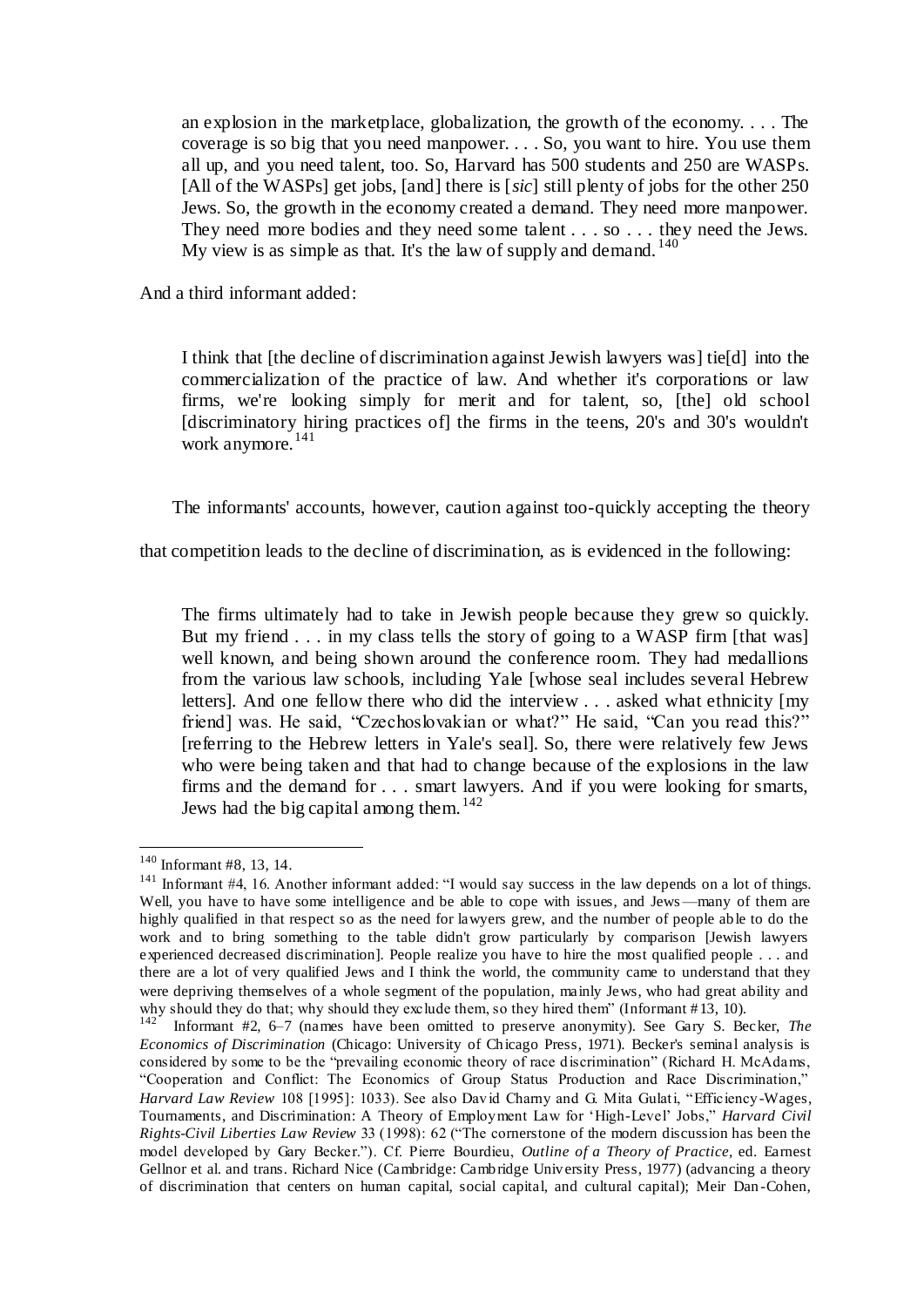Another informant pointed out that, while increased client demand was a key factor causing both the growth of large firms and the decline of discrimination, the decline was gradual and slow and took over twenty years to develop into the norm, and added, "I believe in the 70's in some of the non-Jewish firms, they would have had more difficulty accommodating for their needs."<sup>143</sup>

 A time-consuming, gradual change in the hiring and promotion practices of the WASP firms meant that many Jewish lawyers in this "transition" period did not succeed in securing a job and struggled to survive professionally. For many lawyers who had been the objects of discrimination, the change came too late. The following account makes explicit the consequence of a prolonged decline in discrimination:

My first job [was with] a firm called Gold & Bach & Burrell, a small firm  $[of]$ about 10 or 11 lawyers. Jeff Gold graduated [from] Yale in 1941, first in his class, then he started his own practice; Marty Burrell [graduated from] Harvard [with a joint] M.B.A. & J.D in those days it took some doing . . . The firm eventually went bankrupt, as did many of the firms, and I got fired my first year. I wanted to be a corporate lawyer, and I thought it might be a bit different . . . Then I went to work in a storefront in Brooklyn where I eked out a living doing wills and house closings, making \$5,000 a year, [and] moved to Court Street in Brooklyn. Then I got a break, I went into the legislature. I rose to the position of chief counsel for the speaker of the New York City senate. . . . I met a friend of mine who was a member of this firm. And twenty-five years ago, I joined this firm and, little by little, I gradually moved up to Senior Partner.<sup>144</sup>

No doubt, diminished anti-Semitism and increased demand for corporate legal services

"generically" explain the rise and growth of the Jewish law firms.<sup>145</sup> Indeed, the latter

 $\overline{a}$ 

<sup>144</sup> Informant #8, 9–10.

*Rights, Persons, and Organizations: A Legal Theory for Bureaucratic Society* (Berkeley: University of California Press, 1986) (advancing an organizational theory of discrimination); Rosabeth Moss Kanter, *Men and Women of the Corporation* (New York: Basic Books, 1977) (same); Kenji Yoshino, *Covering: The Hidden Assault on our Civil Rights* (New York: Random House, 2006) (exploring racial passing and covering).

 $143$  Informant #6, 7.

<sup>&</sup>lt;sup>145</sup> Malcolm Gladwell offers yet another generic explanation for success in the professional realmbuilding on one's background conditions, life's circumstances as well as social and cultural capital to distinguish oneself as an outlier. Gladwell, *Outliers: The Story of Success*.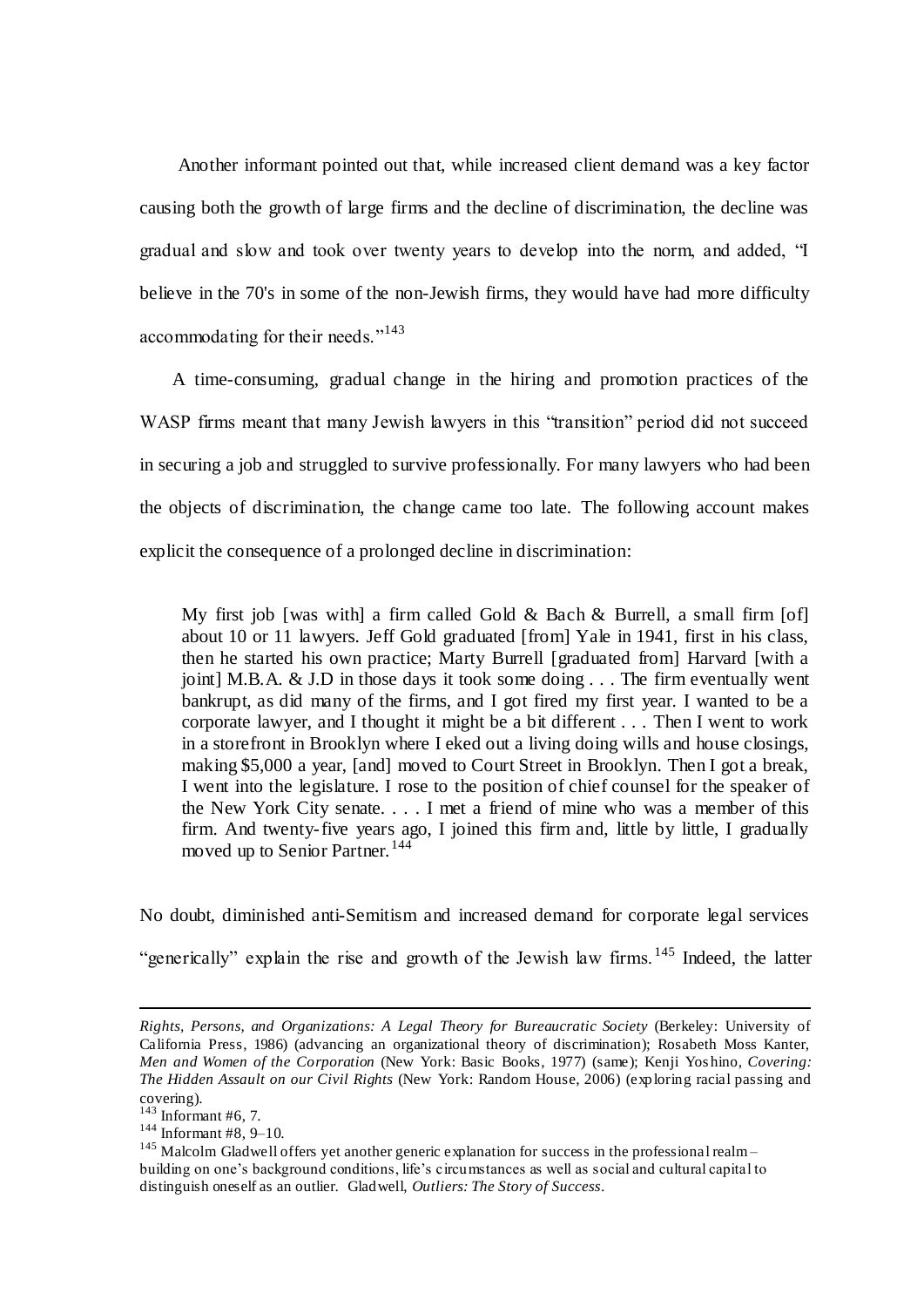provides a general explanation for the growth of all large law firms, including the old WASP firms, rather than an account of the unique, faster growth of the Jewish firms. The informants suggest, however, that the rise of the Jewish law firm was not generic. Rather, it was also explained by the conduct and practices of the WASP firms.

## VI. The Unique Growth of the Jewish Law Firm

A. White-Shoe Ethos and Protected Pockets of "Jewish" Practice Areas

 The large WASP firms stayed clear of what they perceived to be "undignified" practice areas, inconsistent with their white-shoe ethos and notions of professionalism, such as real-estate, hostile takeover work, bankruptcy, and litigation.<sup>146</sup> As one informant put it, "In the 1950s Jews were restricted to Jewish firms and Jewish practice areas."<sup>147</sup> Another remarked:

[A particular attorney] was a real-estate lawyer and litigator and a real-estate investor—a very wealthy man. . . . And, as you probably know, at the time, the largest firms at the time really had no real-estate partners. . . . That's not the case today. . . . Real-estate, like divorce, was viewed as dirty work. And WASP lawyers didn't get involved in real-estate . . . until they saw there was something worth happening in the area. So, this fellow was involved in a variety of developments, real-estate developments and otherwise.<sup>148</sup>

This division is emphasized by another informant:

The specialization or over-specialization that we have now didn't exist then . . . Real-estate was not a big thing in those days. . . . It was almost [unheard of] for the large firms to have a real-estate department, and now that's a big thing . . . and bankruptcy is big; when I say that I mean, what I'm trying to say, is that those specialties in the old days were little firms that did only that—you had a bankruptcy

<sup>&</sup>lt;sup>146</sup> One informant at a traditionally white-shoe firm tellingly recalled the transition of the firm into the previously "undignified" real-estate practice area: "I pretty much started the real-estate group here, I started as a corporate lawyer as we were doing mergers and acquisitions, and the head of the M & A group . . . said to me ... 'we need real-estate law.' ... Basically it was real-estate that was really hooked into our corporate practice, it was, you know, securitized real-estate" (Informant #15, 14–15).<br><sup>147</sup> Informant #14, 2.

Informant  $#14$ , 2.

<sup>&</sup>lt;sup>148</sup> Informant  $#2$ , 5–6 (names have been omitted to preserve anonymity).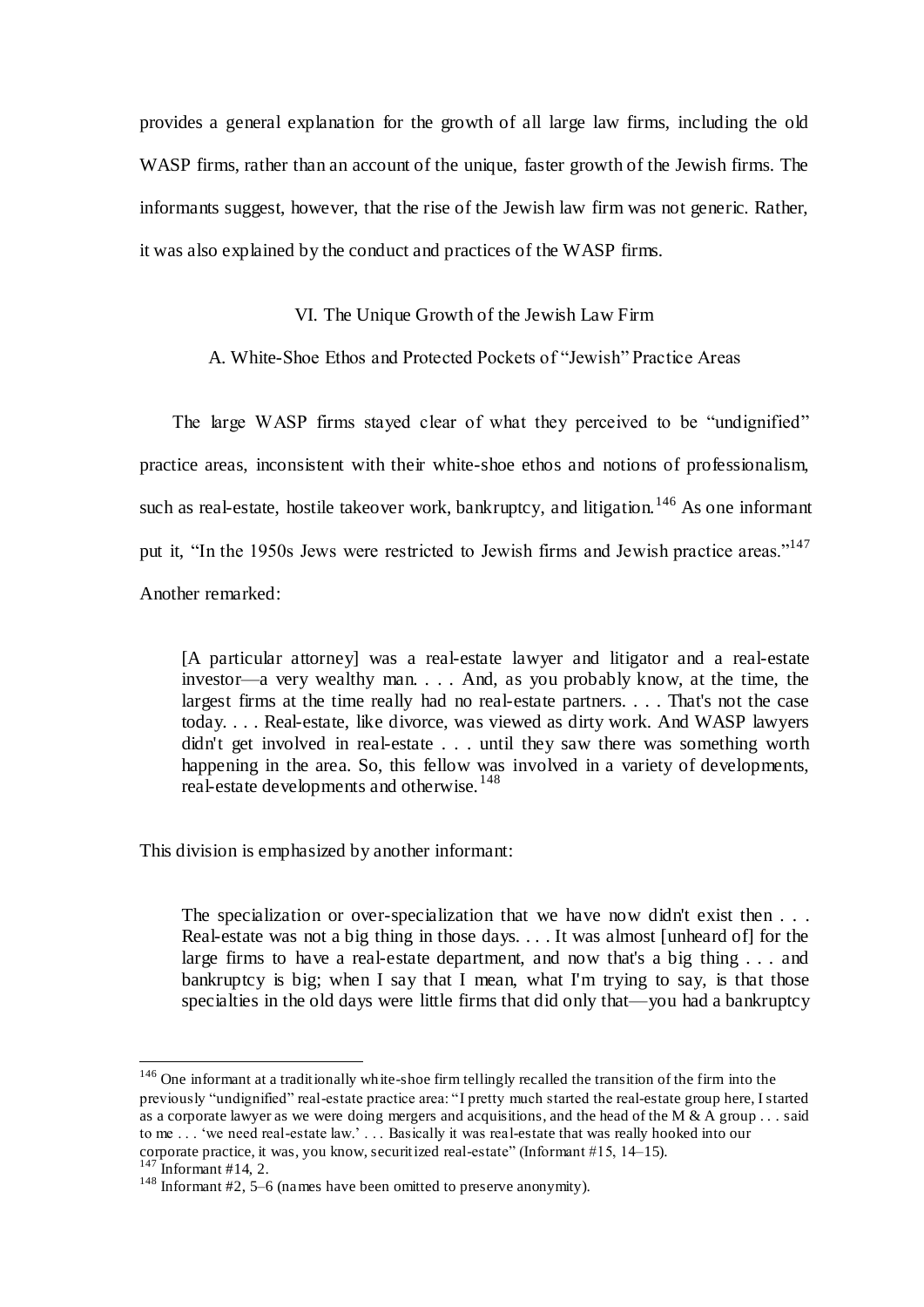firm, you had a real-estate firm.  $\ldots$  There is much more specialization now. <sup>149</sup>

 This conduct by the WASP firms created pockets of practice that Jewish law firms occupied and promptly came to dominate. In the hostile takeover market, for example, Skadden, Arps and Wachtell, Lipton took advantage of the reluctance of the white-shoe firms to get involved in a less than dignified practice and in the mid 1970s monopolized this "Jewish pocket." A commentator said of the monopoly:

Either because they're still snobby about such fighting, or because Flom and Lipton have such a head start on them in experience and reputation, the old-line law firms are still only rarely involved in tender fights. Usually, when a fight starts, a company whom they represent as general counsel brushes them aside because the investment bankers they're using have told them to get Flom or Lipton. <sup>150</sup>

 Consequently, Skadden, Arps and Wachtell, Lipton were able to monopolize the hostile takeover pocket of practice:

There is probably no other major area of law where so small a group of attorneys, and one attorney in particular, enjoys such total domination. . . . Flom today enjoys unprecedented pre-eminence in the field. My count has him on one side or the other, or working for the investment bankers, in ninety percent of the tender fights of the last three years. Lipton is the only lawyer who seems to share even a portion of the field with him.<sup>151</sup>

Bankruptcy law was another example of an "undignified," Jewish practice area. One

informant remembered:

Years ago it was like bankruptcy because they were collection lawyers. It was like a primate part of the Bar, you weren't proud to be a collection lawyer and do bankruptcy. Now [in the 21st century] the biggest firms have major bankruptcy departments.<sup>152</sup>

Another informant described how practicing in this protected pocket of practice

 $149$  Informant #10, 6-8.

<sup>&</sup>lt;sup>150</sup> Brill, "Two Tough Lawyers in the Tender Offer Game," 54.

<sup>151</sup> Ibid.

<sup>152</sup> Informant #20, 17.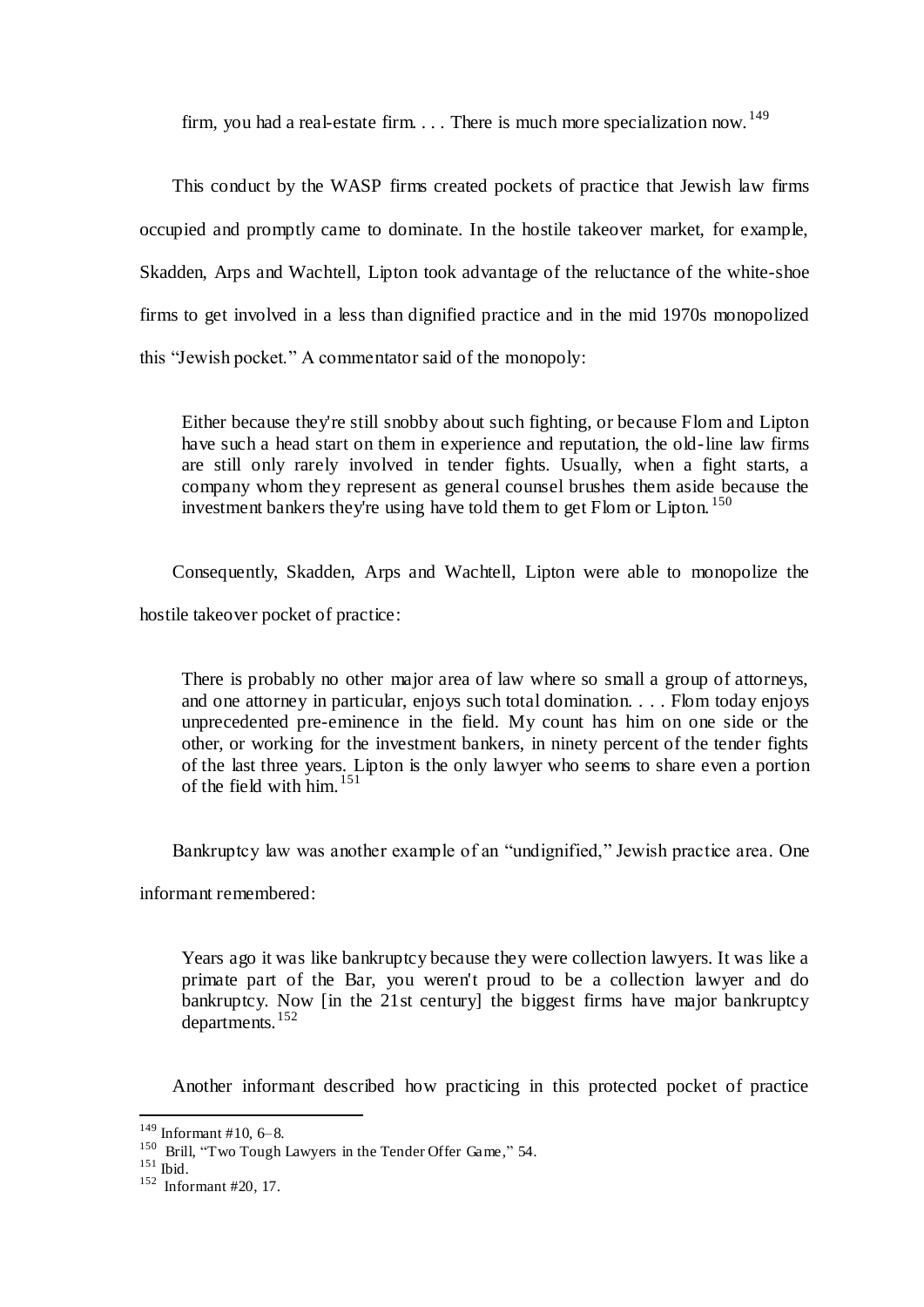allowed his firm to develop expertise and build its reputation:

We acted in the XXX Bankruptcy, which, up to that point was the largest bankruptcy that had taken place in the US. And [a partner with the firm] headed the effort on that. It turned out to be a very successful liquidation and established our reputation as creditor's rights lawyers with the major banks. Also in [the same year], we represented [a large corporation] which was on the brink of bankruptcy. We acted as counsel to [that corporation] in working out an agreement with banks and [other parties] to solve its fiscal crisis. That too was a matter of considerable notoriety particularly in the banking world and on Wall Street. So that [a few years later], we had an established reputation for corporate merger/acquisition/take over matters, major creditor's rights problems, financial issues.<sup>153</sup>

As one informant revealed, the Jewish pockets of practice allowed Jewish firms to

establish and develop a loyal client base, with little competition from the WASP firms:

We had a family; I've known that family for probably . . . forty-five years, through thick and through thin, through marriages through divorces, etc. . . . They had to do major estate planning, and I am totally capable of that. . . . I introduced them to the person here that does that, and they put in a lot of time and effort . . . The person that did the estate planning [later] left the firm and took with him the list of clients he worked with . . . He wrote each of them a . . . nice form letter, saying, "If you have any interest in your relationship, here's a release" . . . and this guy sent back a little note that said, "[the informant] has been my lawyer for forty years [and] I'm not changing now."<sup>154</sup>

 Building on client relationships within the Jewish pockets and establishing their expertise and reputation, the Jewish firms were gradually able to cross over and represent the same clients outside of the "undignified" arenas in "respectable" corporate affairs. One informant described the transformation and expansion of the firm's client base:

In those days bankruptcy was not such a respectable practice but it smelled to me like a big firm going into bankruptcy may just fit in one of these days and the rest is history, because in the 70's, the real industry started to boom and here we were and that practice just took off, the firm really took off, and of course it grew in other areas too.<sup>155</sup>

<sup>&</sup>lt;sup>153</sup> Informant #17, 4–5 (names have been omitted to preserve anonymity).

<sup>154</sup> Informant #10, 9–10.

<sup>155</sup> Informant #21, 8.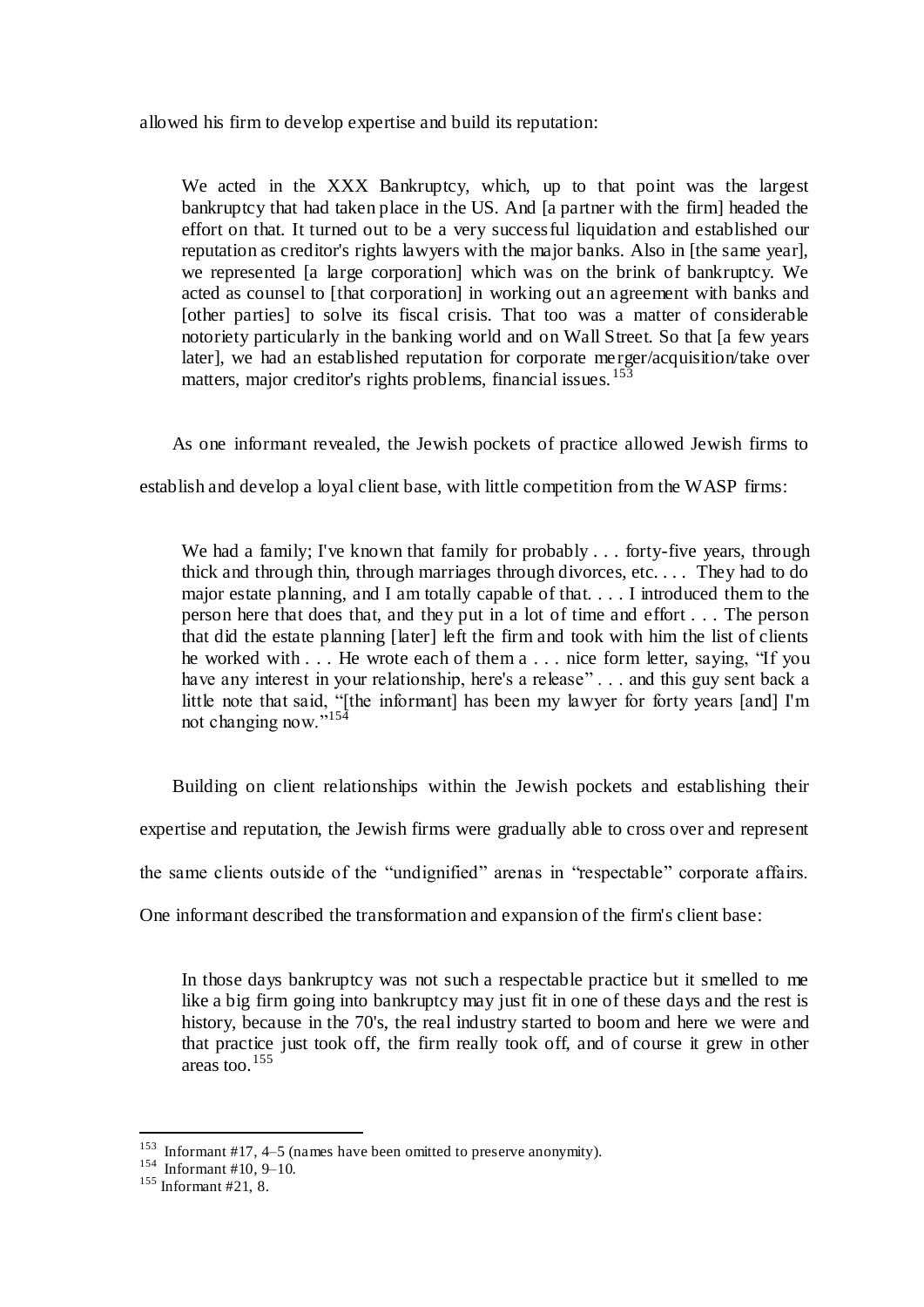#### Another informant similarly noted:

In 1969, we represented [a large corporation] in a merger with [another large corporate entity]. That transaction ended up with two relationships that became very important. We met [a banker at a large investment bank] in that transaction and he liked the work that we did and as a result of that we began to do a fair amount of work for [the investment bank], which was one of the leading investment banks. And the company that acquired [our 1969 corporate client] liked what we did and we began to do a significant amount of legal work for [the acquiring entity] which was a major step forward in that we were now representing a leading Wall Street investment bank and one of the country's largest corporations. Both were very active clients.<sup>156</sup>

 Several years later, a successful representation of one corporate client in conjunction with a takeover attempt saw the client base of the firm grow from one major client, to several clients the following year, to several hundred clients a decade later.<sup>157</sup> Importantly, the firm was able to expand its practice and client base beyond the protected practice areas into mainstream corporate practice, so much so that the informant revealed that "[Today] we're fairly active in what I call the corporate governance area, advising companies as to how to structure their board processes and corporate governance guidelines and so on which has become a major part of our practice."<sup>158</sup>

 While the WASP firms were willing to concede "dirty" law practice to the Jewish firms, they were unable to contain the areas of concession. The Jewish firms crossed over to the "dignified" practice areas, as is noted in the following:

When the tender-offer boom began a few years ago, Flom became a hot commodity, not only to raiders but to the more established target companies who decided they'd rather have him defending them than attacking them. As late as 1970, Skadden, Arps had 29 lawyers. . . . Now the firm has ninety. . . . This skyrocketing growth dwarfs the much slower expansion of the old, white-shoe firms on Wall Street. . . . Joe's done the most magnificent thing anyone's ever done i[n] the law business. . . . He's broken the link between the old investment-banking firms

 $156$  Informant #17, 3.

 $157$  Informant #17, 5-6.

<sup>&</sup>lt;sup>158</sup> Informant #17, 7. The same informant further said, "I would say that as you got to the millennium, 2000, we were one of the major established law firms with expertise in securities, corporate law, tax and trusts, executive compensation, real-estate [and litigation]."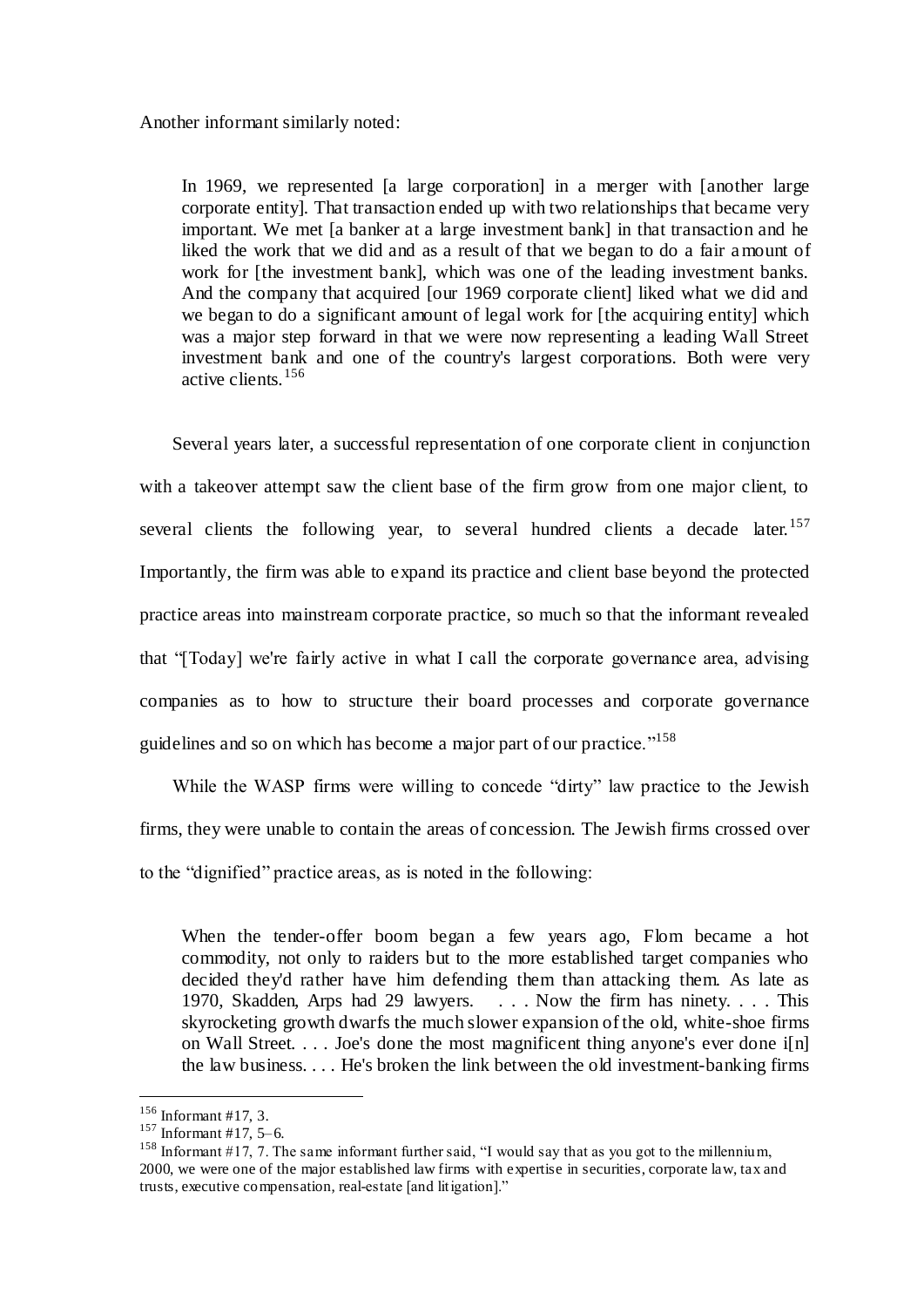and blue-chip companies and their Wall Street lawyers.<sup>159</sup>

 Moreover, white-shoe ethos not only restricted the growth of WASP firms in terms of practice areas, but also limited their growth in terms of lateral hiring, which was considered rude and unprofessional. <sup>160</sup> As one informant recalled:

After I'd been [in public service] for five years, I decided I wanted to go back to private practice and I wanted to return to New York I remember looking through the New York Martindale-Hubbell trying to see if there was any firm there that appealed to me and I came to the conclusion that there wasn't. You know there were certain firms that are famous never taking in people that are laterals. In more recent years there have been a few exceptions to that, but basically you know the major firms at that level didn't take in laterals. So it wasn't so hard to exclude those firms. The only firm I went to made me an offer, promised a partnership. IIt was lstill very definitely a Jewish firm with these two Catholic partners.<sup>161</sup>

The Jewish firms, on the other hand, uninhibited by the weight of white-shoe culture,

were aggressive in recruiting laterally. One informant described such hiring patterns at

his firm:

We do a lot of lateral hiring. And, if you look at the economics of it, assuming that you take in thirty or forty kids, how many of them are going to become partners? . . . I mean, economics doesn't permit it, which means you have to get rid of people along the way. And . . . you have to fill in the gaps at some point. And so you bring people in, while you're getting rid of people. It's a strange dynamic, but it exists. So, we do a great deal of that and more.<sup>162</sup>

Another informant recalled his personal experience when he was laterally cherry-picked

to lead the corporate department of a large Jewish firm:

About twenty-five years ago, in 1981, after eighteen years [elsewhere, with another Jewish firm, which was also growing] I joined [a different large Jewish firm] as head of the corporate department. . . . We hired nine people . . . and they were really first rate people. . . . We had people from many different firms. . . . and one of the

<sup>&</sup>lt;sup>159</sup> Brill, "Two Tough Lawyers in the Tender Offer Game," 54.

<sup>160</sup> Fern S. Sussman, "The Large Law Firm Structure: An Historic Opportunity," *Fordham Law Review* 57 (1989): 969.

 $161$  Informant # 11, 7–8.

 $162$  Informant #1, 10.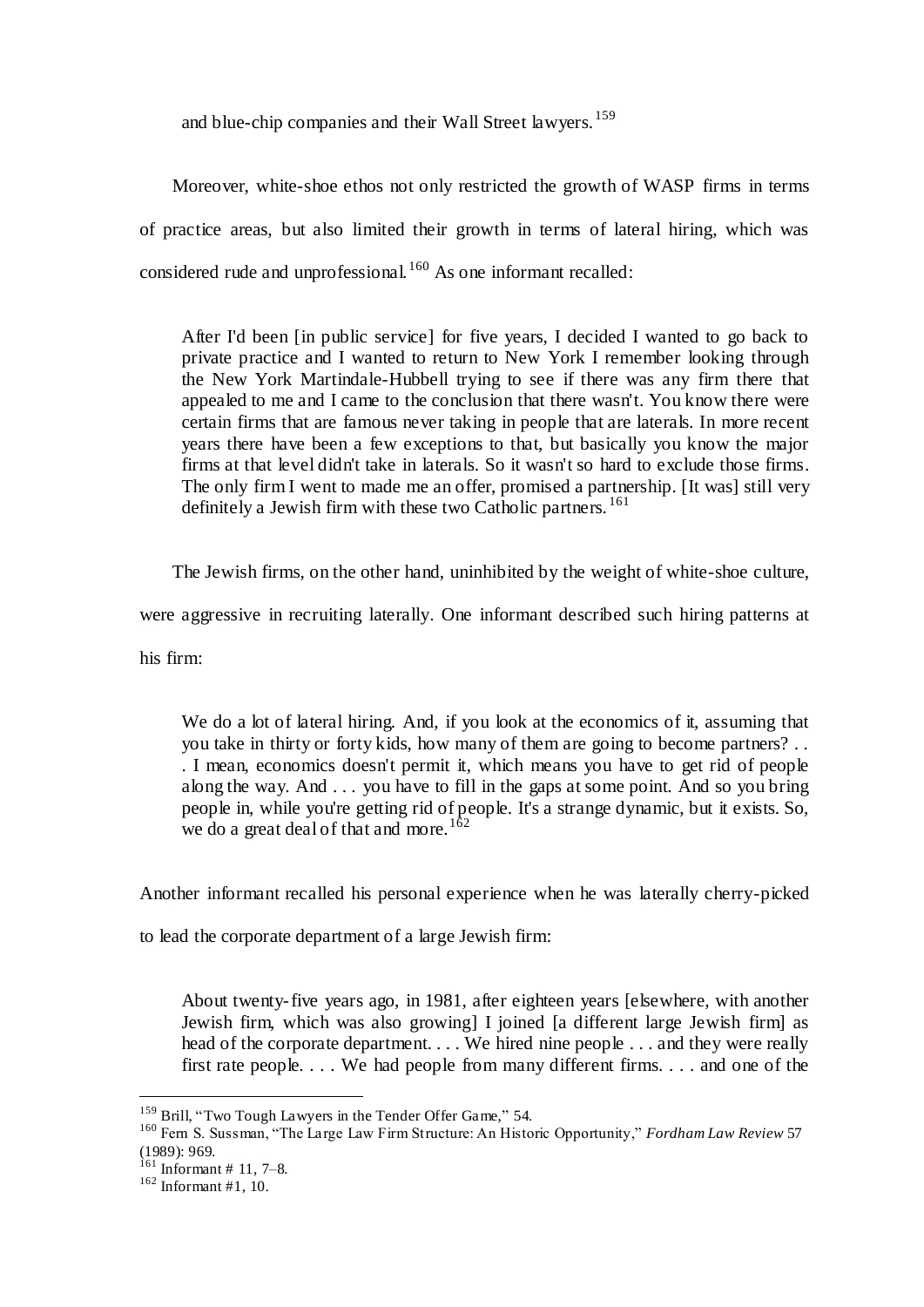partners came with me and is with me still, and an associate came with me and eventually became a partner and subsequently led the real-estate department. Also [having] join[ed] was the head of our corporate department.<sup>163</sup>

 The contrast between the aggressive recruiting practices of the Jewish firms and the more passive practices of the WASP firms, as well as their consequences in terms of lateral recruitment and retaining talent, are captured in the following account of one informant:

I think one or two people left, and [a small Jewish firm I was with before being recalled into the army] called and asked me to come down and talk to them, which I did, and they said, "We would like you to come back. We're sorry you left us; it's a year or two later, but we'd like you to come back." And they made me a very substantial salary offer, which was substantially more than I was making [at the new firm], and I was making twenty-five percent more than I had been making there when I left.  $\dots$  Now, we're talking early 1960s, so \$12,000 a year was a lot of money, and I think I was making \$12,000 here and they offered me \$16,000 or \$18,000, which was a stupendous amount of money, and I told them I really was very comfortable here, that I really like[d] the people here [and] I liked what I was doing. I had a career here, and I was staying.  $164$ 

# B. Effective Discrimination by the WASP Firms and its Consequences: The Creation of a Robust Entry-Level and Lateral Pool of Elite Jewish Lawyers to the Benefit of the Jewish Law Firms

 In the 1950s and 1960s, WASP law firms effectively discriminated against Jewish lawyers.<sup>165</sup> According to one informant, "There's no question that in 1955 the major New York law firms were not hiring Jews."<sup>166</sup> Echoing the same sentiment, another informant remembered, "I was at the top of the class and very high ranked student. I started interviewing in the downtown law firms, not a chance. There was no way that a Jewish, a young Jewish lawyer was going to get accepted into the big firms. It just wasn't going to

 $\overline{a}$  $163$  Informant #2, 1, 8.

<sup>164</sup> Informant #5, 6–7.

<sup>&</sup>lt;sup>165</sup> "The Jewish Law Student and New York Jobs: Discriminatory Effects in Law Firm Hiring Practices," 630.

 $166$  Informant #17, 17.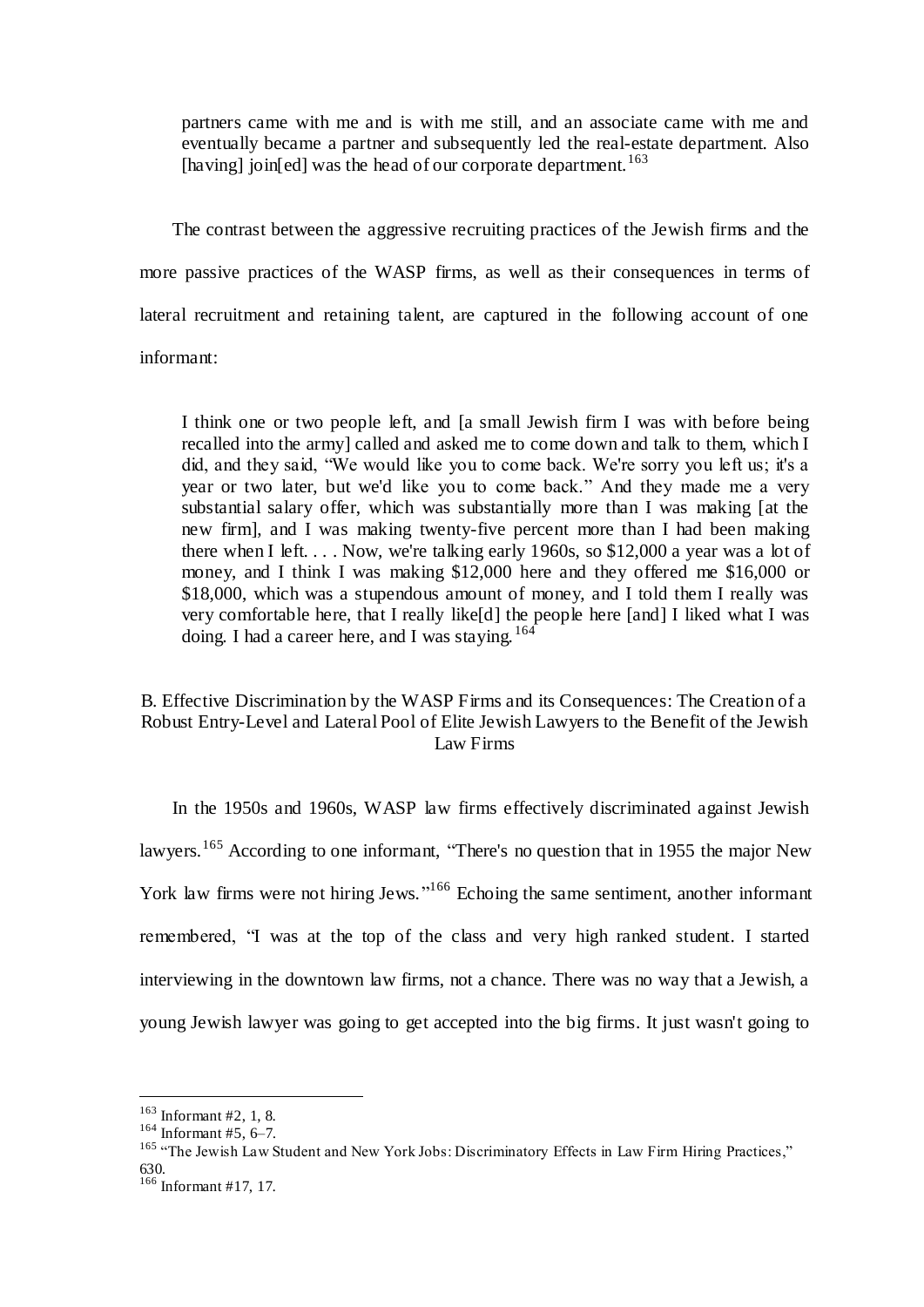happen."<sup>167</sup> A third informant noted, "When I came down to look for a job in 1953 there weren't too many Jews being hired so, it was just beginning. There were then some firms that had no Jews, some major law firms that had some Jews and unless it was a Jewish firm even the ones that had some Jews didn't have many."<sup>168</sup>

 The realities of discriminatory practice were clearly perceived by Jewish attorneys. "I suppose it was just generally assumed that Jewish people, or Jewish boys—it was all boys then—wouldn't go to a Sullivan & Cromwell or something else like that," recalled one informant. "There certainly was discrimination . . . so that is all true." <sup>169</sup> One of the informants added:

In the fall of 1953, a number of members of my class were elected to the board of editors. And that also coincided with our looking for jobs for the summer of 1954. If you looked at the board of the Columbia Law Review from the class of '54, '55 there was a very, very significant Jewish population on that board so going back to the attitudes of myself and my colleagues in the fall of '53, then there were Jewish firms [like] Proskauer, Strauss and Spiegelberg, although frankly, I was unaware of that firm at that time, and I don't know anyone in my class who went to that firm. And there was one firm which was regarded as egalitarian and that was Paul Weiss which had Jewish partners, Catholic partners, and Gentile partners and even the occasional black associate. Many people in my class had a lot of trouble getting summer jobs. I don't know what the percentages were but [I have a] clear memory of how discouraged many people were going through the interview process over and over again and not getting any offers. So you know at the end of the summer of 1954, we entered our third year in law school. And except for people who had offers from the summer everybody went through the same process all over again, and also I have the same memory of how discouraged people were.  $170$ 

The same frustration was expressed by another informant:

This would have been early '58, the downtown white-shoe firms were simply not really hiring Jews as they do now. . . . Certainly, the discrimination was evident to me when I was at . . . law school, and none of us had any doubt that it was there. I

 $167$  Informant #21, 2-3.

<sup>168</sup> Informant #13, 9.

 $169$  Informant #4, 15–16.

<sup>&</sup>lt;sup>170</sup> Informant  $\#11$ , 2–4. The informant added that: "The other memory I have is, when I was interviewed, interviewing at a firm called . . . a very white-shoe firm, the person who interviewed me who I think was not yet a partner . . . tried very hard to get me an offer . . . and he failed, and he was very apologetic about that" (6) (names have been omitted to preserve anonymity).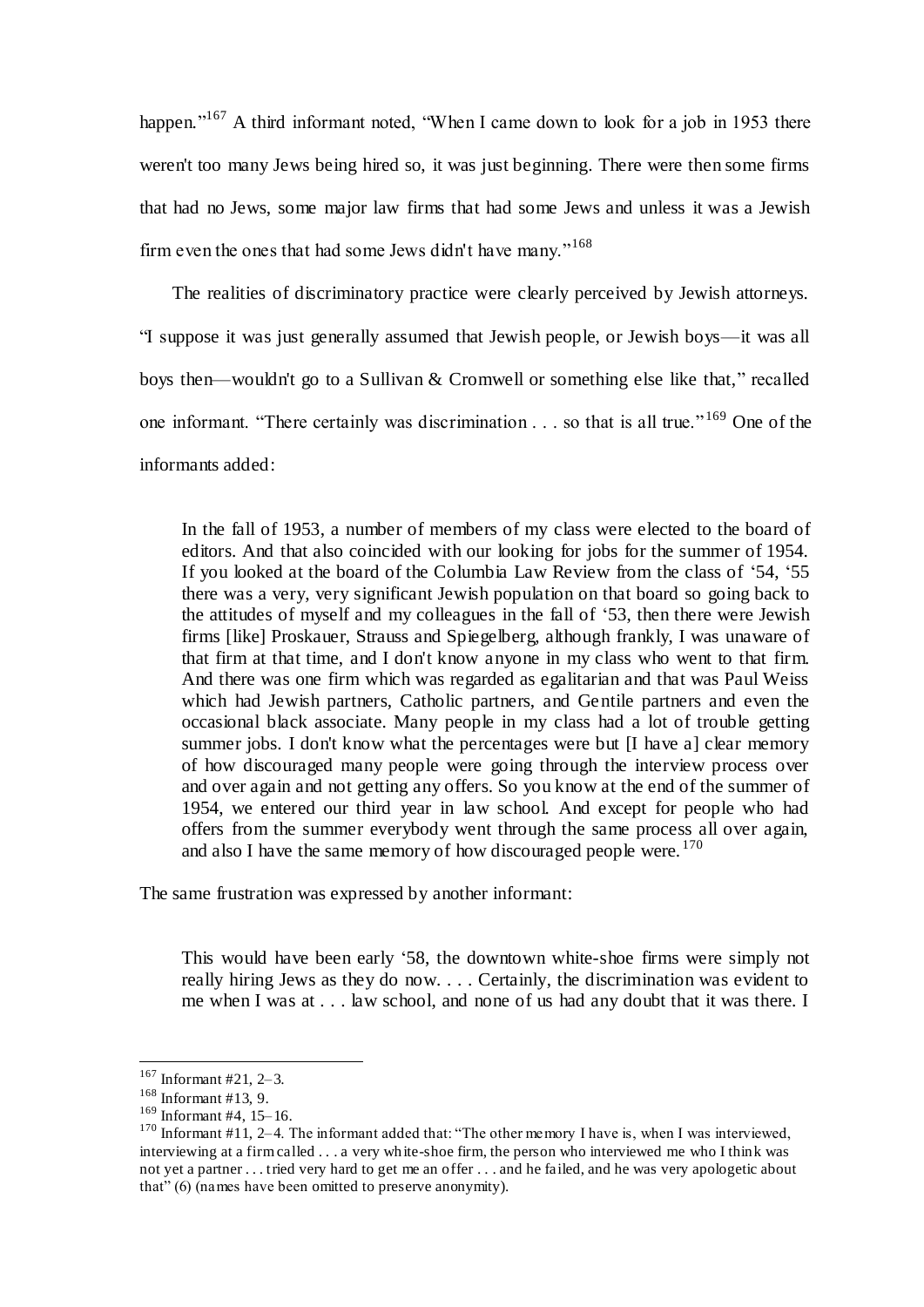mean, we all talked about it, and we recognized it and deplored it. <sup>171</sup>

By effective discrimination, I do not mean to suggest that no Jewish lawyers were

hired by the WASP firms. For example, one informant noted:

I had, as I started to look in the job market in 1955, had mentally thought that there were two problems I faced. One, [my law school] was not ranked with Harvard or Columbia, and secondly because I am Jewish, and not the least hesitant to say so I thought that I was relegated to firms that were not of size or substance, and in point of fact I literally stumbled into the offices of [a large white-shoe firm]. Literally stumbled in without an appointment, without prearranged anything and asked for an interview. At the end of the very first interview, I had a job offer, but was told that I had to come back for a second round. So I came back for the second round, had the offer and was accepted on the spot . . . But it was my impression that life being what it was, my destiny was to be in one of the smaller firms. To my surprise, [a] large white-shoe firm], which had no Jewish partners [extended me an offer].<sup>172</sup>

Another informant described his experience interviewing at a large white-shoe firm:

Then in my second year I decided I should try New York . . . [a mixed firm] was clearly the place I sort of wanted to go . . . I went to [a white-shoe firm] [because] I figured I really would not care for it, and so it would be a good sort of stress interview for me, good thing to subject myself to. And I actually interviewed there first... So, I go [to the white-shoe firm] first and am interviewed by a man. He was so different than my expectations, that I was just you know . . . I left the office and my expectations were . . . I went to [the mixed firm] . . . Somebody there at some point suggested that it was a strike against me that I wasn't on the law review. They sort of didn't care for that. By the way, I have many friends there. I respect the firm immensely . . . So, I just sat there not knowing what the hell to do, and I decided finally to go with my heart, and I went with [the white-shoe firm]. I enjoyed the summer and came back and stayed. That's the law firm choice.  $173$ 

 Rather, my aim is to convey a professional reality whereby discrimination was the norm at WASP law firms. This discrimination was indicated by the following informants' accounts:

[I] found a job here. And this was a very small firm at the time. It was a

 $171$  Informant #5, 4, 11.

 $172$  Informant #22, 4–5.

 $173$  Informant #12, 5–6.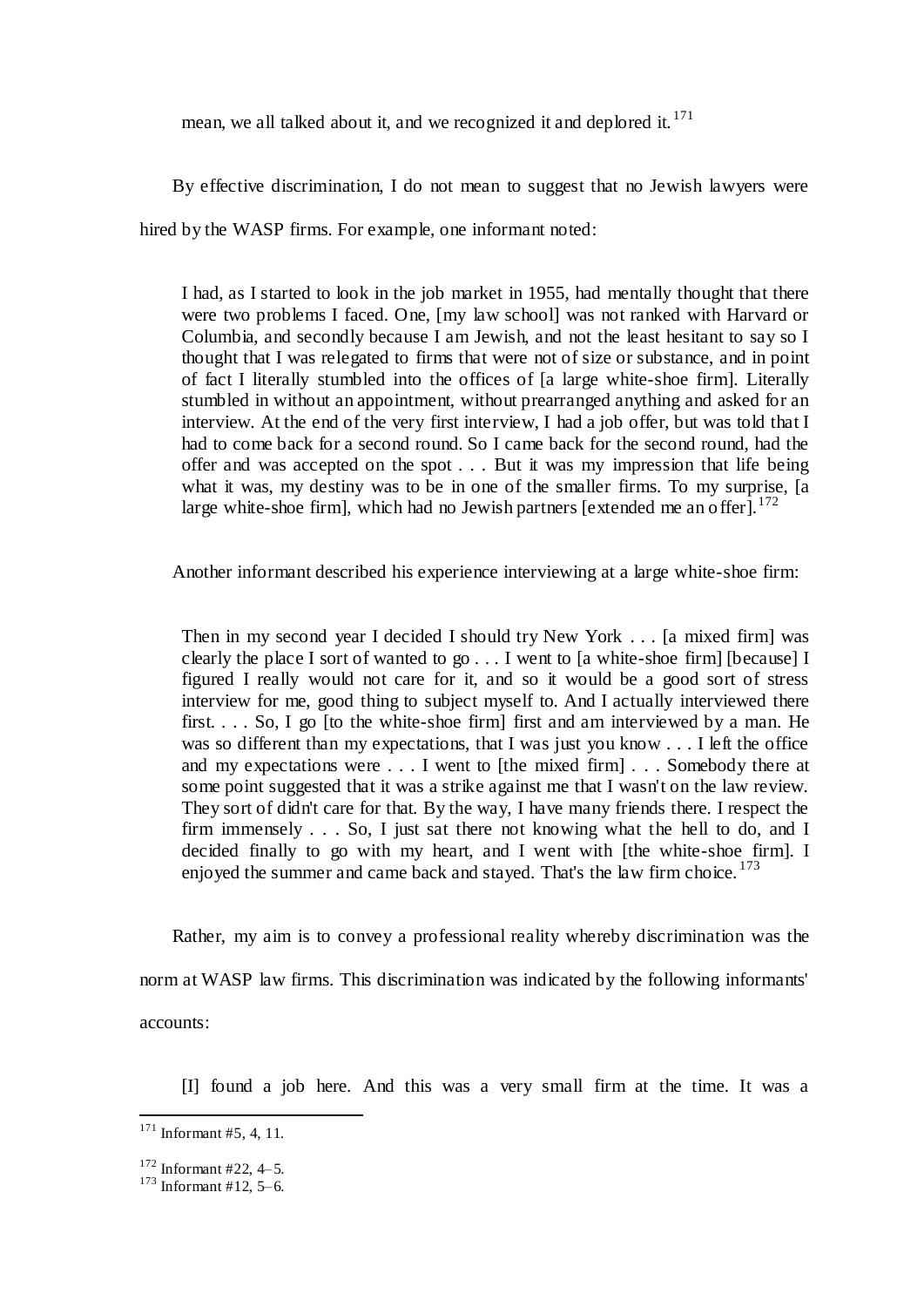predominantly Jewish firm because, even in those days, it wasn't easy for Jews to break into the large law firms. Although, some of the major firms did have Jewish partners. White & Case had one and Sullivan & Cromwell had a couple. But, it was not the norm.<sup>174</sup>

Absolutely—there's no question about that now—I cannot give you statistics, [and] I'm sure some of these "pubas" would argue with me, but I was there. I saw it happen. The major firms who were known as the white-shoe firms—the Gentile firms—they hired Jews, but very few. In no way did they hire Jews in proportion to the number of Jews that were at the top of their class and were successful in law school—that simply didn't happen.<sup>175</sup>

In addition, WASP firms that did hire Jewish attorneys as associates tended not to

promote them to partnership.<sup>176</sup> Tellingly, one informant recalled:

I went back to [a large white-shoe firm after a couple of years in public service], and was told that I would have to take my place in line as one option. The other option was to try to get a partnership in [another] firm. I had those offers at the time. [A large Jewish firm] was one of the firms that offered me a partnership. Looking at the opportunities, and even at that point of time—now this in 1968—I had a considerable concern about what the opportunities were for Jews in the field, and opted for [the large Jewish firm] to get that issue out of the way.  $177$ 

Another informant similarly noted, "At the time, we [at a large white-shoe firm] had a lot

of associates who were Jewish, probably not in the same proportion as now, but . . .

many. [There were] many senior associates, but none of them stayed, and none of them

made partner."<sup>178</sup>

 Importantly, whereas in the decades preceding World War II, elite colleges and law schools discriminated against Jewish students by imposing admission quotas, 179

 $174$  Informant #1, 5.

 $175$  Informant #5, 19.

<sup>&</sup>lt;sup>176</sup> One informant noted: "and actually in our day [the mid-1960s] the Gentile law firms were hiring Jewish associates. The question was whether you became a partner or not" (Informant #17, 17). See also Auerbach, *Unequal Justice,* 25–26.

<sup>177</sup> Informant #22, 7.

<sup>&</sup>lt;sup>178</sup> Informant #4, 8. The informant left the non-Jewish firm after two years to join a small law firm with another former associate at the firm (9).

<sup>&</sup>lt;sup>179</sup> One informant recalled: "And by then when I went to [an elite] college, talking about discrimination, I had applied at the high school and they made it perfectly clear that I was Jewish and in those days, you had to fill out a form with your name and your religion. I said I was Jewish and I was told that I'd be very lucky to get in because they had to set a quota. I was told 'we take no more than 10% Jews, and if you get in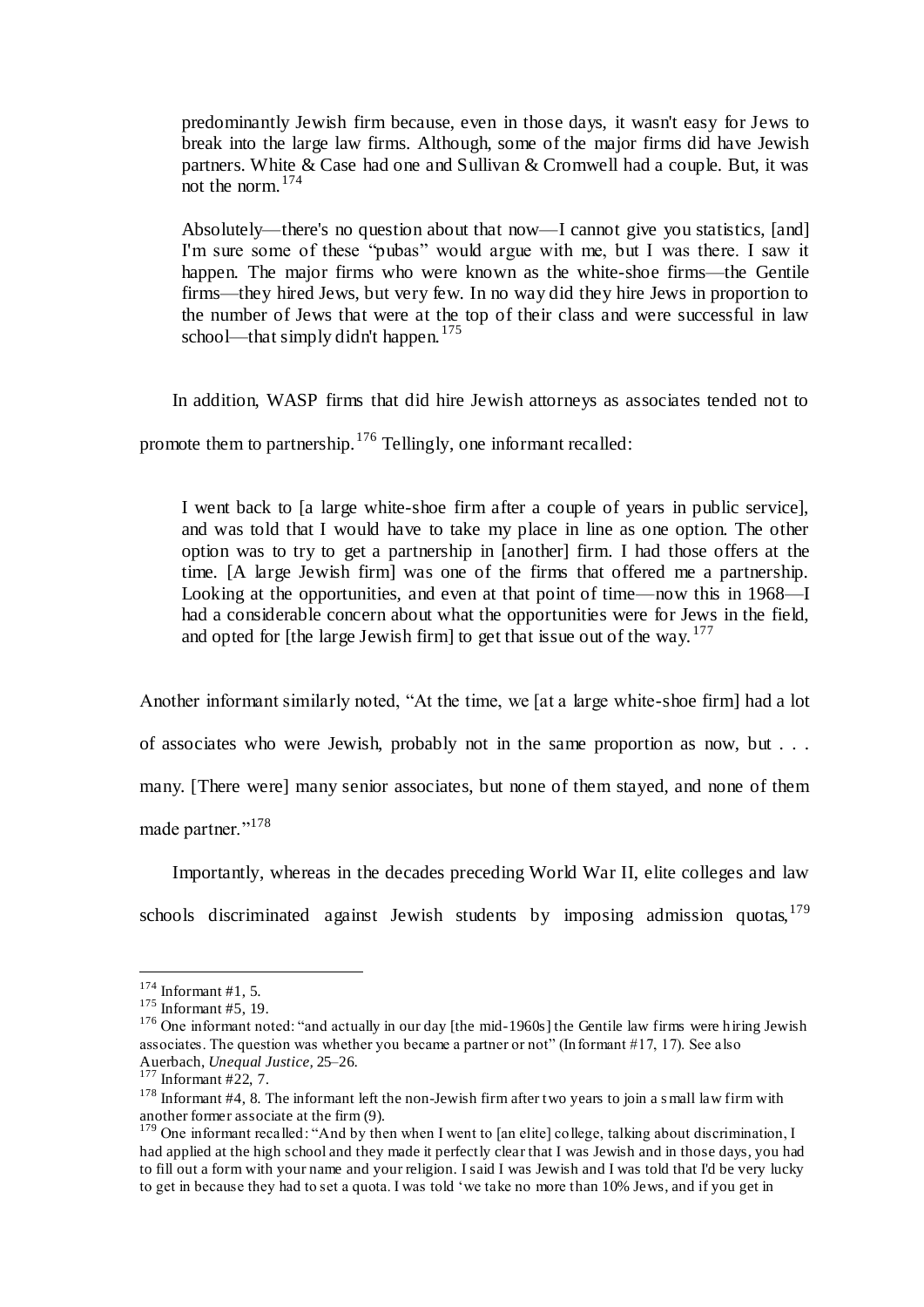beginning in the late 1940s and throughout the 1960s, a growing number of Jewish attorneys were top graduates and editors of the Law Review at elite law schools.  $^{180}$  As one informant remembered:

What was happening in the early 50's was the opportunity to get into a really top flight law school as graduates of the Hebrew College . . . There had been a few exceptions [Jewish graduates of Hebrew College who were admitted to elite law schools before the 1950s] . . . Suddenly, in our time in 1954 and 1955, the [elite] law school opened up at Harvard for whatever reason. Generally Hebrew College graduates had done very well in graduate school and they gave the school a very much-deserved reputation. And so it was like, "Hey, you know you could really go to a good law school." And I think that was the attraction for me . . . and now it seemed like even guys like me could get in.<sup>181</sup>

Still, many Jewish graduates of elite law schools could not find a job with the white-

shoe firms. The informants affirmed this fact in the following accounts:

Because, no, you got into law school and the minorities did well, the Jewish students did well . . . [but] they still couldn't get jobs. It wasn't the law school, so it had to be some other thing . . . The Jewish kids at the top of the class had a tougher time ... with the white-shoe law firms.<sup>182</sup>

Getting a job was impossible. It was impossible because the law firms that hired law students were all—with the exception of a couple, which I will tell you about blatantly anti-Semitic. . . . They posted—and I remember to this day—on the bulletin board of the Yale Law School—this great liberal bastion of universal love of all creeds—the interviews that were to be given at the Yale Law School campus. Fifty percent of the law school was Jewish, [and] not one single Jewish name—not one single—[was posted], including the editor-in-chief of the Yale Law Journal . . . or . . . the man who was first in his class . . . I complained, so they took this list and they went to the Hotel Taft in New Haven, and they interviewed them down there. A Sabbath[-]observing Jew is like having cancer on top of AIDS—useless. The law firms that hire[d] were few in number.  $183$ 

you'll be a very lucky boy"' (Informant #21, 3). See, generally, Jerome Karabel, *The Chosen: The Hidden History of Admission and Exclusion at Harvard, Yale and Princeton* (New York: Houghton Mifflin Company, 2005).

<sup>&</sup>lt;sup>180</sup> One informant described the discriminatory admission policies of elite colleges and law schools prior to the 1950s as coinciding "with what was happening in the United States: quotas on Jews at Harvard and Columbia and, those places where, starting in the twenties, the United States became, you know, the world moves the same way you know, same spirit that you saw in the fascist countries of Europe, which was true in England, it was true in the United States" (Informant #15, 18).

<sup>181</sup> Informant #7, 4–5.

 $182$  Informant #5, 18.

 $183$  Informant #8, 5. Also telling is the account of another informant about his experience seeking a law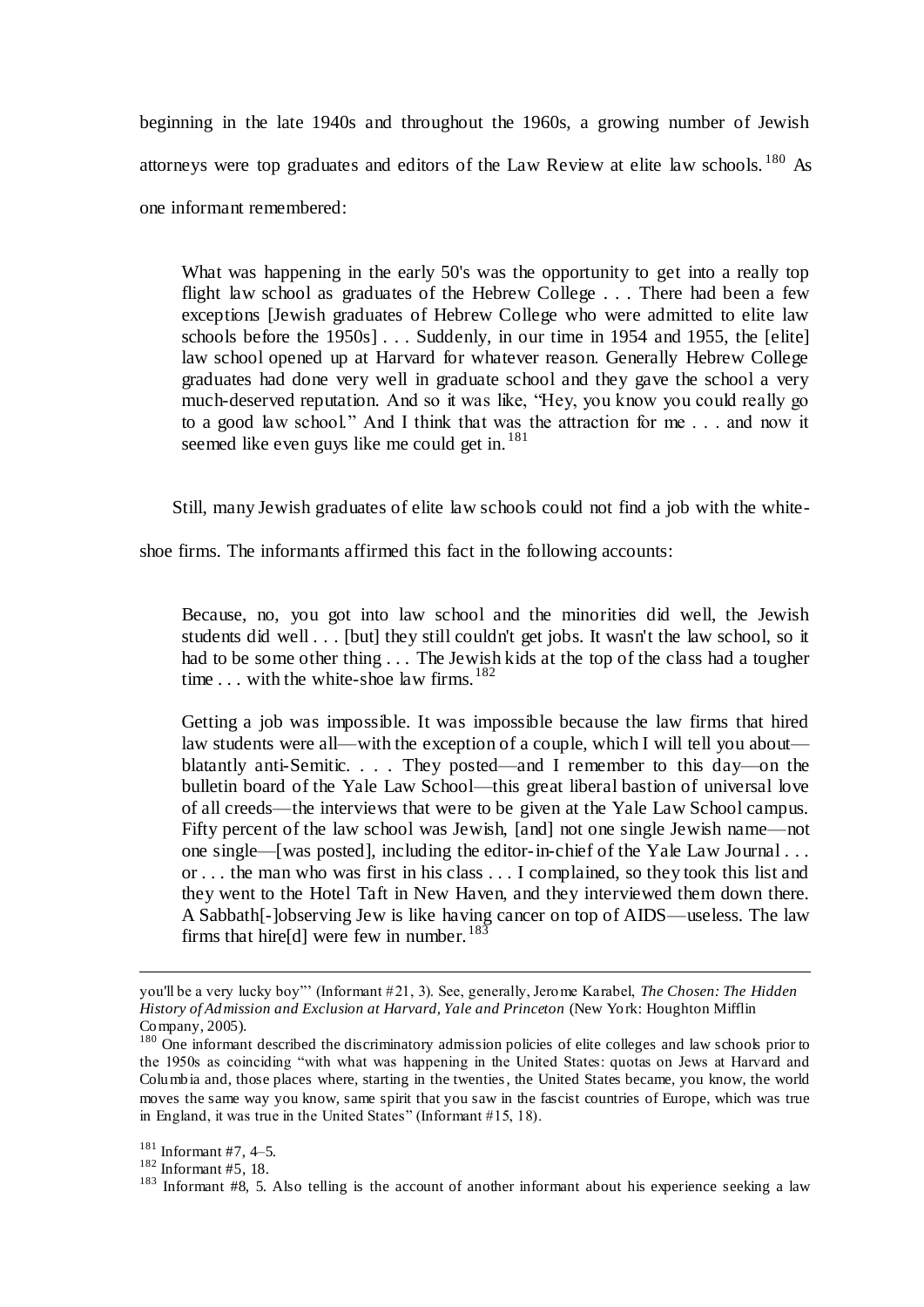Graduating Law School in 1958 was tough times for jobs generally . . . I don't think I encountered the normal discrimination so to speak because I don't think I had even attempted to get into the white-shoe firms . . . So there were plenty of firms to go to that you didn't have to try to break into where you were not wanted.  $184$ 

As a result of these discriminatory hiring and promoting practices, Jewish attorneys tended to flock to the Jewish law firms, sometimes self-selecting out of even applying for a position with the WASP firms. "I wouldn't interview [with] those [WASP] firms," said one informant.<sup>185</sup> And another noted, "I think many of them practiced discrimination not even realizing it was discrimination; plus the fact that there's also self-discrimination where people don't apply there because they  $\dots$  don't want to be rejected."<sup>186</sup>

 The deeper roots of self-selection were described as follows by an informant who interviewed with WASP firms, but ended up accepting an offer from a Jewish firm:

And then there is reverse discrimination . . . I did not do much interviewing [with WASP firms,] but I do remember . . . several years later I met somebody at [a] WASP firm] and he said to me, "[W]hy didn't you respond to our offer?" I said "what [offer]?" He said, "We telephoned your home, and I think we spoke to your mother, and we made you an offer. We asked you to call; you never called back." So I said, "I didn't call back because I didn't know that it happened." So, at an appropriate time, I said to my mother, "Mother, do you remember getting a call from [the WASP firm] offering me a job?" She said, "yes." "How come you didn't

related job while attending college:

Nobody had better credentials than me. I was chief editor of the high school newspaper. Nobody had better criteria, it was irrelevant. It was totally irrelevant. So the lady described the position, and said, "Well, we would expect you to come in at X and you leave at Y, and once every three weeks, you'd be expected to come in to work on Saturday. We rotate that." And I told her, "Well, I can come in and work on Sunday or at night but I am an observant Jew and I cannot work on Saturday." Now you'd think that, today it is not an issue, wrong at that time. "Oh well, we have two or three Hebrews" –that was her expression, Hebrews—"but they all come in and work on Saturday." I said that I'm afraid that I would not be able to. That was it. So it was very satisfying for me to be in an office thirty-five years later with a Jewish client who prevailed, they were a target and won [against a client represented by the law firm with which the informant sought the position as a college student]. And I learned later that one of the founders of the firm was Jewish. But I never knew that until much later that that was the case (Informant #2, 6).

 $184$  Informant #7, 1.

 $185$  Informant #1, 6.

<sup>&</sup>lt;sup>186</sup> Informant #10, 16. Informant #16, for example, did not recall experiencing any anti-Semitism or bias, but conceded that, in spite of graduating in the top of the class and serving on the Columbia Law Re view, he did not apply for a summer position with any of the white-shoe firms because he believed such firms were only hiring "token" Jewish attorneys and not promoting them subsequently (2).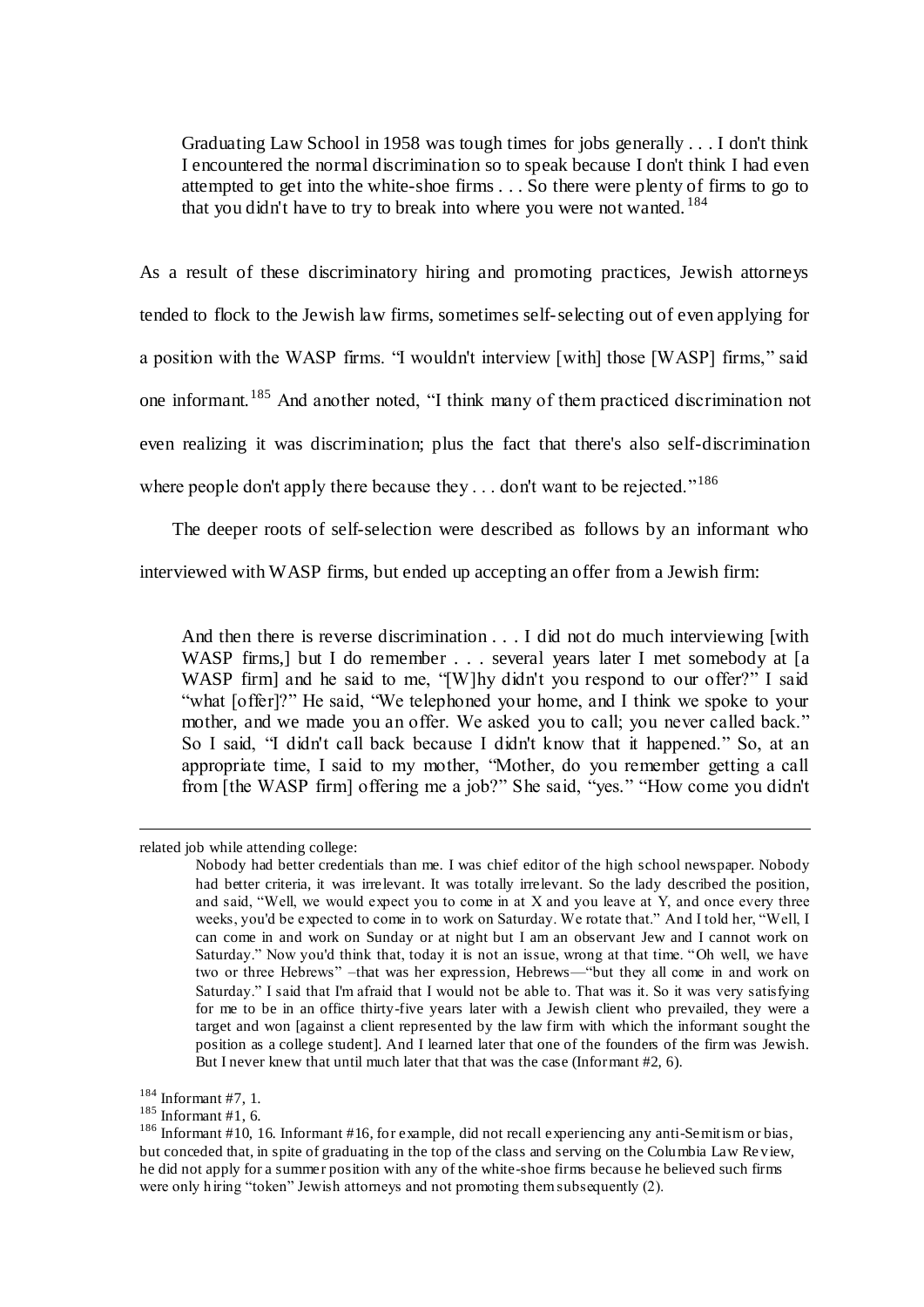tell me about it?" [I asked]. She said, "Well, you already had a job offer from a firm that was very." She wouldn't have used this word—"egalitarian"—I don't know what word she used. She said, "And I thought it was a good firm, and I didn't see any reason why you should consider an offer from a Gentile firm." So, the point I'm trying to make  $\dots$  is that it worked both ways.  $187$ 

 Another informant commented about the disapproval of his classmates upon learning of his decision to join a white-shoe firm:

I remember when I went to [a white-shoe firm] for the summer and came back from the summer, then when I announced I was going to go back there after graduation, a number of my classmates, particularly Jewish classmates, made it clear that they disapproved of my decision. I don't want to say made it clear, there are various ways of making things clear and it just infuriated me that they were drawing upon these stereotypes that get to them and they obviously did, because they are so fixed. [Stereotypes] count, they matter . . . There's no question that a stereotype was present. Then it subsisted for a while. I do think it isn't there today, but I could be wrong. It just really got me pretty upset, mostly disappointed in the people who otherwise, had good judgment.<sup>188</sup>

 The effective discrimination by the WASP firms resulted in the creation of a large pool of highly qualified attorneys from which the Jewish firms could pick and choose elite talent at their discretion. A partner at a Jewish firm recalled, "We hired nine people, of which six had continued into federal clerkships. And they were really scholastically outstanding: we had several editors and editors-in-chief who were authors of the Harvard Law Review . . . They were really first rate people."<sup>189</sup> One informant concluded, "the Jewish firms' edge was that they were getting the Jewish students at a period when the non-Jewish firms were actually not hiring,"<sup>190</sup> and another opined that [Jewish firms] "benefited from discrimination, [we] recruited a lot of Jewish attorneys."<sup>191</sup> A third informant noted:

<sup>&</sup>lt;sup>187</sup> Informant #11, 4–5. The informant later noted: "I can tell you that I was very reluctant to interview at [a large Jewish firm] because I didn't want to go to a Jewish firm" (6).

 $\beta$  Informant #12, 22.

 $189$  Informant #2, 8.

<sup>190</sup> Informant #15, 18.

 $191$  Informant #16, 4.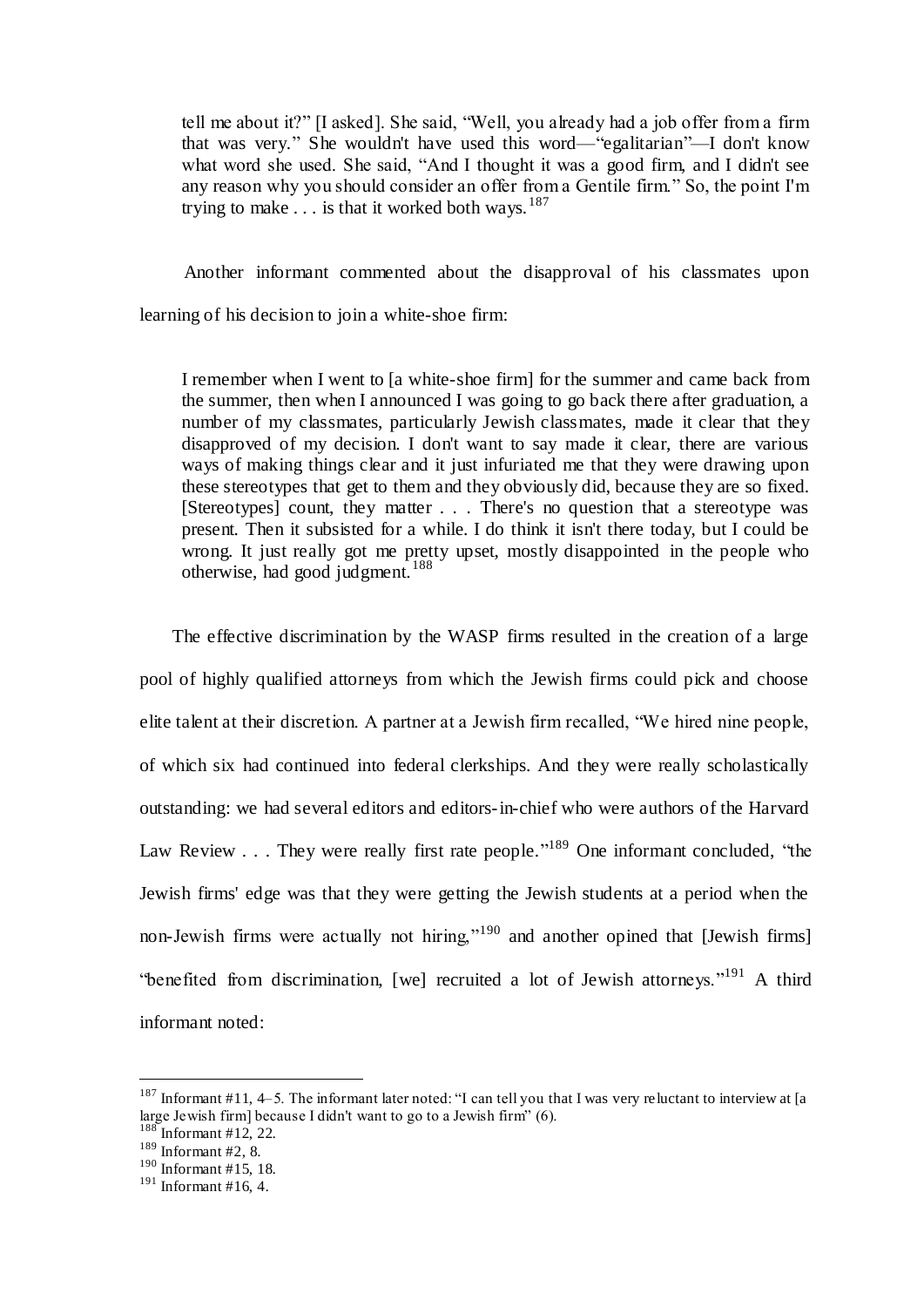In terms of recruitment I perceived there was, still at that point of time, this is now 1967, 1968, 1969, to 1970, a divide. That younger people who aspired to achieve, who were of the Jewish faith, had less opportunity, except in targeted areas, or targeted firms like [a large Jewish firm], to grow, whereas, non-Jews had no problems. So the opportunity was to get really talented people from that market, and later on from that market of women lawyers trying to achieve who likewise had the same barrier and so we pushed actively in those two areas because the chances of getting a well qualified Law Review graduates in one or another of those markets was greater than getting somebody who was not Jewish because he or she might go to [a particular white-shoe firm] or [another particular white-shoe firm].<sup>192</sup>

Indeed, one informant suggested that some at Jewish law firms saw it as their mission to hire discriminated-against, elite Jewish lawyers: "One outstanding example was [a particular Jewish law firm] [which] . . . made its business to hire Jews—particularly Orthodox Jews—that came from law schools and couldn't get jobs otherwise."<sup>193</sup>

 The existence of a large, talented pool of Jewish candidates, over-looked by the WASP firms and consequently available to work for the Jewish firms, was also confirmed by an informant recalling his job-hunting days:

I already had the understanding that the firms I would be looking at would be the Jewish firms, and it was not because I was looking for the Jewish firms, but I was looking for a job, and whether right or wrong, I do not know—all I can give you is personal experience—there was a feeling that the white-shoe firms downtown . . . were not interested in Jews. I can't say that [from] firsthand testimony, [but] I do know [that] when I came to [a growing Jewish firm] they hired me . . . relatively quickly, [and] I concluded [that] this would be anecdotal . . . [to] whatever discrimination or alleged discrimination or the perception of discrimination that was occurring in these large firms. . . . We were getting, in my opinion, the cream of the crop, and when I say "cream of the crop," let's face it, there were non-Jews that were cream of the crop too, but many Jews would feel the same [way] that I did and therefore immediately opt for a firm like [ours]. When I came to the firm . . . there were fifty-four lawyers, and now there's . . . four or five hundred . . . with offices all over. 194

 In conclusion, the Jewish firms benefited from near exclusive access to this talented pool of attorneys between the early 1950s and the mid 1960s, and to a lesser, yet still

<sup>192</sup> Informant #22, 7–8.

 $193$  Informant #8, 5–6.

 $194$  Informant #10, 2–3.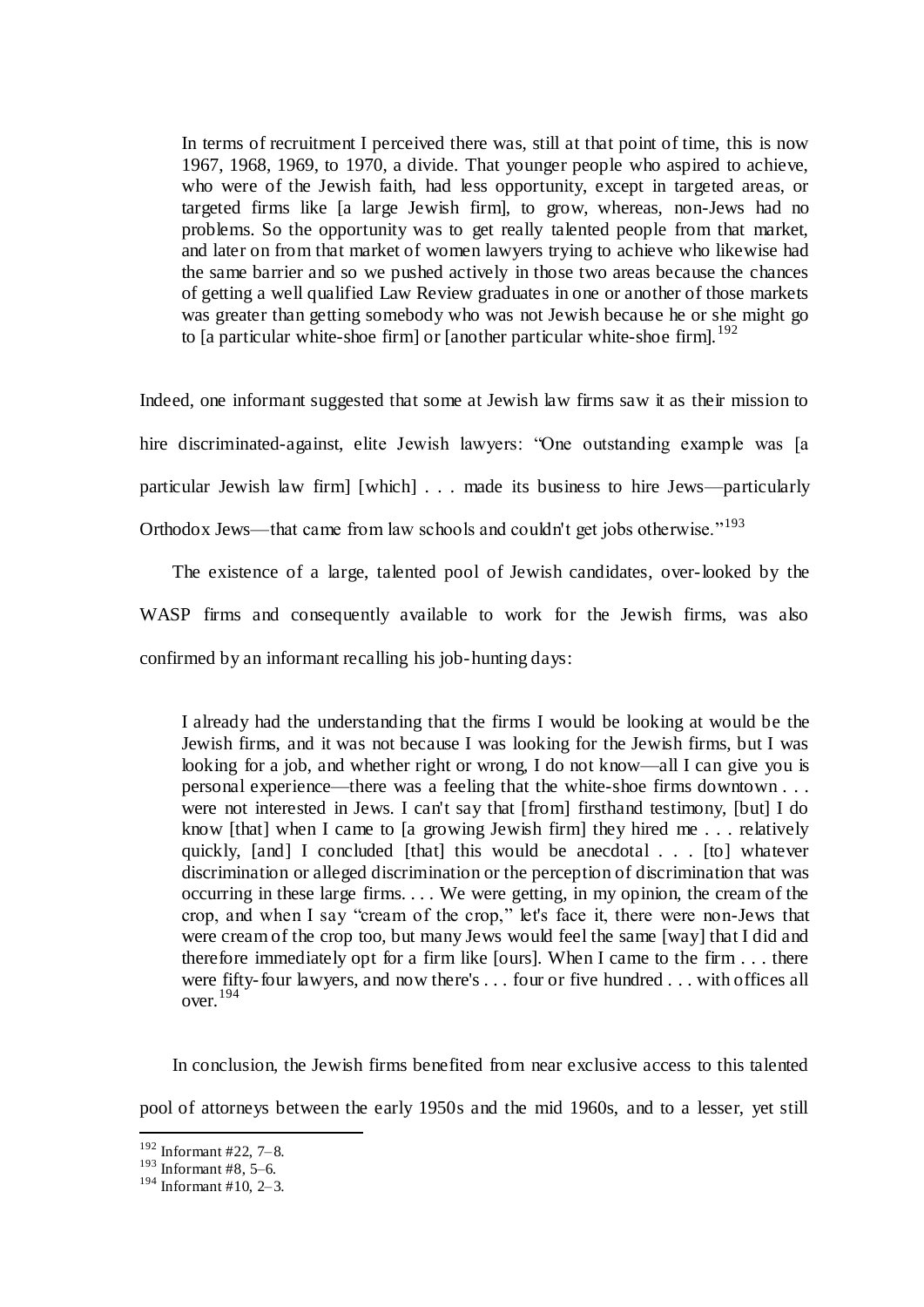significant, degree between the mid 1960s and the early 1980s—access that allowed them to grow at a pace faster than that of the WASP firms while recruiting and retaining top talent.

 Curiously, and seemingly contrary to the basic logic of supply and demand, the pool of elite Jewish candidates throughout the 1950s and 1960s remained large, notwithstanding discrimination by the WASP firms and limited hiring by the growing, but still relatively small, Jewish firms. In other words, in spite of relatively weak demand for their services by discriminatory WASP firms and growing Jewish firms, the supply of talented Jewish lawyers graduating from elite law schools remained robust. The informants suggest a complex interplay of religious, cultural, and socio-economic considerations that drove many Jews to attend elite law schools in spite of grim hiring prospects. Some suggest the affinity between Judaism and Jewish studies and law. <sup>195</sup> One informant affirmed this affinity, stating:

When I started . . . I was in tax law. There are, I think, a greater proportion of people with a religious studies background in tax law than in anything else, because I think there is a parallelism. . . . Tax has an affinity [with the Talmud in that] you are [dealing with] a multitude of layered interpretations.<sup>196</sup>

Others highlighted the commitment within the Jewish community to education:

I became a lawyer just because I wanted more education. I didn't have any lawyers in my family. I didn't know any lawyers but I went to law school because I wanted more education and I didn't have a particular career path.<sup>197</sup>

 Indeed, the connection between religious upbringing and education, on the one hand, and law, on the other, entailed a commitment not only to pursuing graduate education but to elite education, status, and credentials as building blocks for a future professional

<sup>&</sup>lt;sup>195</sup> Informant #15, 1–3. The informant said later, "And I will say that, oddly enough, Talmudic study is a very similar experience to law" (6). See, generally, Auerbach, *Rabbis and Lawyers*, 42.

<sup>196</sup> Informant #4, 19–20.

 $197$  Informant #13, 1.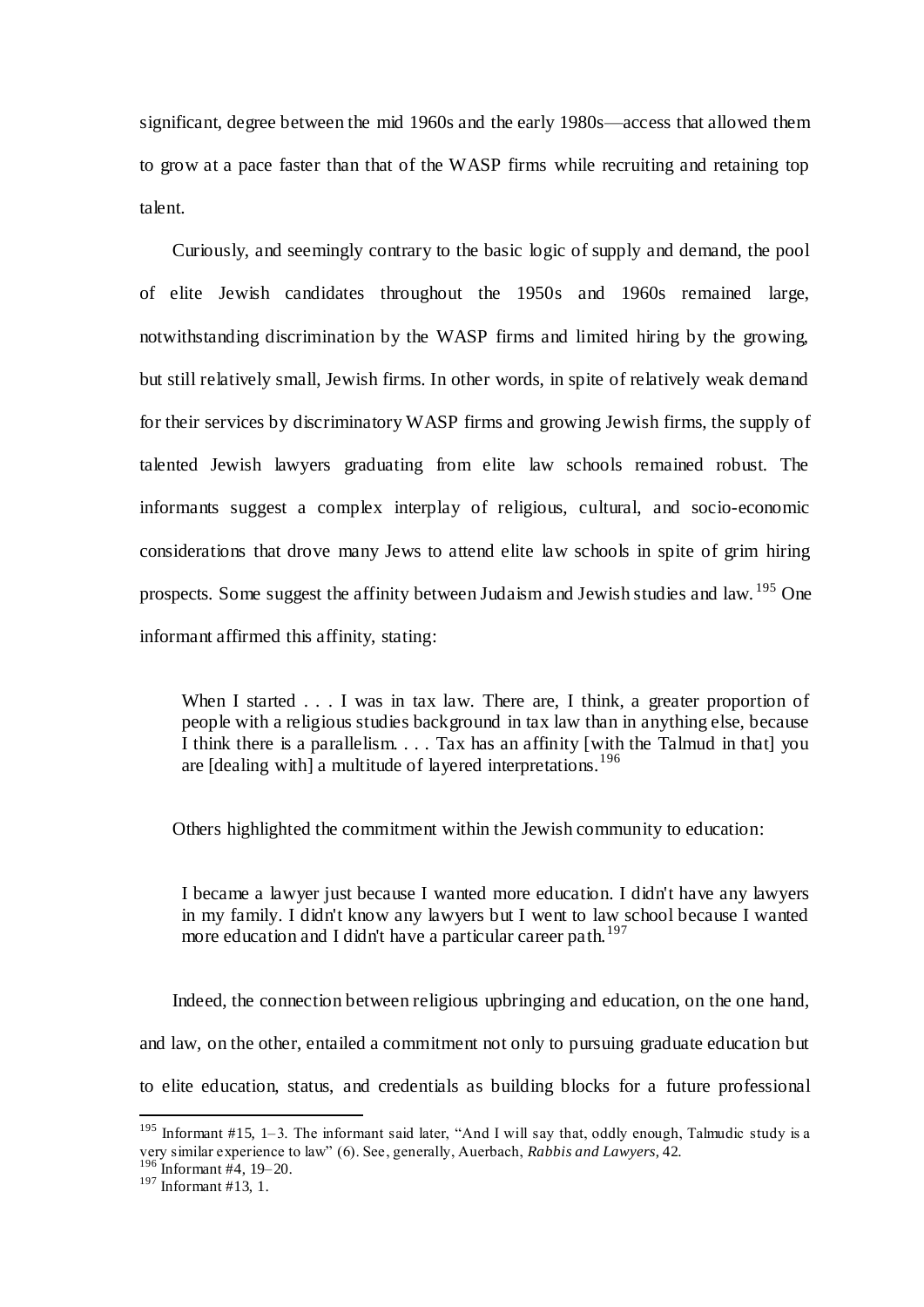From Ramaz [an orthodox Jewish school] I was admitted both to Columbia and to Harvard, and much to the disappointment of the people at Ramaz, I chose to go to Columbia. They would've liked me to go to Harvard, which says something about that. . . . I think I wanted to be a lawyer from the time I was ten years old. . . . There was no one in the family that I knew who was a lawyer . . . I think I liked dealing with words and writing . . . So . . . law seemed like an obvious extension of the kind of things that I was good at . . . . I could read fast, I could articulate well, and so forth. . . . The only diversion was the possibility of going to Yeshiva to Rabbinical School. . . . Then I considered seriously for career reasons maybe I'd rather be a rabbi than a lawyer. [I] decided that while I might like studying to be a rabbi, I would never like the work, [whereas] even if I didn't like studying [the] law, I was sure I was going to like [practicing law], from what I could see.<sup>198</sup>

Other informants describe a cultural background in which graduate school was an

obvious extension of their upbringing, if not the only acceptable choice after college.<sup>199</sup>

Particularly telling is the following account of an informant who describes his decision to

attend law school as his only available option to avoid starvation:

I went to law school because, like many children of rabbis, it's a form of rebellion to not go into your father's profession. I found [being a rabbi] to be a very difficult profession—great physical and psychological toll. . . . So, being a rabbi was not for me. I had no scientific skills. Also, many of my classmates were [studying to be doctors]; in those days, it was the biggest accomplishment to be a Jewish doctor. . . . So, I didn't want to compete in the world of doctors. It was hard enough to get into medical school for Jews at the time. There were so many who wanted to be doctors. So, I took up a little art education, having zero money, no capital, [and] no abilities

<sup>198</sup> Informant #4, 1, 3.

<sup>&</sup>lt;sup>199</sup> One informant described the cultural and educational background that led him to attend law school as follows:

Everybody, all our nephews and relatives were all doctors. My brother's a doctor, my cousins are doctors. I was the first lawyer in the family, I majored in sociology and my brother came in from medical school and said, "What do you do with sociology . . . you have to take chemistry." So I put myself through a year of chemistry to satisfy him. And I took calculus and math and said, "I don't want to be a doctor" (Informant #20, 12).

Another informant's account revealed similar influences. "It was, very frankly, it was the choice of being a doctor or being a lawyer. I couldn't stand the sight of blood. I had a large mouth at that time already and thought that the law would be an appropriate alternative" (Informant  $\#22$ , 3). The same informant also discussed the relationship between the Jewish community and a strong educational drive: "From the get-go, education has been a cornerstone of those of the Jewish faith in terms of their religion and in terms of their home life and their experiences and the like. And the same is with Catholics by the way. There is a secondary reason in some areas and that is . . . a sense of patrimony about looking after one's own . . . There is some unity between Jews among compatriots as there is in Catholics. In terms of scholarship there are some Jews that do exceedingly well and there are some that do terribly. But the cornerstone of educational need and the requirement is beaten into you the first day" (9–10).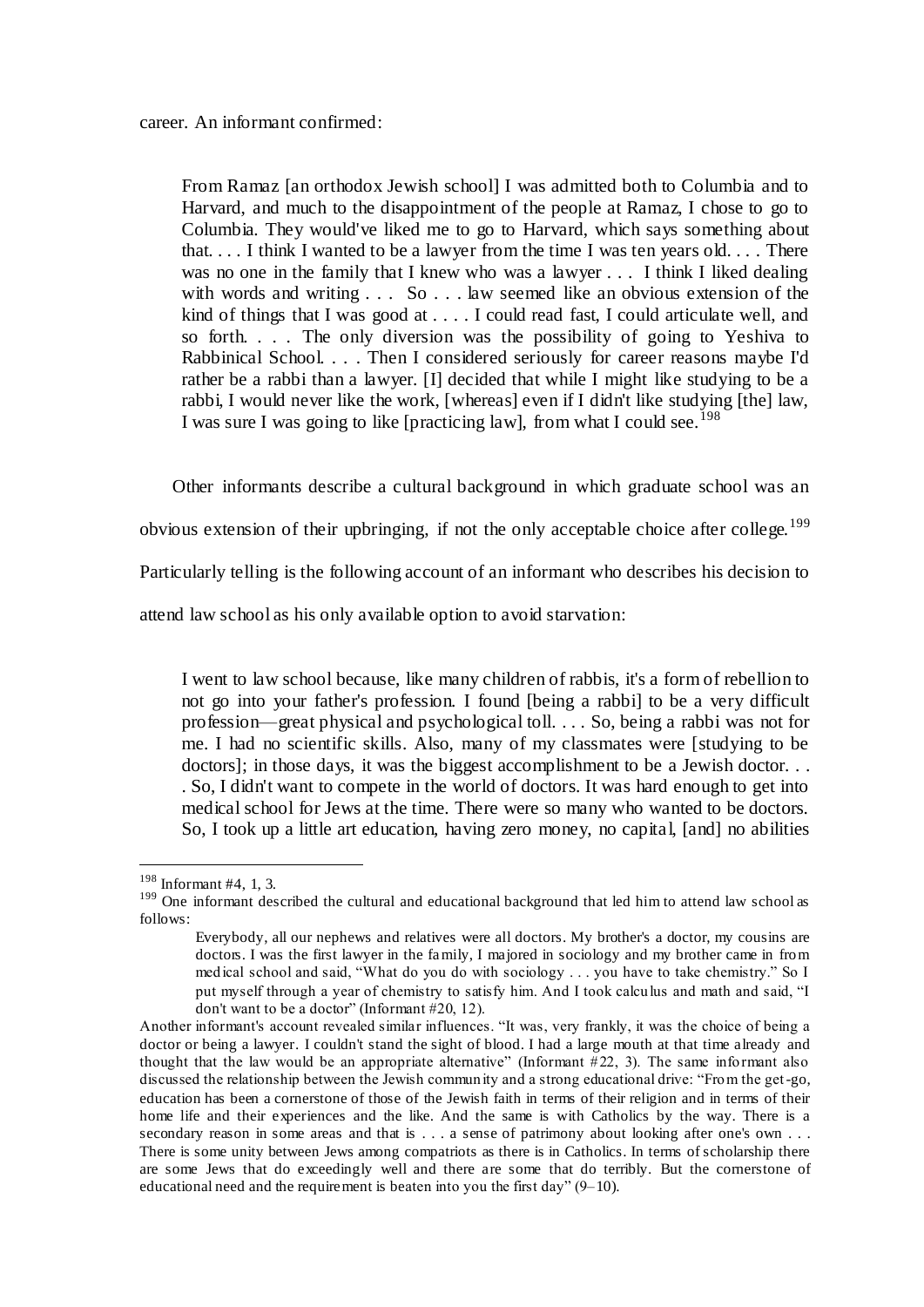to open a business because there were very few Jews in business, unless they were running their parents['] business. . . . I learned not to starve to death. The only thing that was available to me was to get a law degree.  $200$ 

While the informant's perception regarding law practice as a possible lucrative occupation was, as we have seen, somewhat mistaken, his reasoning is nonetheless revealing. He subjectively perceived his only career options as a rabbi, a doctor, a scientist, or an attorney.

 Other informants identified a poor socio-economic background as the driving force behind attending law school; law school and a career as a lawyer represented not only a natural extension of an educational path, but also a ticket out of poverty.<sup>201</sup> One informant said:

Thompson Harris was a preparatory high school for city college and city college professors taught in the high school. If you wanted to be eligible to go to this high school, you had to pass an examination, and if you passed the exam, you obviously went. If you didn't pass, you went to the regular high schools. I was fortunate enough to go to Thompson Harris, which was a great educational experience. . . . [After WWII,] I finished at law school and then I got a fellowship at the Lo ndon School of Economics, by which time . . . my wife was at the University of London. $202$ 

Similarly, another informant recalled:

[I] lived in Brooklyn for virtually all of my childhood in a two-family home. [I w]ent to [the] Horace Mann School [an elite prep school] [and] rode the subway for an hour and twenty minutes each day. . . . I remember in high school wanting to be a lawyer. I actually am one of those people that said that's what I'm going to be, and that was somewhere around the age of sixteen, so I never had any doubt.<sup>203</sup>

 $200$  Informant #22, 1-3.

<sup>&</sup>lt;sup>201</sup> A legal career was not uniformly perceived as a means of upward mobility. One informant noted, "We were not 'upwardly mobile' in the common sense. The American dream was not for [my father, a rabbi]. He did not get a benefit from it, and he had no interest in me having the benefit of it  $\dots$  I don't think  $[m]$ father] was particularly interested in my becoming a lawyer, but he would have liked me to continue to study Jewish law" (Informant #3, 10).

 $202$  Informant #1, 3.

 $203$  Informant #5, 1–2. Another informant recalled:

Then when I finished the sixth grade my parents, and I think it was particularly my mother, thought the Fort Lee public school system is not what she wanted for her child. So s he and two other families banded together and they formed a carpool and enrolled us into a school called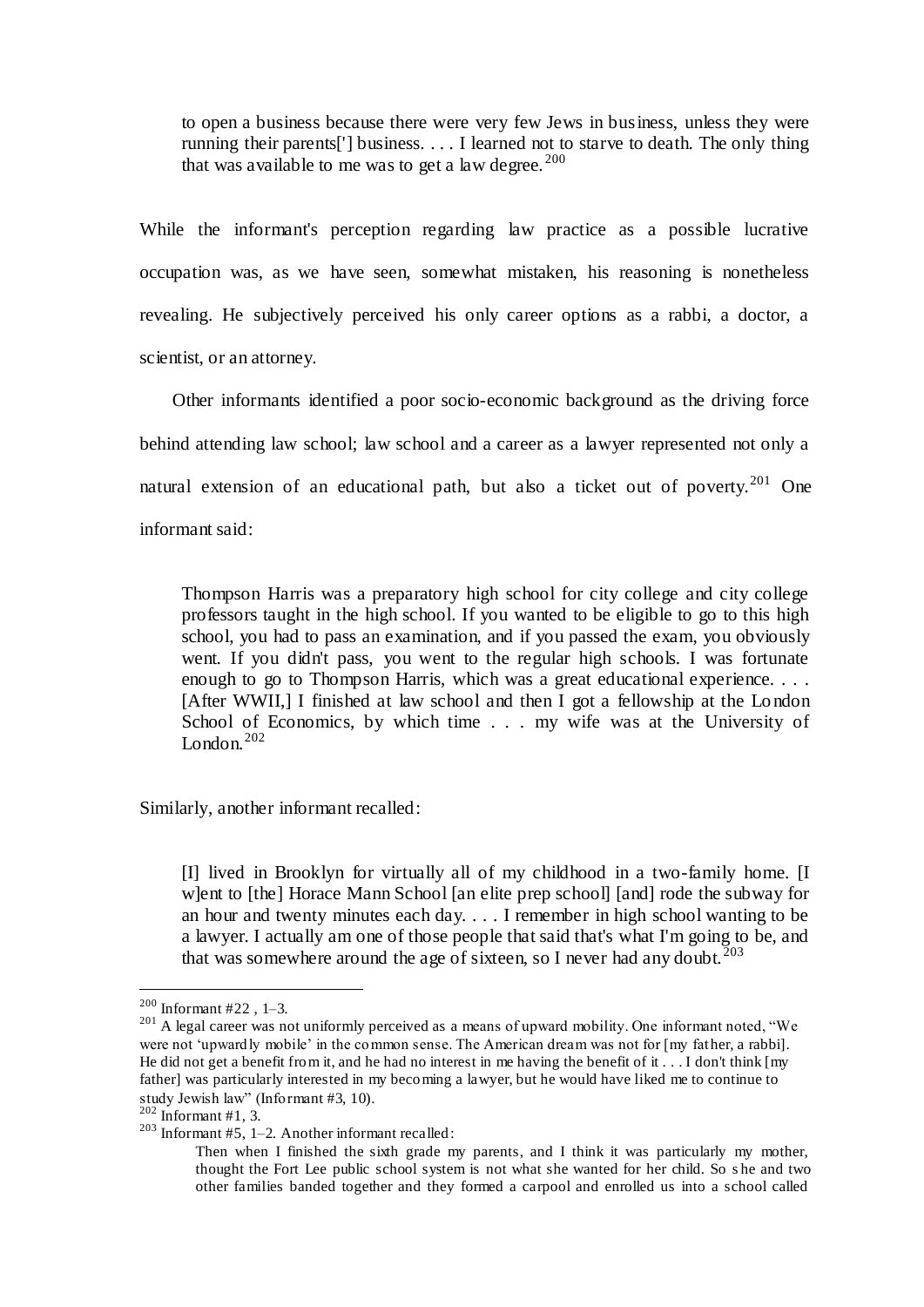One informant revealed, "[My parents] were not highly educated people. I have two older brothers. I was very fortunate to be able to have a good education. The schools were quite helpful with the financial drain at that time."<sup>204</sup>

 The robust supply of elite Jewish lawyers was thus not as sensitive to weak demand and challenging job prospects because, for many Jewish men, the decision to attend an elite law school was more than a mere cost-benefit analysis. Rather, it was the product of their upbringing, which emphasized education and scholarly pursuits as important and desirable values, commitment to graduate education, a perception that the law was a worthy alternative to a religious career, and a sense of debt to parental sacrifices that demanded a scholarly and thoughtful career path. <sup>205</sup> The unique combination of effective discrimination against Jewish law students and attorneys by white-shoe firms and the commitment of Jewish students to enroll in elite law schools notwithstanding grim job prospects upon graduation thus resulted in the creation of a large ta lented pool of Jewish lawyers from which the growing Jewish firms recruited nearly exclusively.

## C. The Transformation of Professional Ideology and the Flip Side of Bias <sup>206</sup>

The decline of the old, prevailing large law firm professionalism paradigm and the rise of

Horace Mann in New York City. There were two brothers in one family, one in another and I and we were the only children from New Je rsey going to Horace Mann. So I went to school in New York. Most of my friends were from New York, but I still lived in New Jersey. The social scene was a little bit strange for me (Informant #12, 2).

 $204$  Informant #6, 1.

<sup>&</sup>lt;sup>205</sup> An upbringing committed to education and excellence as a means of pursuing the American Dream and socioeconomic mobility is, of course, not unique to Jews and is common among other minority groups. See, e.g., Amy Chua, *Battle Hymn of the Tiger Mother* (New York: Penguin Press, 2011); Peter H. Huang, "Tiger Cub Strikes Back: Memories of an Ex-Child Prodigy about Legal Education and Parenting," *British Journal of American Legal Studies* 1 (2012): 297–347, on upbringing and commitment to education among some Asian-American parents.

 $^{206}$  By the "flip side of bias," I mean to denote the positive consequences of prejudice and contrast them with the usual negative outcomes of bias. See "An Interview with Jennifer Lee: What is Stereotype Promise?"<http://www.russellsage.org/blog/interview-jennifer-lee-what-stereotype-promise> (last visited July 10, 2013).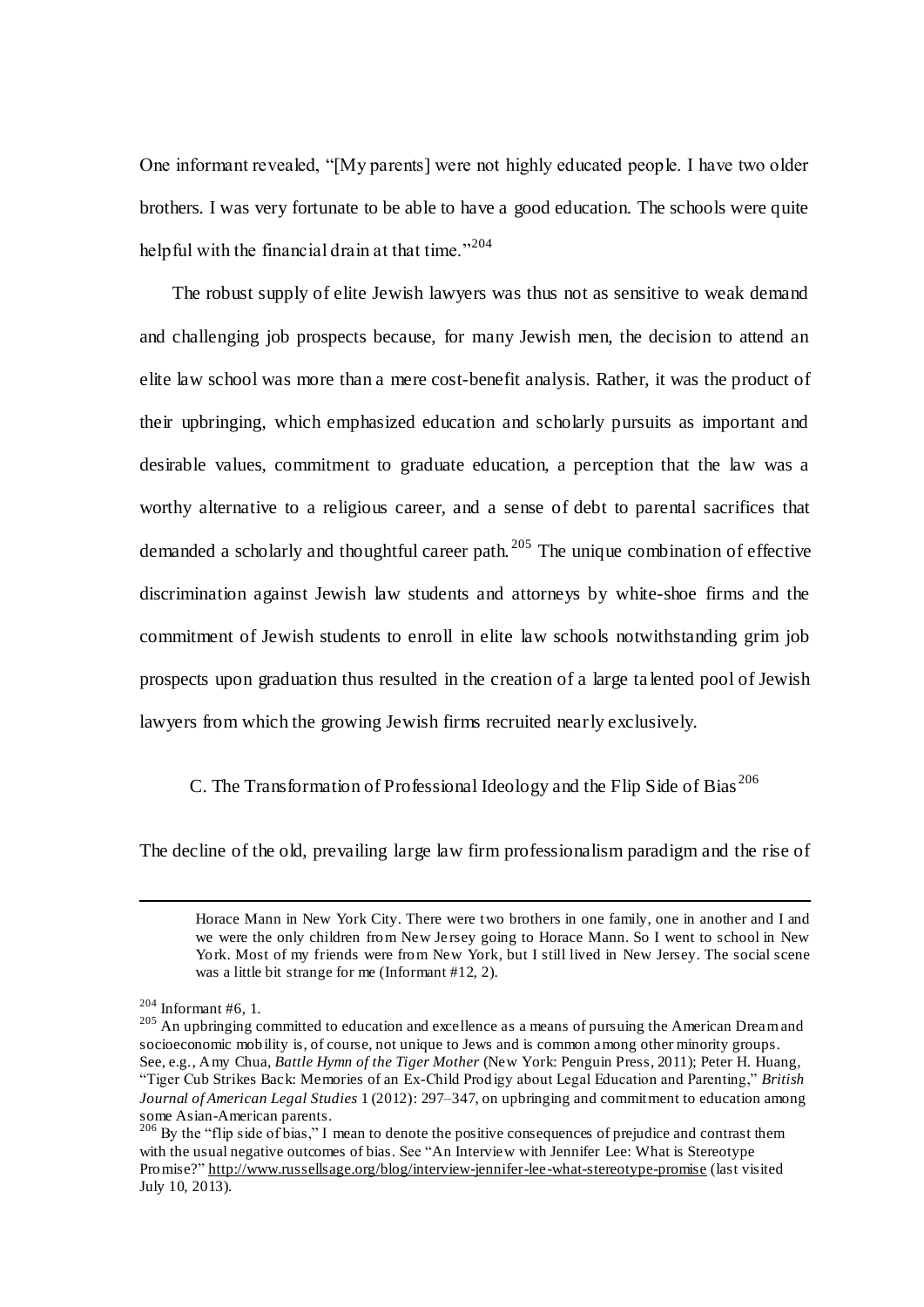the business paradigm, what Russell Pearce has called a "paradigm shift,"<sup>207</sup> played an important, and unexpected, role in the growth of the Jewish firms. As a result of a gradual ideological paradigm shift at large law firms—the decline of white-shoe ethos, paternalistic collegiality and secrecy,  $208$  and the rise of a more explicitly competitive business ideology emphasizing the financial bottom line, profits-per-partners, an eatwhat-you-kill ethos, and around the clock client service—the same prejudices, stereotypes, and bias that fueled and helped sustain effective discrimination against Jewish attorneys under the old ideology made Jewish attorneys and Jewish law firms desirable under the new model. That is, the paradigm shift in the underlying ideology of large law firms that replaced the prevailing white-shoe ethos with a more explicitly business-oriented notion of professionalism resulted in the "flip side of bias"; namely, it rendered the loathed "qualities" of Jewish lawyers under the old model—wealth maximizing, manipulative on behalf of clients, and instrumentalism, not to say conniving—into positive attributes of lawyering under the new one. The very same stereotypes that fueled prejudice against Jewish lawyers and Jewish law firms were now perceived as desirable qualities. <sup>209</sup>

 The informants' accounts confirm that the "flip side of bias" was a general phenomenon operating outside of the legal profession. For example, one informant stated, "The medical corps did not qualify for combat service because the general I.Q.

<sup>&</sup>lt;sup>207</sup> See Russell G. Pearce, "The Professionalism Paradigm Shift: Why Discarding Professional Ideology Will Improve the Conduct and Reputation of the Bar," *N.Y.U. Law Review* 70 (1996): 1229–76; Eli Wald, "Glass Ceilings and Dead Ends: Professional Ideologies, Gender Stereotypes, and the Future of Women Lawyers at Large Law Firms," *Fordham Law Review* 78 (2010): 2245, 2264–73. See also Richard A. Posner, *The Problematics of Moral and Legal Theory* (Cambridge, MA: Harvard University Press, 1999), 185–211.

<sup>&</sup>lt;sup>208</sup> One informant's account of being promoted to partner demonstrates the old paradigm and its approach to disseminating information:

<sup>[</sup>A] hint was when I was invited to a lunch with the head of the firm, who invited all of the partners to his home on Long Island for lunch in the fall. And if you were invited there, and you were an associate, it was a pretty good sign . . . But I did not know when the partners made these decisions . . . I was called out of a deposition in Philadelphia and the head of the firm . . . told me I just went to partner. I had a hard time understanding what he was saying. He just sort of dumped it out. I went back into deposition and couldn't tell anybody (Informant #12, 10–11).

 $209$  See Wald, "The Rise and Fall of the WASP and Jewish Law Firms," Part II.C.3.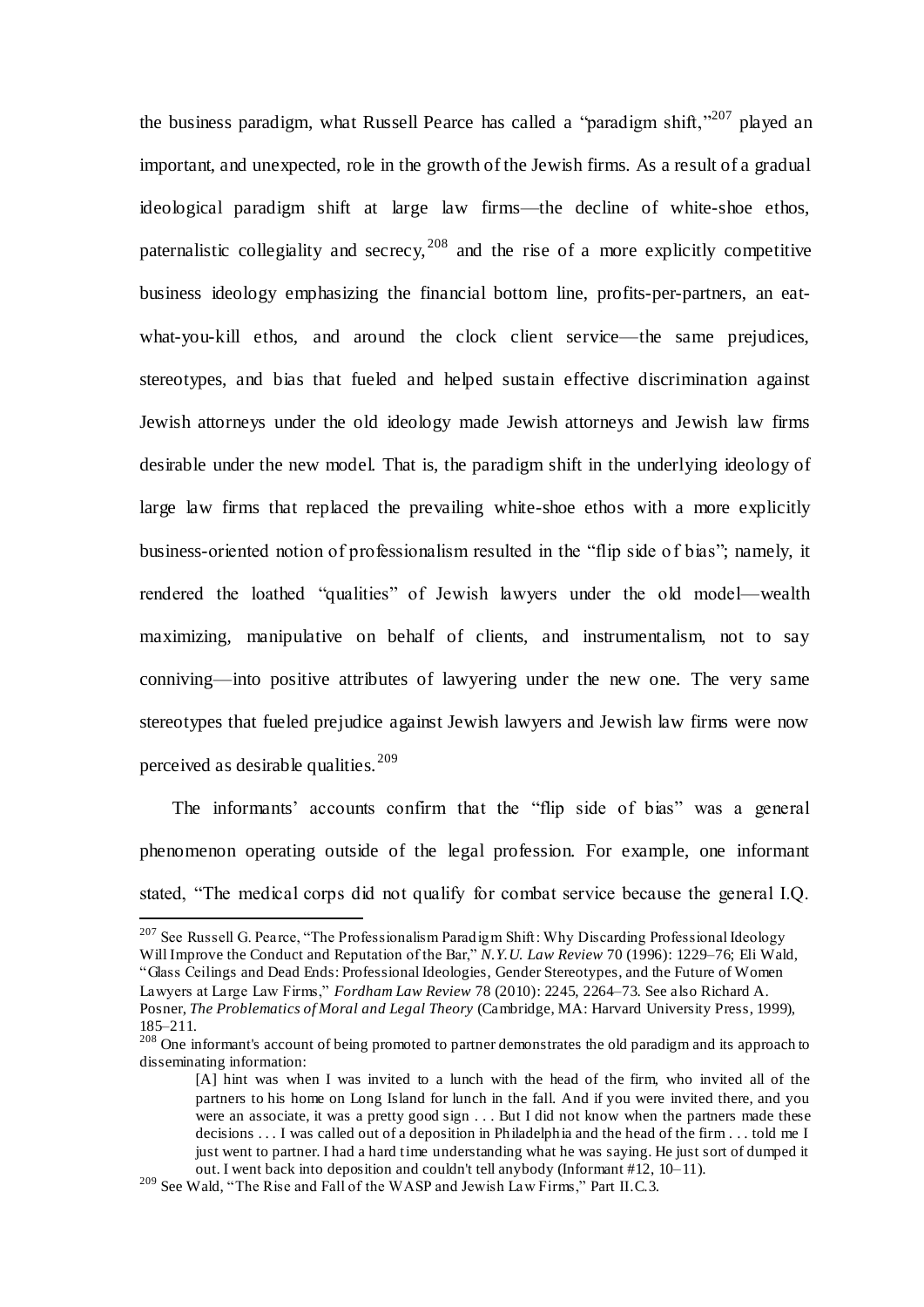was far below army standards. So, they took five Jewish kids from New York and put them in the medical corps so they could raise the general average so it became combatworthy."210

 Yet, they emphasize the interplay of the "flip side of bias" phenomenon with factors such as the possession of cultural and social capital, especially the notion of high intellectual self-esteem, in explaining their success.<sup>211</sup> The same informant added:

Probably, in the back of my mind, there was the expectation that I would attend law school at some point. But, since I couldn't afford it, it was a vague hope. But then I got the scholarship at Yale, and that permitted me to participate in Yale activities, and after that, I went into the army, and then the G.I. Bill came along and that provided me with adequate funds.  $2^{12}$ 

 Describing his experience at Harvard Law School one informant recalled a process of great intellectual growth, "I went to law school very unsophisticated and very ignorant. I did not know anything about law, about Harvard, or about much else related to the legal profession. But I was a pretty good soldier, and I went and did what I was supposed to do."<sup>213</sup> Within a year, however, "All sorts of things happened to me in my second year at

 $\overline{a}$ 

<sup>211</sup> See Pierre Bourdieu, "The Forms of Capital," in *Handbook of Theory and Research for the Sociology of Education,* ed. John G. Richardson (New York: Greenwood, 1986), 241–58; James S. Coleman, "Social Capital in the Creation of Human Capital," *American Journal of Sociology* 94 (1988): 95, 100–101. On the impact of cultural and social capital on lawyers' careers, see, e.g., Fiona M. Kay and John Hagan, "Cultivating Clients in the Competition for Partnership: Gender and the Organizational Restructuring of Law Firms in the 1990s," *Law & Society Review* 33 (1999): 517, 542; Fiona M. Kay and John Hagan, "Raising the Bar: The Gender Stratification of Law-Firm Capital," *American Sociology Review* 63 (1998): 728, 737; Ronit Dinovitzer, "Social Capital and Constraints on Legal Careers," *Law & Society Review* 40 (2006): 445, 445–47, 451–52; Bryant G. Garth and Joyce Sterling, "Exploring Inequality in the Corporate Law Firm Apprenticeship: Doing the Time, Finding the Love," *Georgetown Journal of Legal Ethics* 22 (2009): 1361, 1368; John P. Heinz et al., *Urban Lawyers: The New Social Structure of the Bar* (Chicago: University of Chicago Press, 2005), 69; John Hagan, "The Gender Stratification of Income Inequality Among Lawyers," *Social Forces* 68 (1990): 835, 837; Jo Dixon and Carroll Seron, "Stratification in the Legal Profession: Sex, Sector and Salary," *Law & Society Review* 29 (1995): 381, 382; David B. Wilkins, "Doing Well by Doing Good? The Role of Public Service in the Careers of Black Corporate Lawyers," *Houston Law Review* (2004): 1, 27 (arguing that for black lawyers, a lack of social capital in the form of elite networks maintains or reinforces their disadvantage in the profession); John Hagan et al., "Cultural Capital, Gender and the Structural Transformation of Legal Practice," *Law & Society Review* 25 (1991): 239, 239–44.

 $^{210}$  Informant #1, 2.

 $212$  Informant #1, 2.

 $213$  Informant #3, 19.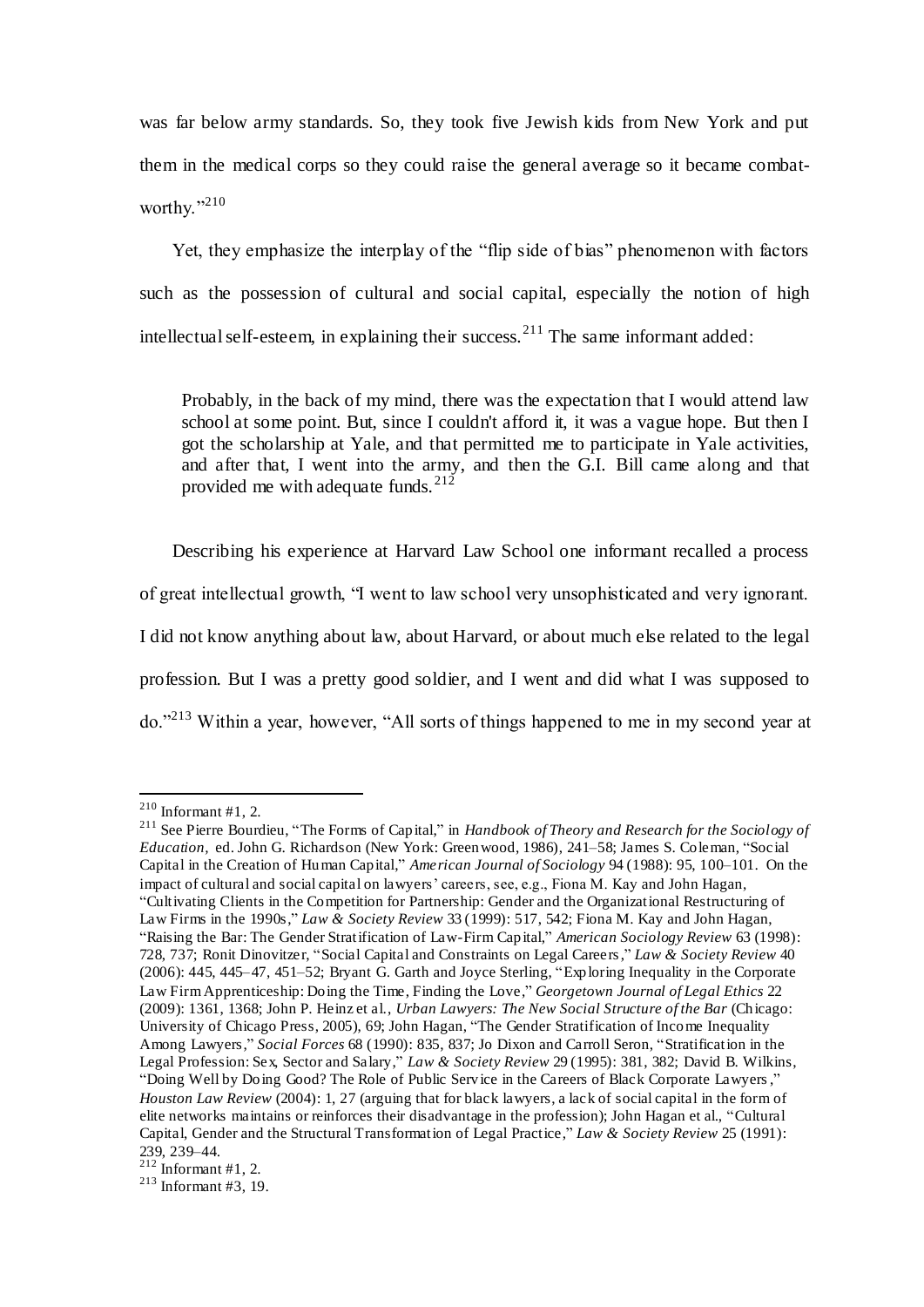law school. I became much more sophisticated and 'worldly."<sup>214</sup> Tellingly, the informant never doubted his own capacity to grow so rapidly, to succeed, even excel at law school. Confident in his intellectual abilities, it was only a matter of time until he was to prove his talents. "I had been a young 'hot shot' student when I got out of law school."<sup>215</sup>

 Another informant explained his decision to attend law school as follows: "[I] probably [chose law school] because . . . I like to read; I like intellectual exercises, and actually the affinity between law and mathematics, although using very different types of ways of the intellectual exercise, the logical exercise [s] are very similar.<sup> $n^{216}$ </sup> One informant explained that after graduating from law school he felt socially awkward. It was not merely that he self-selected out of interviewing with the large white-shoe firms because he thought they would not hire a Jew, or with the large Jewish firms because he thought they would not hire an Orthodox Jew. Rather, it was his perception that his lack of people skills would lead to failure in interviewing.<sup>217</sup> But, the informant reasoned, this notion of social awkwardness explains why he, and possibly other Jews, was interested in law. Many Jews thought that the only obstacle they had to overcome was social awkwardness. They never doubted their own abilities otherwise. Law was an "obvious" choice because "once you overcome the social factor, your mental capacities are there and Jews are confident in their ability to exercise judgment."<sup>218</sup> Law schools, the informant concluded, "made it possible for Jews to play the game."<sup>219</sup>

 Indeed, high intellectual self-esteem played a role not only in the success of Jewish law students at elite law schools and of Jewish attorneys at large firms, but it also helps explain the growth and success of Jewish law firms. One informant explained that since

 $214$  Informant #3, 20.

 $215$  Informant #3, 23.

 $216$  Informant #6, 3.

 $217$  Informant #14, 1.

 $218$  Informant #14, 1-2.

 $^{219}$  Ibid.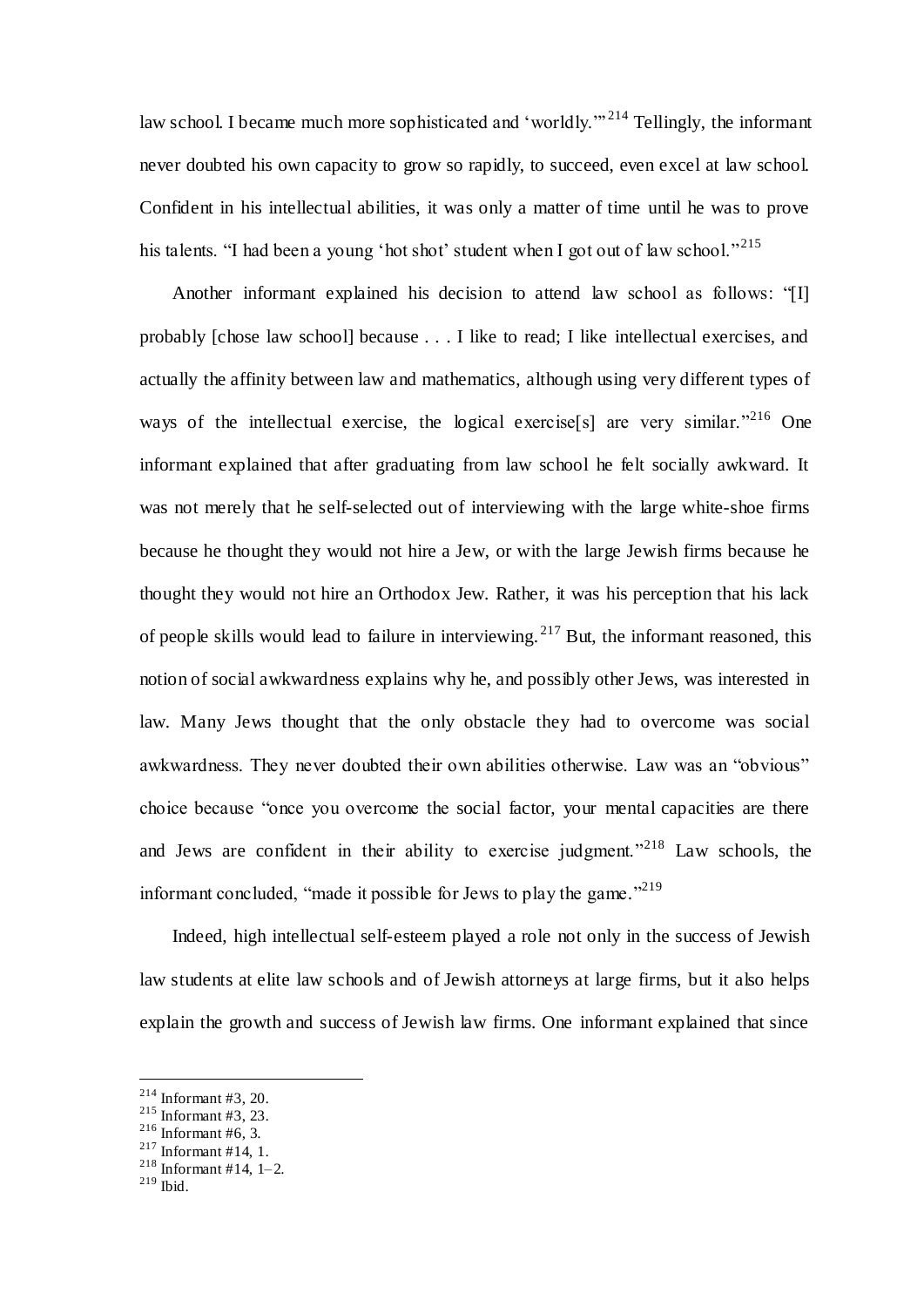there was no legal authority for a position he wanted to take, "I wrote [an] article which provoked the debate. In a way sometimes it's very useful to have the entire academic world take the opposite position because there must be something to your position if everybody in the academic world argues against it."<sup>220</sup> The point is not merely that the informant's position subsequently became the law on the issue ; rather, it is that the informant, a practicing attorney, felt completely comfortable doing battle with leading scholars in the academic arena.

 The informants highlighted the significance of familial and community support in developing high intellectual self-esteem which, in turn, allowed them to benefit from the flip side of bias and reap the benefits of positive stereotyping. Describing the reaction of his family to his decision to attend law school, one informant noted, "Oh, [they were] very proud. To have a kid go to Yale was beyond their dreams. So, there was nothing but great support. Not that they could afford anything, but they . . . approved heartily. And you know, it worked out well for me afterwards."<sup>221</sup> Another reinforced the idea of strong cultural and familial support:

I was fifteen . . . [and] the career paths, I think . . . probably would have been either the rabbinate or law. And just sort of looking around, I thought the law was the more socially promoting, reinforcing kind of position. . . . The family was certainly supportive of me. I think at the time that I started law school, my father was either changing businesses or whatever it was, and at that time I even got a partial stipend or scholarship from Columbia Law, because it was something of a financial difficulty. . . . I cannot remember what I would call a serious discussion or even dispute over a career choice.  $222$ 

 Finally, another informant noted the importance of an upbringing in a cultural commitment to education to the development of cultural capital, stating, "The opposition [to law school] was only to the extent that people didn't think that you should be pursuing

<sup>&</sup>lt;sup>220</sup> Informant #17, 9–10.

 $^{221}$  Informant #1, 5.

 $222$  Informant #4, 12.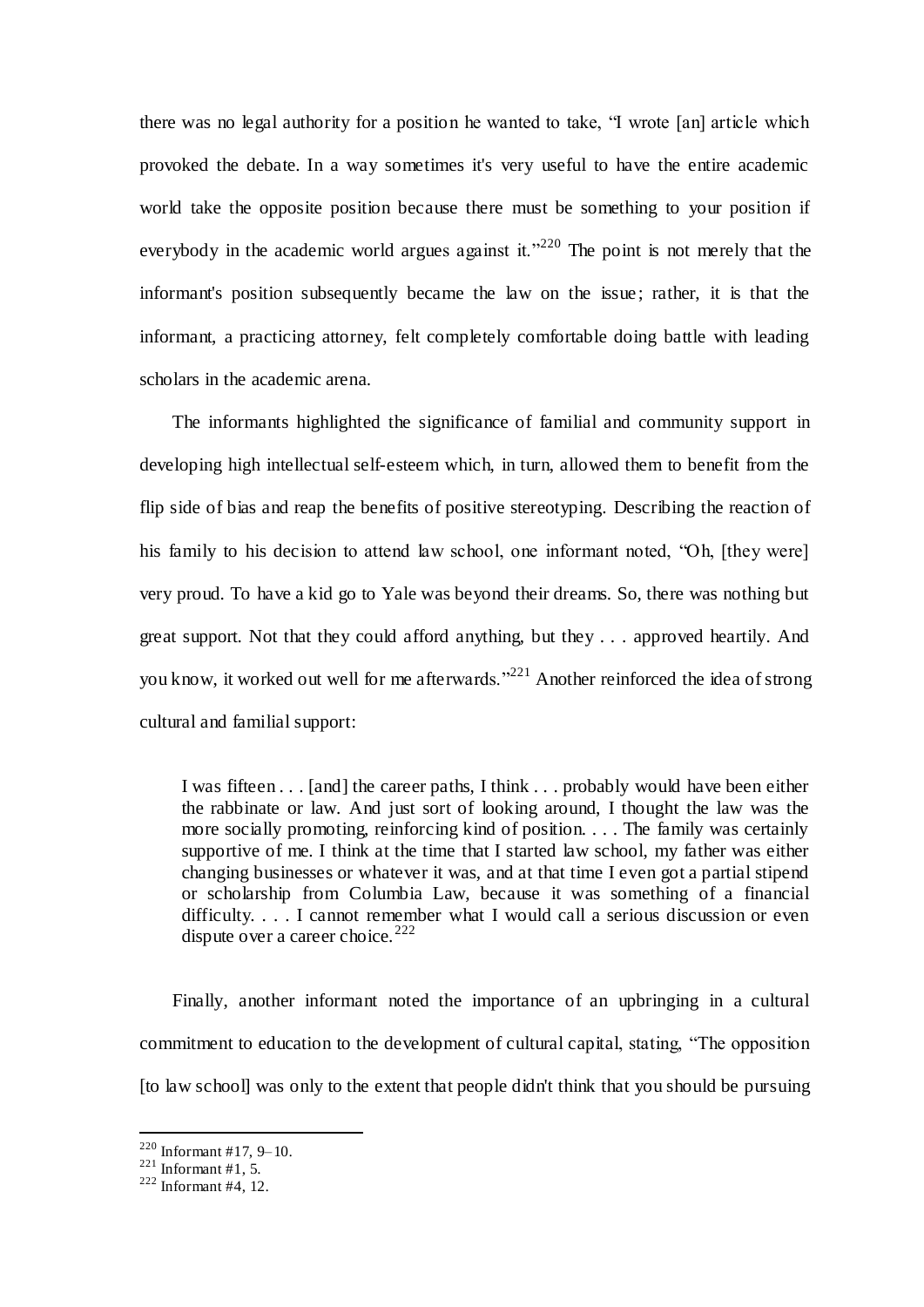secular careers at all. Even in those days, there were rabbis that would have preferred that I would have stayed on."<sup>223</sup>

 The stereotype of Jewish attorneys as learned experts, now a desirable quality under the new more competitive professional paradigm, was, according to the informants, consistent with their actual backgrounds. Describing his hobbies and interests as a child, one informant recalled:

If you mean before I was four and a half, there were no hobbies . . . [I was] taught to read, to 'study,' to pray, to carry out religious ritual and to count simple arithmetical operations . . . [growing up] I essentially had a five and a half day week; the day was from 8:45 to 6:30, Sunday through Thursday, and 9 to 12 Friday.  $224$ 

 Education took clear precedent over work. The same informant remembered, "Mostly, there was no time to work, because we did not work on the Sabbath and on Sunday I was at school all day. There was no real opportunity to work."<sup>225</sup> Further, "I never learned to do things with my hands. I, too, did not learn to do anything menial until I went out on my own, and had to learn to wash dishes and make beds." $^{226}$  The account is revealing exactly because the informant hailed from a poor socio-economic background. Not learning to make his bed was not an indication of a privileged background, rather, it was a reflection of commitment and devotion to learning and the intellectual over the mundane.

 Another explained that he grew up in a culture in which commitment to education was a foregone conclusion, and graduate school was a default choice when one did not know what to do after college. When asked why he went to law school, the informant responded:

 $223$  Informant #6, 2.

 $224$  Informant #3, 3, 4.

 $225$  Informant #3, 6.

<sup>226</sup> Informant #3, 16.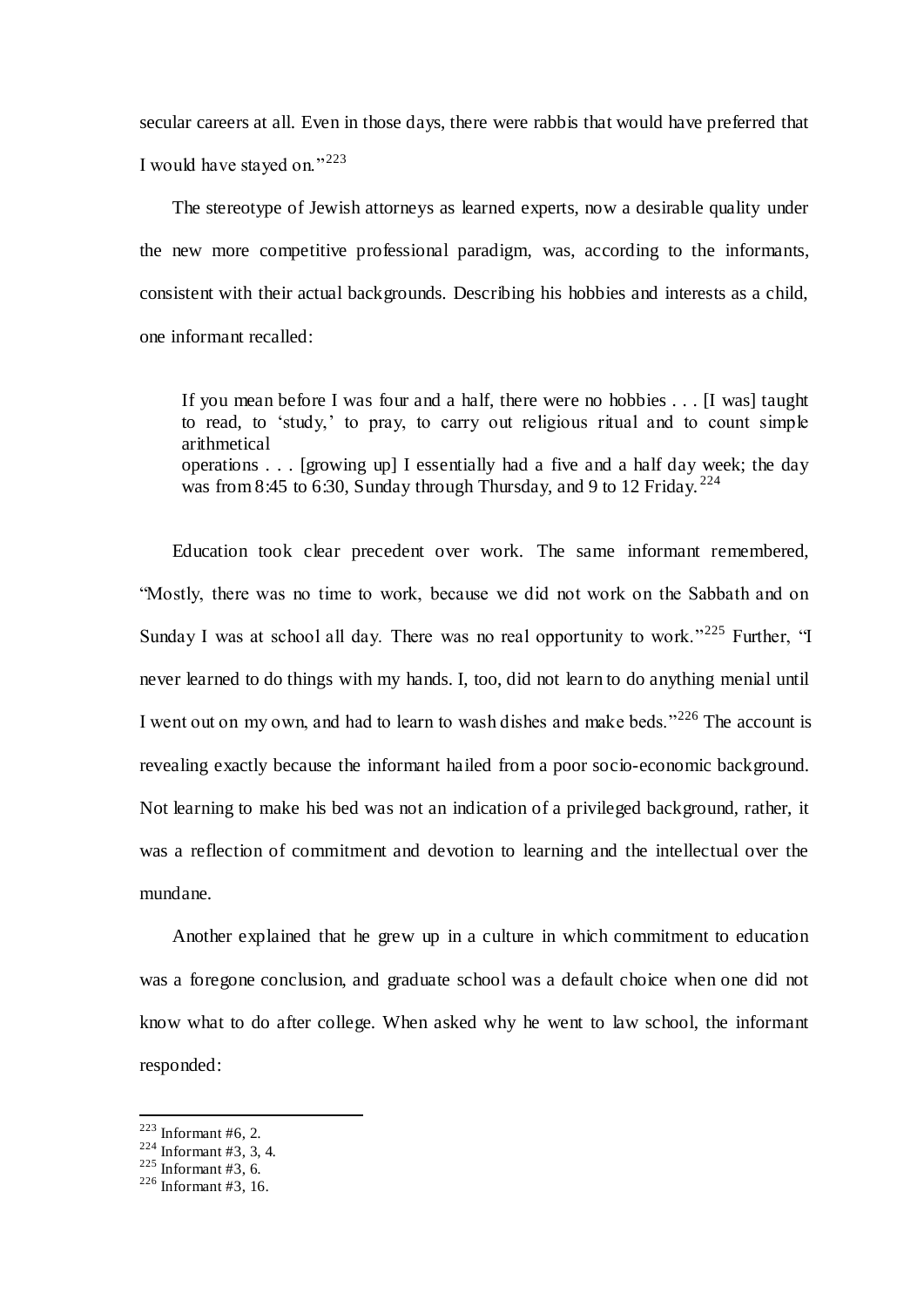I have no good answer for you. I'm not so sure that I knew what I was going to do as I went into my last year of college. I really had not pulled up my sleeves . . . But what happened was, I took the law school boards and I did very, very well. I can't say I stayed up nights, that I was going to save the world. $^{227}$ 

 Finally, commenting on the powerful interplay of commitment to education within the Jewish community and high intellectual self-esteem exhibited by Jewish lawyers, one informant jokingly noted:

It seems you have to be an ordained rabbi now to get on the law review. But the reason why, is because we [observant Jews] actually, I think, have an edge. As people were getting used to abstract thinking, and for legal reasoning, this was something that we had all done for a very long time . . . the basis, so much of the basis of law and civil law, whether it's, you know, torts or property law, is derived from the Judaic system and the problem, I think, with the whole method of reasoning and thinking [is] that it is so familiar to us. And [since selection to law review is] based on your first year's performance, I frankly think we had an unfair advantage.<sup>228</sup>

The "flip side of bias" phenomenon helped build the Jewish law firm's reputation.

Under the new business model of professionalism, the thin religious identity of the Jewish firm—the product of the religious identity of its lawyers—served as a selling point to its clients. "But it may reflect a tendency that I've heard said rightly or wrongly about the stereotype of Jewish lawyers that they're always pushing to get ahead," said one informant. "If you're pushing to get ahead, you're focusing on what you need to get ahead." 229

 While the Jewish firms never cultivated an explicitly Jewish culture of legal practice, their perceived religious identity, one which "flipped bias" rendered desirable, arguably made law firms with a majority of Jewish lawyers more attractive to entity clients and, ironically, enabled Jewish law firms to actually benefit from bias and prejudice. An informant confirmed this perceived identity, stating:

 $227$  Informant #10, 4–5.

 $228$  Informant #15, 6, 8–9.

 $229$  Informant #15, 29.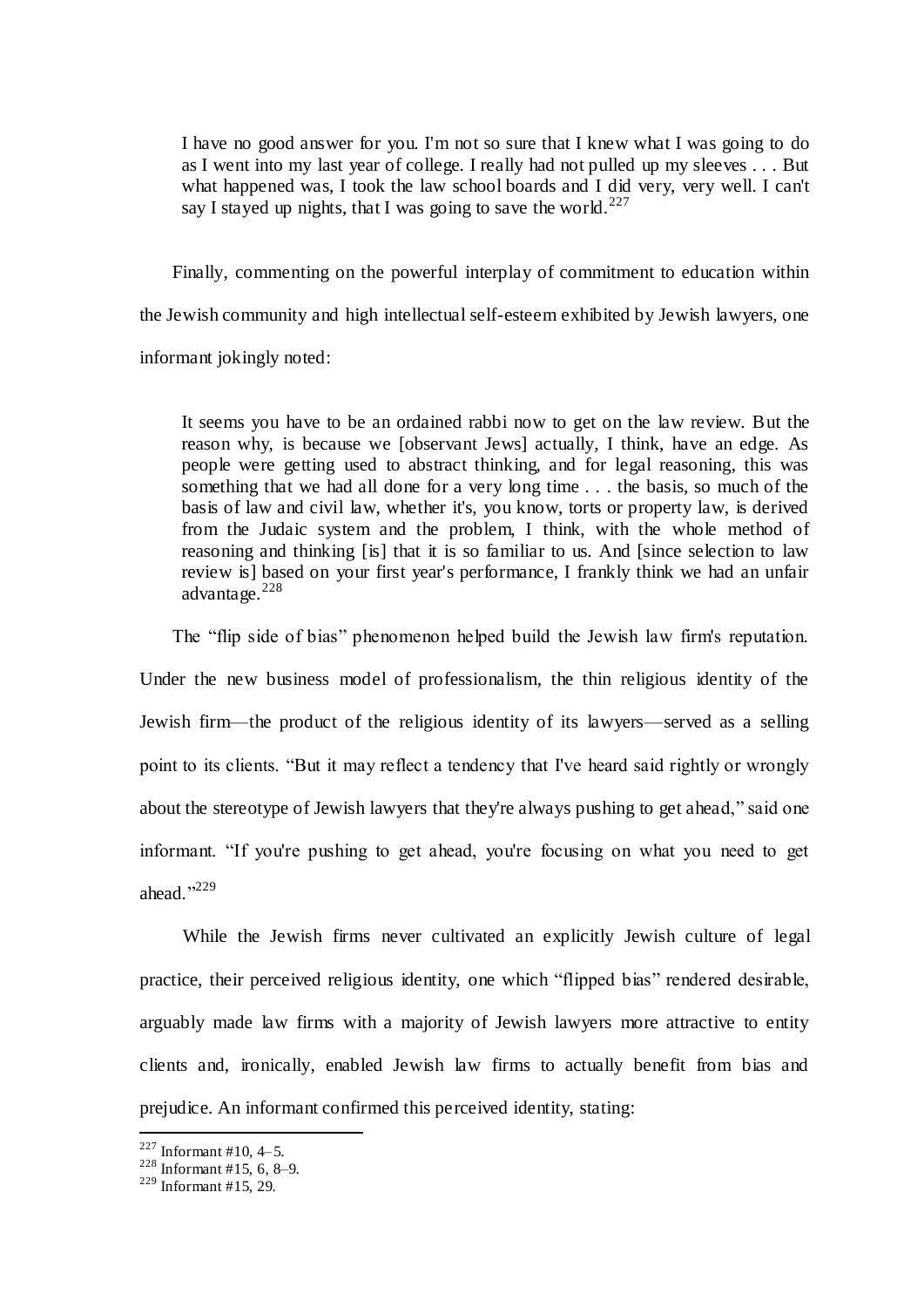You have to understand that most of this is a perception . . . [It] is important to be seen by litigators because, how many people have ever seen me in court? That's how you get a reputation. You get a reputation by being seen with litigators. Just tell your clients, your students this one thing: it's a perception.  $230$ 

#### VII. Conclusion

 The interplay of diminished religious-based discrimination and increased client demand for corporate legal services provides the backdrop for the incredible success story of the Jewish law firm in New York City. The chapter identifies several factors, however, that combined to help explain the emergence and unique growth of the Jewish firm: the rise of inside counsel as decision-makers within large corporate entities regarding the engagement of outside counsel replacing discriminating executives; the emergence of Jewish firms at a time when individual visibility of superstar attorneys was still feasible and played a significant role in the building of firm-wide reputations; and the existence of a Jewish client base consisting of a large number of smaller e ntities. All of these factors, operating in the shadow of diminished anti-Semitism and religious-based discrimination, enabled the growth of Jewish firms.

 Moreover, the relatively small number and size of the old WASP firms; their refusal to compete with the Jewish firms over the provision of "undignified" legal services, such as real-estate, bankruptcy and hostile takeovers, resulting in the de facto crea tion of Jewish pockets of practice in which the Jewish firms could prove their expertise and from which they crossed over to more "dignified" practice areas; effective discriminatory hiring and promotion practices by the old WASP firms against Jewish attorneys, which created a pool of talented entry-level and lateral Jewish lawyers from which Jewish law firms could cherry-pick; and the "flip side of bias" phenomenon all explain the unique

 $^{230}$  Informant #1, 7.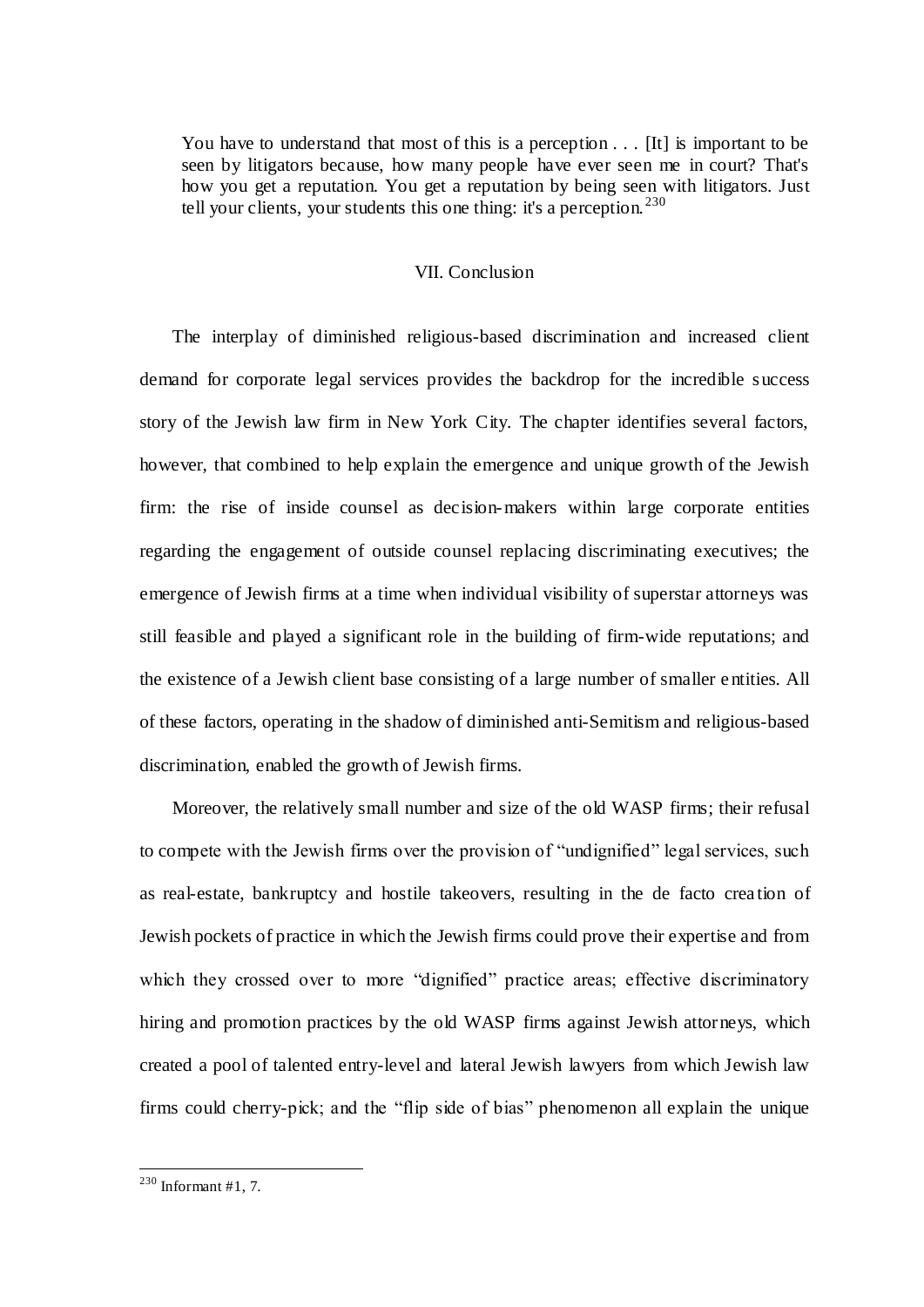growth of Jewish law firms at a rate far exceeding that of the WASP firms.

 Current practice realities in New York City and throughout the United States have changed significantly.<sup>231</sup> The informants suggest that Jewish lawyers presently face little to no systematic ethno-religious-based discrimination.<sup>232</sup> For instance, one informant noted, "There's no suggestion of anti-Semitism at the bar in New York . . . [Outside of New York City,] I don't know. I wouldn't like to try a case in Texas. Not because I'm Jewish, but because you can get home-towned."<sup>233</sup> Another opined: "You sort of had no choice, even if at your heart you were racist. You had to understand that the economics of the business could no longer support your racism."<sup>234</sup> One informant noted the current level of religious tolerance and accommodation afforded to Jewish attorneys.<sup>235</sup> Moreover, to the extent it currently persists, religious discrimination reflects the opinions of the older generation within large firms. As one informant stated:

I think that when you look at what we would call the very established white-shoe firms, in many of their firms there really is what might be described as the old firm and the new firm . . . I remember I had a case, I tried a case . . . and one of the

<sup>&</sup>lt;sup>231</sup> While large law firm systematic ethno-religious discrimination against Jews and Catholics is a thing of the past, some previously excluded groups still face significant hurdles and others experience implicit discrimination. On the glass-ceiling effect experienced by many women lawyers at large law firms see Cynthia Fuchs Epstein et al., "Class Ceilings and Open Doors: Women's Advancement in the Legal Profession," *Fordham Law Review* 64 (1995): 291–449; Deborah L. Rhode, "The 'No-Problem' Problem: Feminist Challenges and Cultural Change," *Yale Law Journal* 100 (1991); 1731–93; Wald, "Glass Ceilings and Dead Ends," 2250–64. On the experience of black lawyers at large law firms, see David B. Wilkins and G. Mitu Gulati, "Why Are There So Few Black Lawyers in Corporate Law Firms? 493–614. See also Maria Chavez, *Everyday Injustice: Latino Professionals and Racism* (Rowman & Littlefield, 2011). <sup>232</sup> But some informants suggest that religious observers, Jewish or Christian, might still face some hurdles. For example, one observant opined: "And whether that [being a religious observer] would be a draw back in some firms, I don't know. I suspect it probably would. Here it does n't, but we're not a usual firm" (Informant #1, 12). Another noted: "It's true that Jews today are not suffering heavily the way it had been 50–60 years ago when firms as a practical matter did not hire Jews . . . it would be naive to think that [currently] there are not elements of prejudice and discrimination but its level is a lot less than it was"

<sup>(</sup>Informant #10, 9).

 $2^{23}$  Informant #10, 9.  $234$  Informant #11, 22.

<sup>235</sup> Informant #15, 4-5. The informant further commented:

I think that culturally this firm [an old white-shoe firm] has been a super-meritocracy because really we only care about one thing, which is, talent. And if you do a good job, then nothing else matters and, in fact, the courtesy [to observant Jewish attorneys] is pretty overwhelming . . . the whole thing has changed and the courtesy has been absolutely overwhelming . . . And I think it really has to do with the fact that it's a meritocracy and a business that is very, so to speak, color blind (ibid.).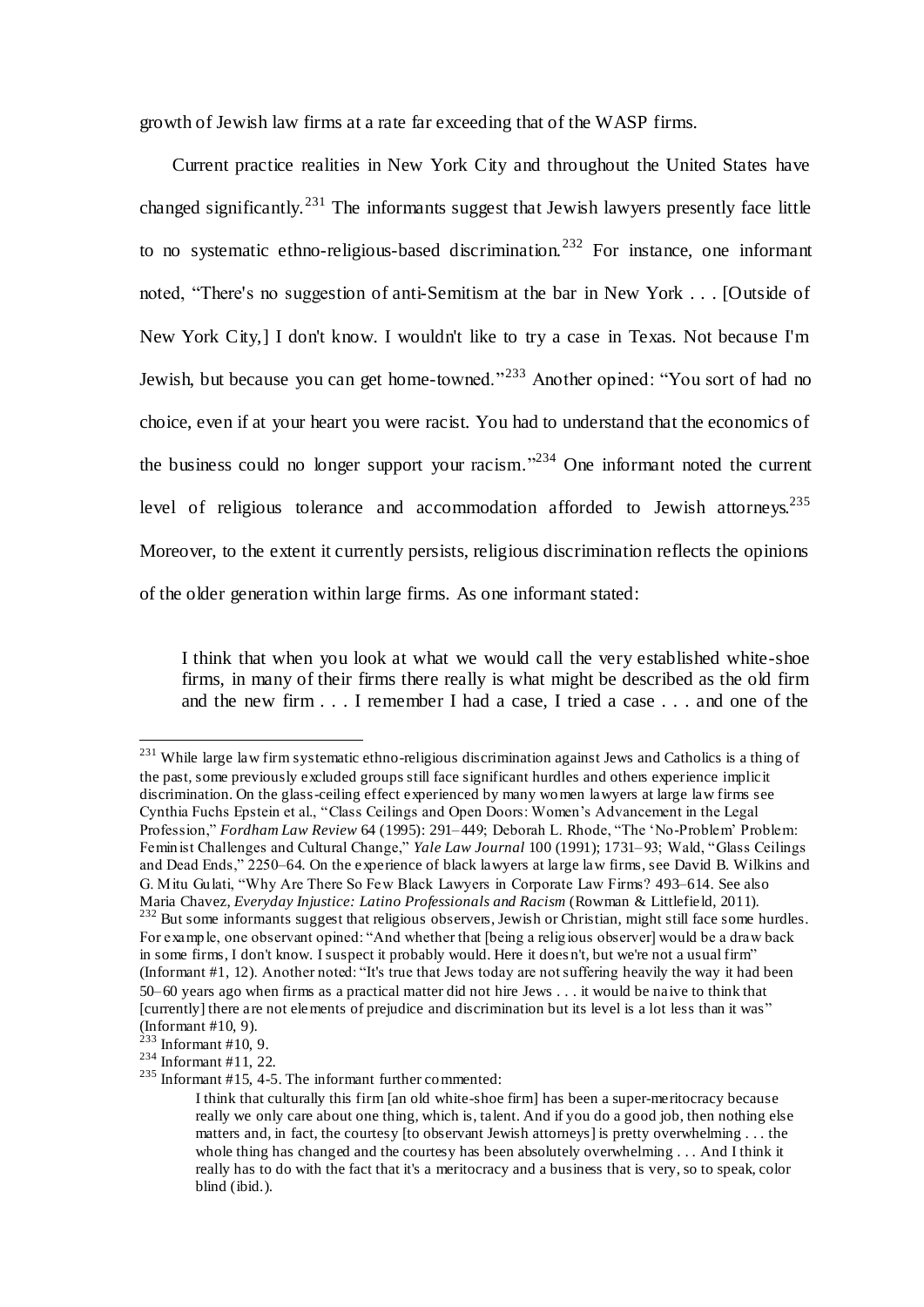important witnesses in that case was a member of the board, who was a [senior] partner [at an old white-shoe firm]. I think it's fair to say that he had not covered himself in the handling of this situation. And I mentioned [to another partner at that firm] that I'd had [contact] with this particular partner and the reaction was, "Well, you have to understand, he's part of the old firm, he's not part of the new firm."<sup>236</sup>

 Consequently, as old WASP firms hire and promote Jewish lawyers, and as Jewish firms hire and promote non-Jews, the Jewish firms, which never developed a distinctive professional Jewish culture, are losing their Jewish identity:

Our law firm is hardly a Jewish law firm anymore . . . we have offices all over the world in Germany and [China] and . . . and you can be sure the people working for us in Germany and [China] aren't Jewish, they are whoever they are and whatever they are is fine. So the firm, our firm, has expanded into the pluralistic world.  $237$ 

 That is, since the Jewish firms were Jewish only by discriminatory default, they gradually lose their Jewishness as they hire and promote non-Jews. An informant affirmed this fact, stating, "There were a number of non-Jewish, and today I would say it was a mixed firm. Largely, I don't know if it's fifty-fifty or two thirds/one third but very, very significant people in the firm are non-Jewish."<sup>238</sup> Similarly, a partner at a non-Jewish firm described the composition of his firm as follows: "You know, the proportion now is probably, if I had to guess, I would say, a third to forty percent of the partners are Jewish, a third to forty percent [are] Catholic, and a third [are an]other [religious affiliation]."<sup>239</sup>

 Indeed, contemporary practice realities in New York City nearly render the old divide among large law firms meaningless. One informant noted:

My favorite story [is] about [a particular old WASP firm], where a [a Jewish

<sup>236</sup> Informant #11, 23–24.

 $237$  Informant #21, 7.

<sup>&</sup>lt;sup>238</sup> Informant #2, 8. Another informant with a large Jewish firm estimated that thirty to forty percent of the firm's current partners are not Jewish, describing the change as the "Cravathization" of the Jewish firm (Informant #16, 4).

 $^{239}$  Informant #4, 8.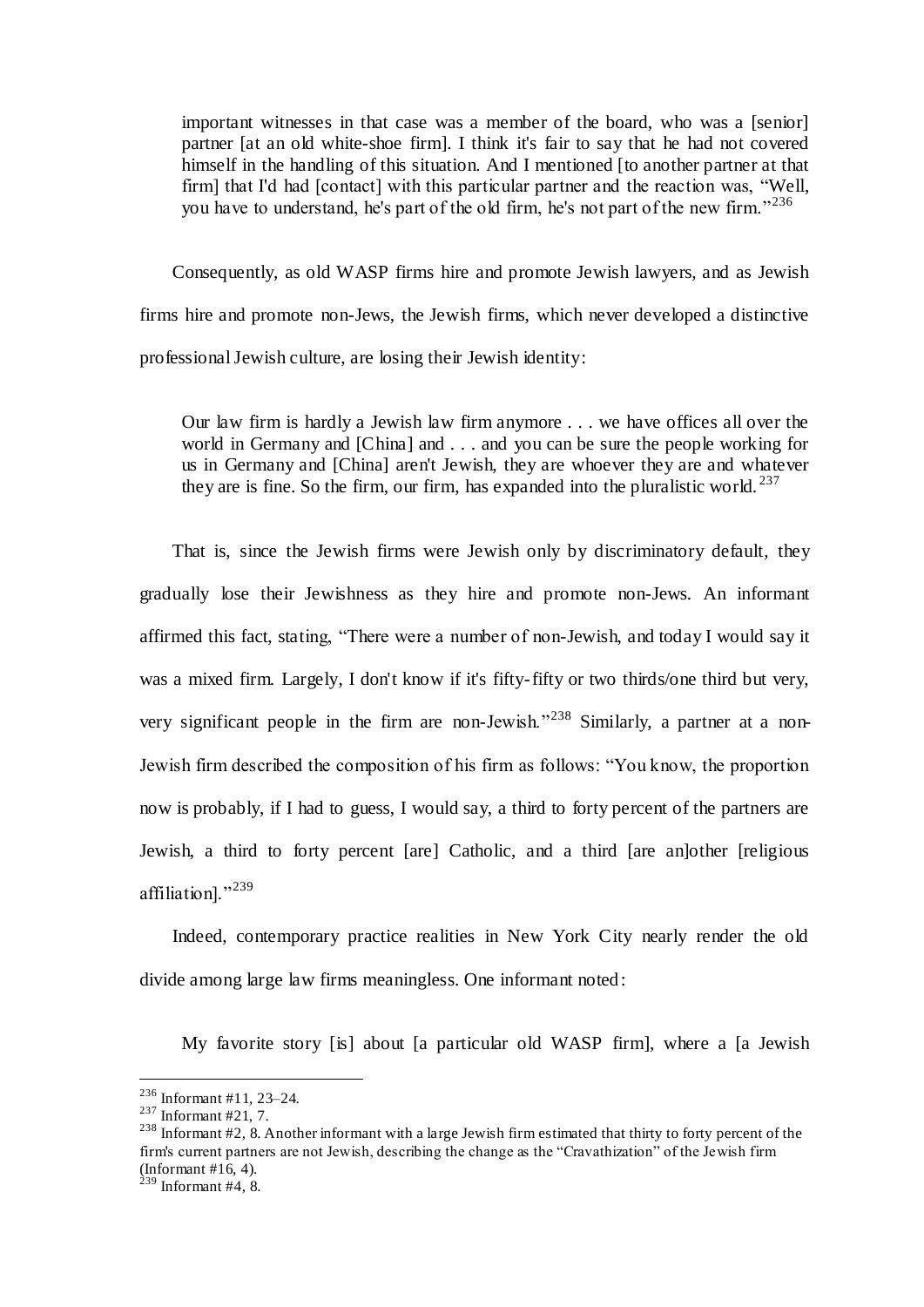partner] I know, was head of the tax department. He and I were negotiating part of that deal that you see all bound in volumes. We had a whole group on the phone . . . He was trying to persuade me to do something in a different format. He says, "Look . . . you have to pay the tax [using a Yiddish phrase]. " There was absolute silence, and I said, "Look guys, it's all right. I'll explain it to you." But to me, that one telephone conference call represented how far we had come from 1960 to the year 2000 . . . or . . . 1998. That year he was—and I was—we were both very comfortable, and could talk in that language. So, it was within a lifetime, it was a big step forward. $240$ 

And another informant commented:

Our [Jewish] firm has expanded into the pluralistic world and the white-shoe firms have expanded into the pluralistic world, and we had a very funny experience because, at one point, we were talking to [a particular old WASP firm] about doing an arrangement together and [the old WASP firm], which really used to be one of the white-shoe law firms, sent their executive committee over to meet with our executive committee. Their executive committee was all Jewish, our executive committee was all Christian, and we commented on the fact that the world had really changed. And it has, it has. This is really astonishing.<sup>241</sup>

As Jewish firms decline, has something of value been lost? The informants suggest

that Jewish law firms were created because of discriminatory practice realities, and the

decline of religious-based discrimination should lead to the decline of "Jewish" firms.

One informant pointed out:

From having dichotomized law firms, Jewish and un-Jewish . . . did you make a virtue out of a vice? The vice was anti-Semitism. The virtue was [that] there were some firms who took a few Jews. . . . The point is, it's like saying, "We'll put you in a concentration camp, but we'll be better, we'll give you bread . . . [and] put you out of the system." So, somebody came to the rescue of a few people. There's no virtue; that's the point. 242

Others echo the sentiment, suggesting that because Jewish law firms were Jewish

 $240$  Informant #4, 15.

<sup>241</sup> Informant #21, 7–8. Informants at old white-shoe firms similarly described contemporary realities. For example, one informant opined, "At most of the large professional [law] firms it is true today that [one's religious identity does not constitute a barrier] and clearly it was a different situation back in the 50's and 60's, and after I became an associate here [a white-shoe firm] and they admitted their first Jewish partner, that alleviated the situation somewhat and over the years that's changed quite a bit" (Informant  $#19, 5-6$ ).

 $242$  Informant #8, 15-16.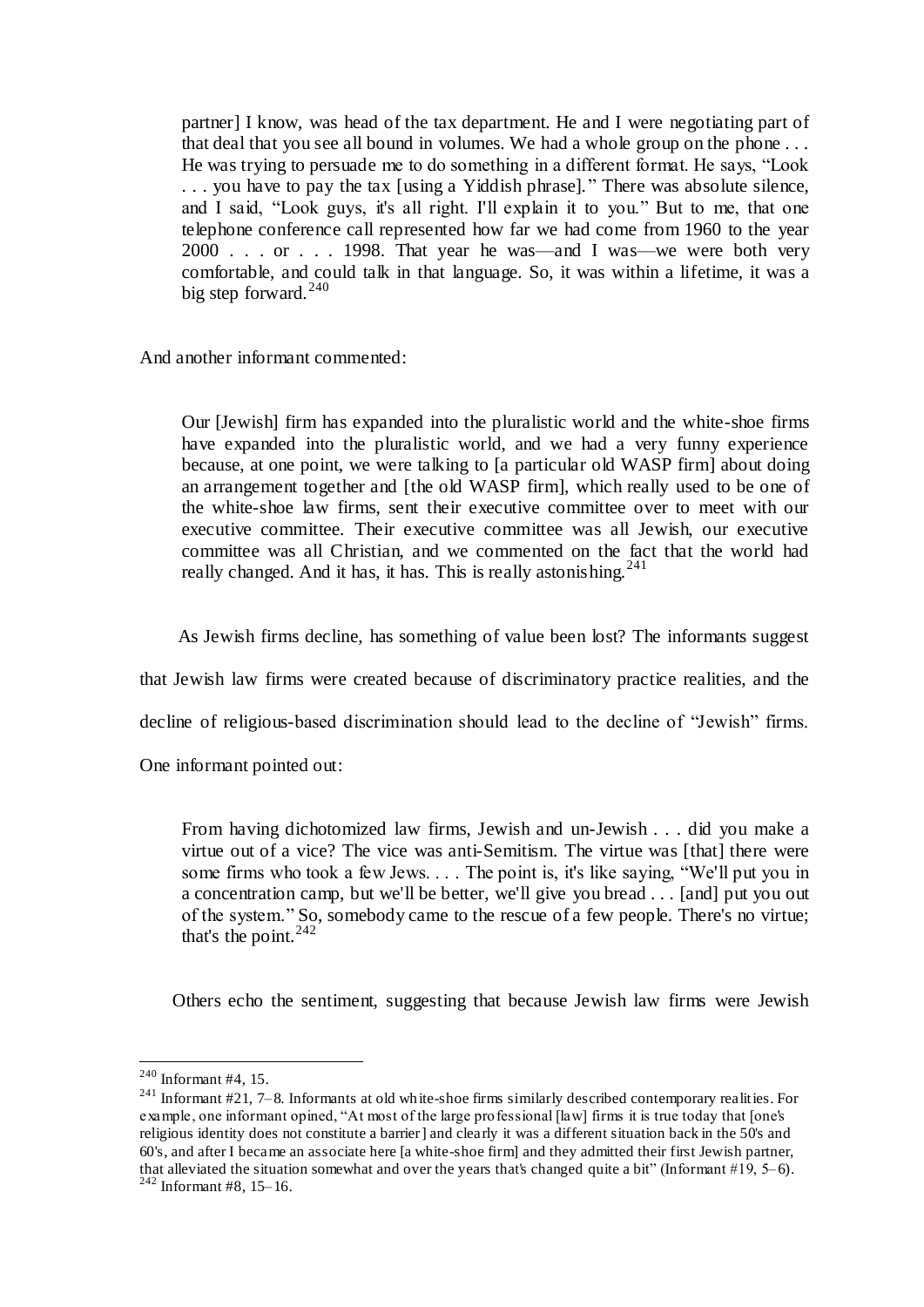only by discriminatory default, such firms will disappear as Jewish attorneys become less and less religious. $243$  In fact, one informant stated:

I tend to believe that Jewish lawyers compartmentalize their [Jewishness] from the standpoint of law—they're as hungry as everybody else. What is good for their education, what is good for their practice . . . ? Maybe it shows the narrowness in terms of Jewish lawyers. Don't misunderstand me, they may go to a lecture [about Judaism] . . . or something . . . [and] they'll jump in and what not, but as a regular course, it's a luxury. 244

The rise and growth of large Jewish law firms in the second half of the twentieth century is a remarkable success story of overcoming discrimination in the legal profession. Paradoxically, part of the very success of the Jewish firms is reflected in their demise by the early twenty-first century: because systematic large law firm ethnoreligious discrimination against Jewish lawyers has become a thing of the past, the very reason for the existence of Jewish law firms has been nullified. As other minority groups, however, continue to struggle for equality within the profession's elite large law firms, can the experience of the Jewish firms serve as a "separate-but-equal" blueprint for overcoming contemporary forms of discrimination for women, racial, and ethnic minority attorneys?

Perhaps not. As this chapter establishes, the success of large Jewish law firms was the result of the coming together of numerous conditions and circumstances between 1945 and 1980, from the general decline of ethno-religious discrimination in American society and increased demand for corporate legal services; to the unique structure of the market for elite corporate legal services including the relatively small number and size of

<sup>243</sup> See, generally, Alan M. Dershowitz, *The Vanishing American Jew: In Search of Jewish Identity for the Next Century (Boston: Little Brown, 1997) (raising the possibility that, over time, a majority of lawyers in* all large law firms will be Christian, if only due to the decline of the number of Jews in America and the corresponding decline in the number of Jewish lawyers). At the same time, with the increased secularization among American professionals, it is equally possible that, to borrow from Dershowitz, the vanishing religious lawyer would render the question of the religious identity of the large law firm meaningless.

 $244$  Informant #10, 29.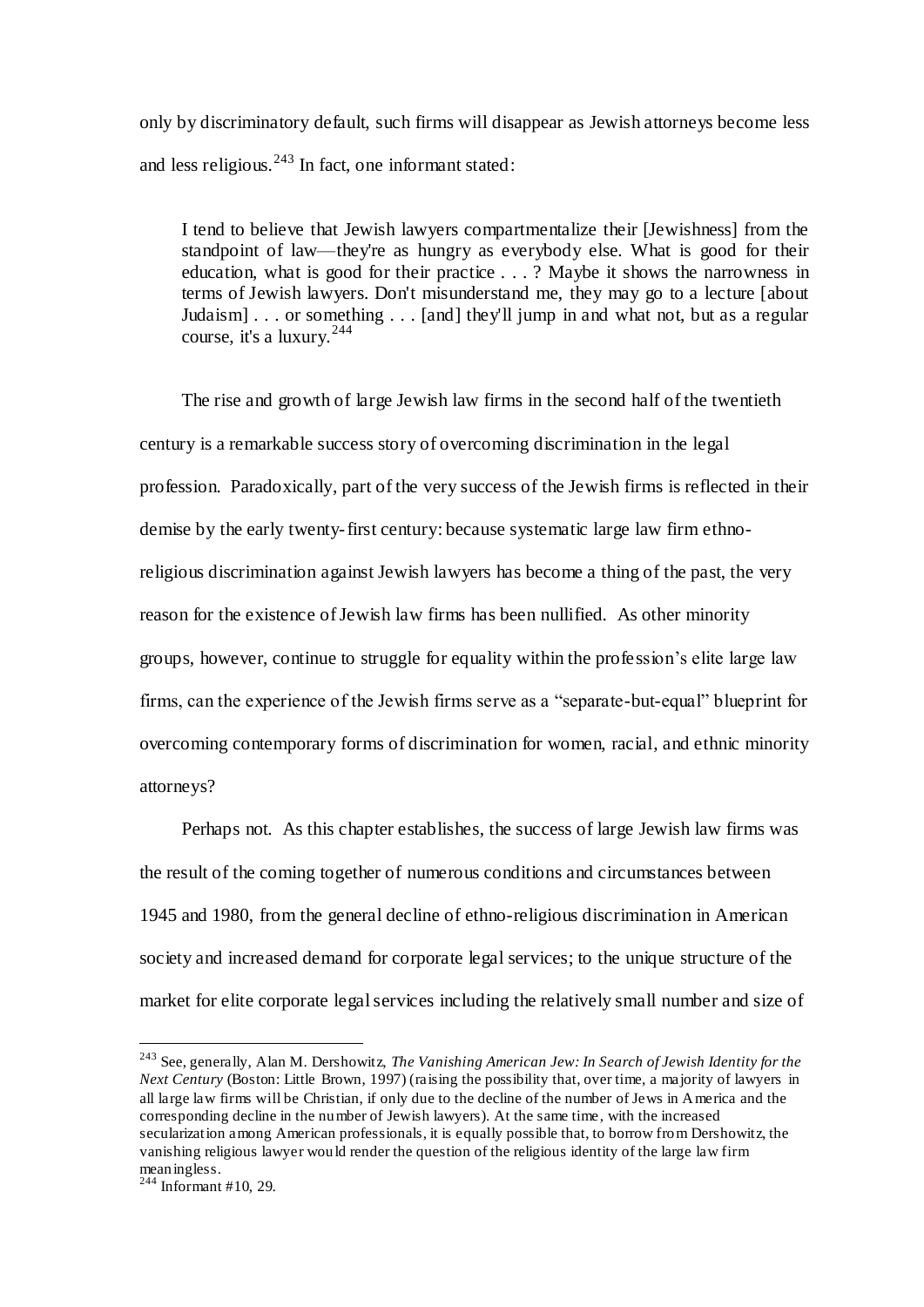large firms, their anti-competitive conduct, including staying out of undignified practice areas such as real-estate hostile takeovers, bankruptcy and even litigation allowing Jewish firms to establish themselves in these pockets of practice and the cross over to more dignified legal arenas, WASP firms' traditional and die-hard organizational habits and their discriminatory hiring and promotion practices; the rise of in-house counsel; the affinity of Jews to American law and the legal profession resulting in their flocking to law schools notwithstanding grim job prospects; and the flip side of bias phenomenon that has elevated the status and perception of Jewish lawyers as the dominant ideology of large law firms became more competitive and meritocratic. Such a unique combination of conditions and circumstances may never be replicated again.

To be clear, some of these conditions apply to some minority lawyers, for example, Joan Williams has opined that women lawyers may benefit from the flip side of bias as in-house counsel departments increasingly value stereotypically feminine qualities such as cooperative styles of practice and being a team player.<sup>245</sup> But other key conditions are absent, for example, large law firms have become hyper-competitive and are unlikely to allow any newcomers the benefit of protected pockets of practice. As importantly, even if "separate-but-equal" styled law firms could succeed, the desirability of combating inequality by resorting to "separate-but-equal" institutions is likely to be a complex and controversial issue. Jewish lawyers, after all, did not choose to practice in Jewish law firms, they were forced into them by explicitly discriminatory practice realities. While implicit discrimination is still rampant in BigLaw, many minority lawyers today do have a choice to enter these institutions and some choose to do so hoping that equality can be

<sup>245</sup> Michelle Coleman Mayes and Kara Sophia Baysinger, *Courageous Counsel – Conversations with Women General Counsel in the Fortune 500* (Leverage Media, 2011), 31 (quoting Joan Williams: "women have traditionally been under the pressure of not putting themselves ahead in the packing order, but rather, assuming a more attentive, helpful, emotionally intelligent role. These are the sort of things they were expected to do, but now, these same qualities are seen as being very effective for corporate legal leadership.").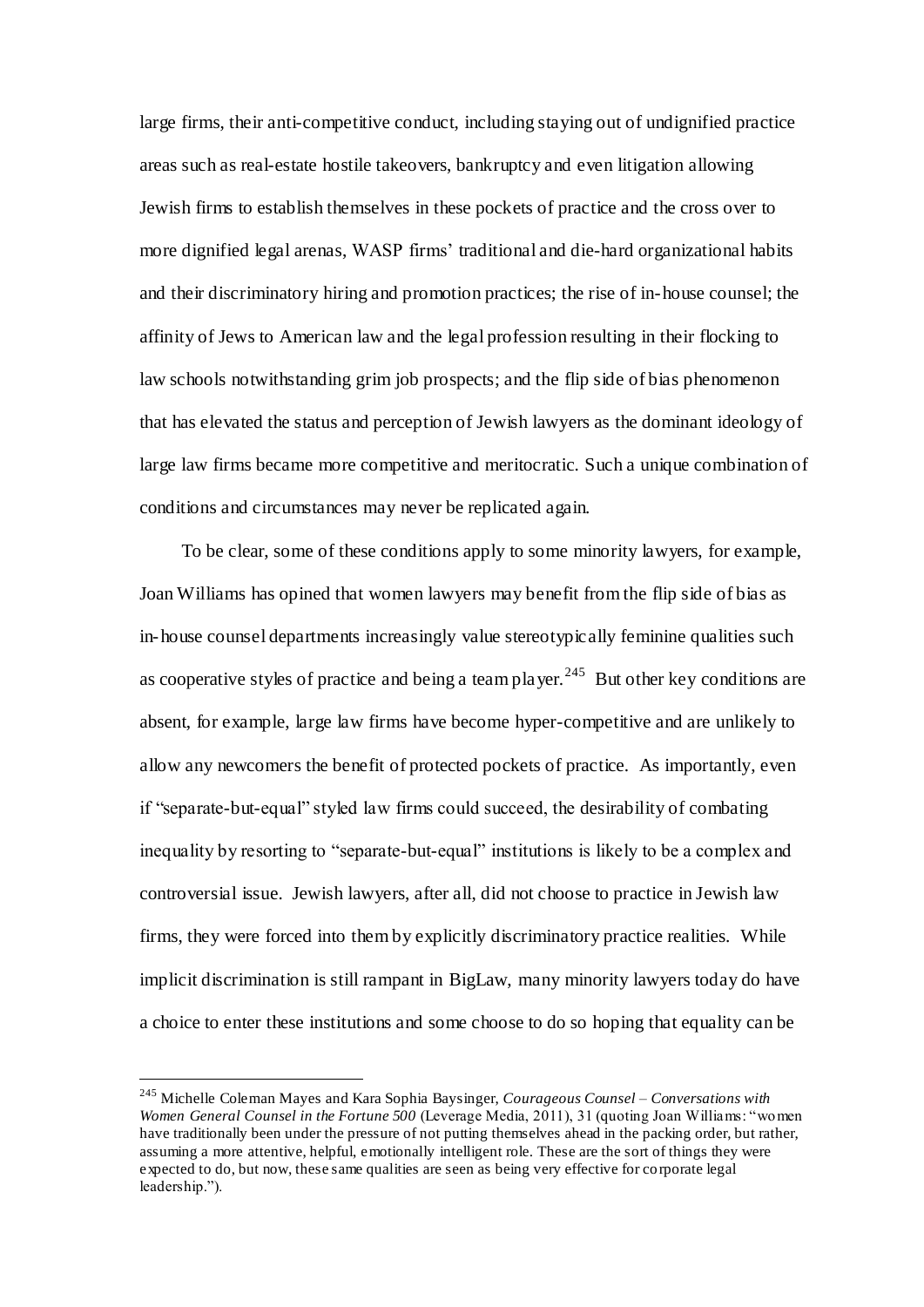achieved by and from within large law firms rather than forced upon them by "separatebut-equal" competitors. Assuming other minority lawyers may choose to practice in "separate-but-equal" large law firms if such entities existed, would such institutions be desirable in a "post-gendered," "post-racial" America?<sup>246</sup>

<sup>246</sup> See, e.g., Anne-Marie Slaughter, "Why Women Still Can't Have It All," *The Atlantic* (July-Aug. 2012), available at <u>http://www.theatlantic.com/magazine/archive/2012/07/why-women-still-cant-have-it-</u> [all/309020/;](http://www.theatlantic.com/magazine/archive/2012/07/why-women-still-cant-have-it-all/309020/) Sheryl Sandberg, *Lean In: Women, Work, and the Will to Lead* (New York: Alfred A. Knopf, 2013); Devon W. Carbado and Mitu Gulati, *Acting White? Rethinking Race in "Post-Racial" America* (Oxford: Oxford University Press, 2013).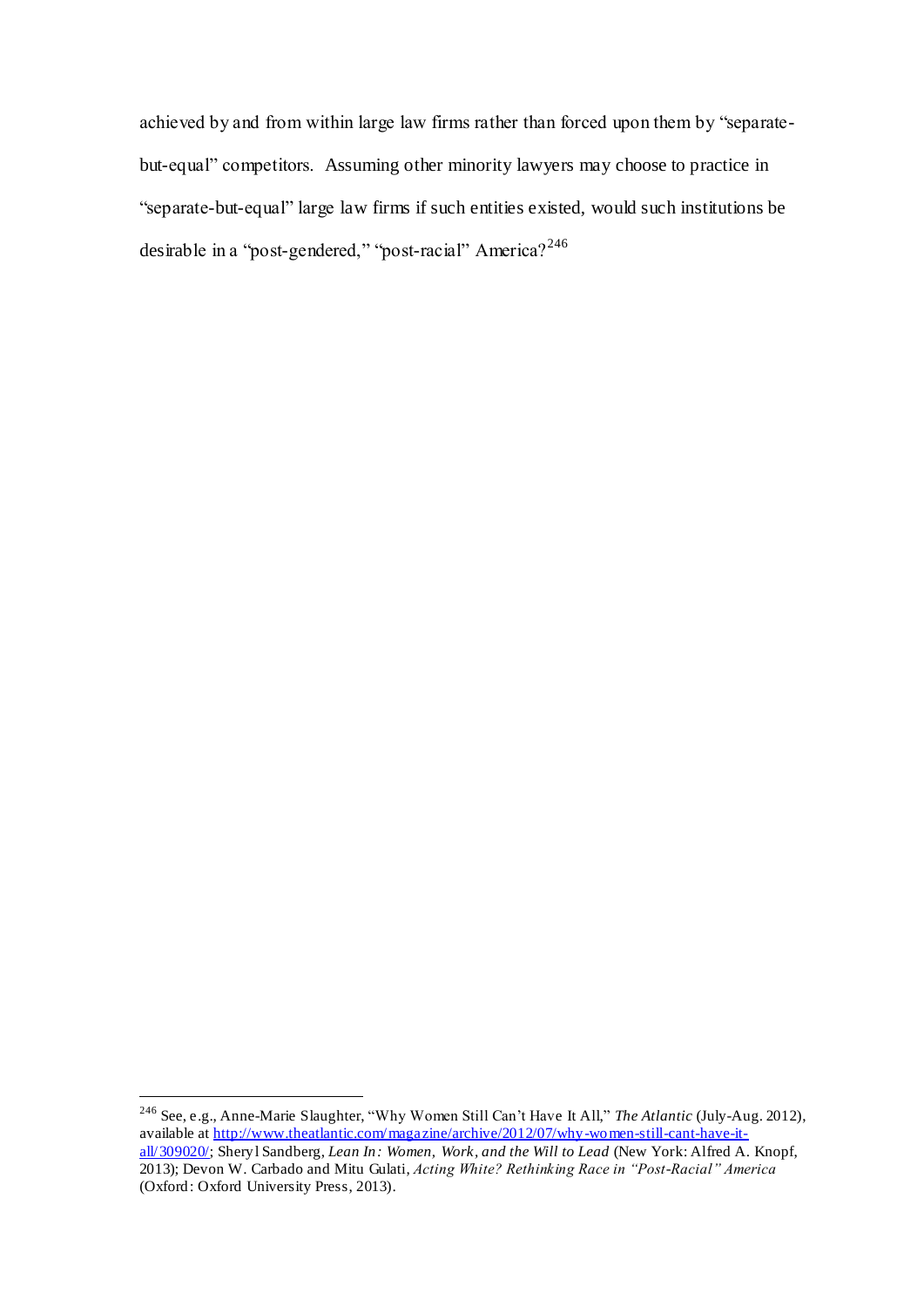#### VIII. Appendix

I interviewed twenty-two male Jewish lawyers who graduated from law school between 1945 and 1962, either joined a large New York City firm, WASP, Jewish, or mixed, or established their own, and practiced in New York City throughout their respective careers.<sup>247</sup> I began by identifying a universe that consisted of the nineteen largest law firms in New York City in  $1963$ ,  $^{248}$  and excluded from the list one law firm that dissolved. $249$ 

In particular, the study benefited from the assistance of two knowledgeable sources a New York City law professor who is an advisor to the Center for Jewish History in New York and a New York City law professor who is the director of a program in Jewish law and interdisciplinary studies. These informants were knowledgeable with respect to the experience of the Jewish lawyers who were the object of my inquiry and familiar with the history of New York City Jewish law firms. These sources were asked to review the list of large firms and suggest other New York City firms of which they were aware that were either a white-shoe firm, a Jewish law firm, or a mixed law firm. They confirmed that the list of large law firms included all the firms that are traditionally considered white-shoe firms. Based on their advice, I added to the list three law firms, two Jewish firms and one mixed firm, founded in the late 1960s, but after 1963. The final list of

 $247$  Lateral lawyer movement between 1945 and 1962 was uncommon. See Eli Wald, "Lawyer Mobility and Legal Ethics: Resolving the Tension between Confidentiality and Contemporary Lawyers' Career Paths," *Journal of the Legal Profession* 31 (2007): 199. A majority of the interviewees joined a law firm and have practiced with it ever since. Some interviewees did leave their respective firms to assume public positions and returned to the firms thereafter.

<sup>&</sup>lt;sup>248</sup> Large New York City law firms experienced steady growth between 1945 and 1965. While the internal ranking within the largest nineteen firms changed, the list itself was stable. The firms in the initial list were, in order of their size: Shearman & Sterling; White & Case; Cravath, Swaine & Moore; Dewey, Ballantine; Milbank, Tweed; Sullivan & Cromwell; Davis, Polk; Simpson, Thatcher & Bartlett; Cahill, Gordon; Kaye, Scholer; Paul, Weiss, Cleary, Gottlieb; Cadwalader; Donovan, Leisure; Rogers & Wells; Fried Frank; Weil Gotshal; Coudert Brothers; and Skadden, Arps. The largest law firm, Shearman & Sterling, had 134 attorneys, and the smallest, Skadden, Arps, had ten attorneys. Remarkably, the same firms were the largest law firms in New York City in 1981, although the internal ranking within the list changed. See above, Table 2.

<sup>249</sup> Coudert Brothers dissolved in 2005. See Ellen Rosen, "The Complicated End of an Ex-Law Firm," *N.Y. Times*, Feb, 9, 2007, C7.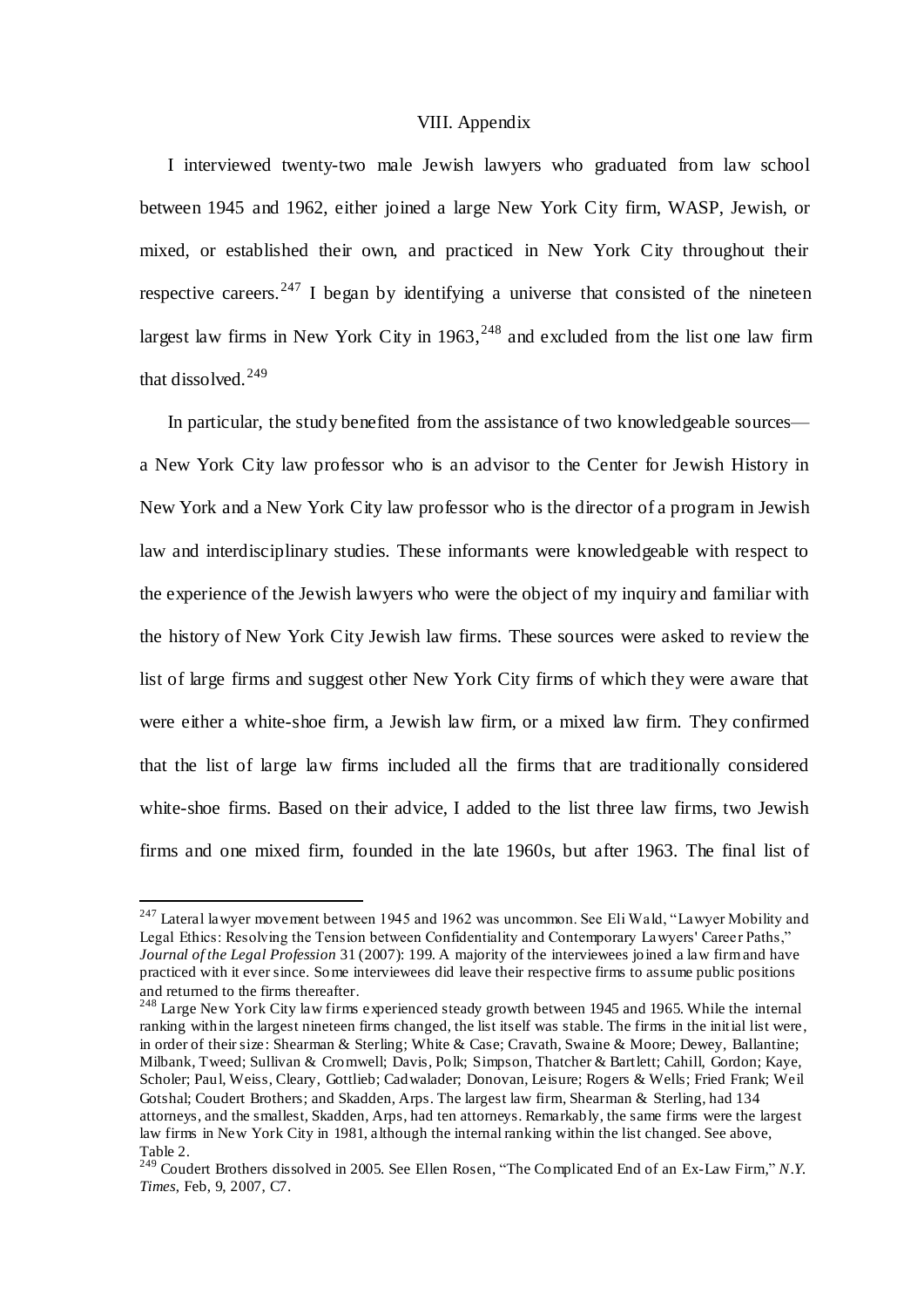firms consisted of twenty-one of the largest firms in New York City.

My unit of analysis was the Jewish male lawyer who graduated from law school between 1945 and 1962 and was interested in joining a large New York City law firm.<sup>250</sup> My focus in the study was the attorney's interest and decision to apply to law school, his law school experience, his experience with the large law firm job market after law school, and his career path (for example, attempting to join a white-shoe firm as opposed to joining or founding a Jewish firm). I wanted to study the ways and the extent, if any, that ethnic and religious-based considerations played a role or were perceived to have played a role in the career of the attorney, and in his understanding and perception of the organization of the large firm. The purposive universe was limited to partners who have remained with their respective firms and thus experienced not only hiring and promotion with the firm, but also had the perspective of long tenure and the opportunity to observe changes in the firm's employment practices, if any, over time.  $251$  From December 2004 through July 2005, I conducted twenty-two semi-structured interviews, which were all taped and transcribed verbatim. Page numbers in the informants' citations in this chapter refer to the pages of the transcribed interviews. I spoke with twenty partners at fourteen large law firms. On three occasions, I interviewed more than one partner from a firm, and, thus, I was able to corroborate much of the information.<sup>252</sup> I also spoke with two former partners at two additional law firms who currently hold public office. The respondents were told that their identity would be kept confidential.

Within the list of law firms, I contacted respondents by snowball sampling. After

<sup>&</sup>lt;sup>250</sup> The number of female attorneys who graduated from law school between 1945 and 1962, joined a large New York City firm, and continued to practice with the firm, was very low, and I decided to exclude them from the universe. Furthermore, I was interested in studying ethnic and religious-based discrimination and decided to avoid the separate and important question of gender discrimination. See generally Chambliss, "Organizational Determinants," 739–40 (asserting that the common tendency to treat women and racial minorities as a single undifferentiated group is misguided).

 $251$  While it would have enriched the study to have the perspective of attorneys from all law firms on the list, time and resource constraints did not allow for this.

 $^{252}$  Interviewing a second partner at a firm was possible when more than one partner met the criteria: graduation from law school between 1945 and 1962 and continuous practice with the firm.